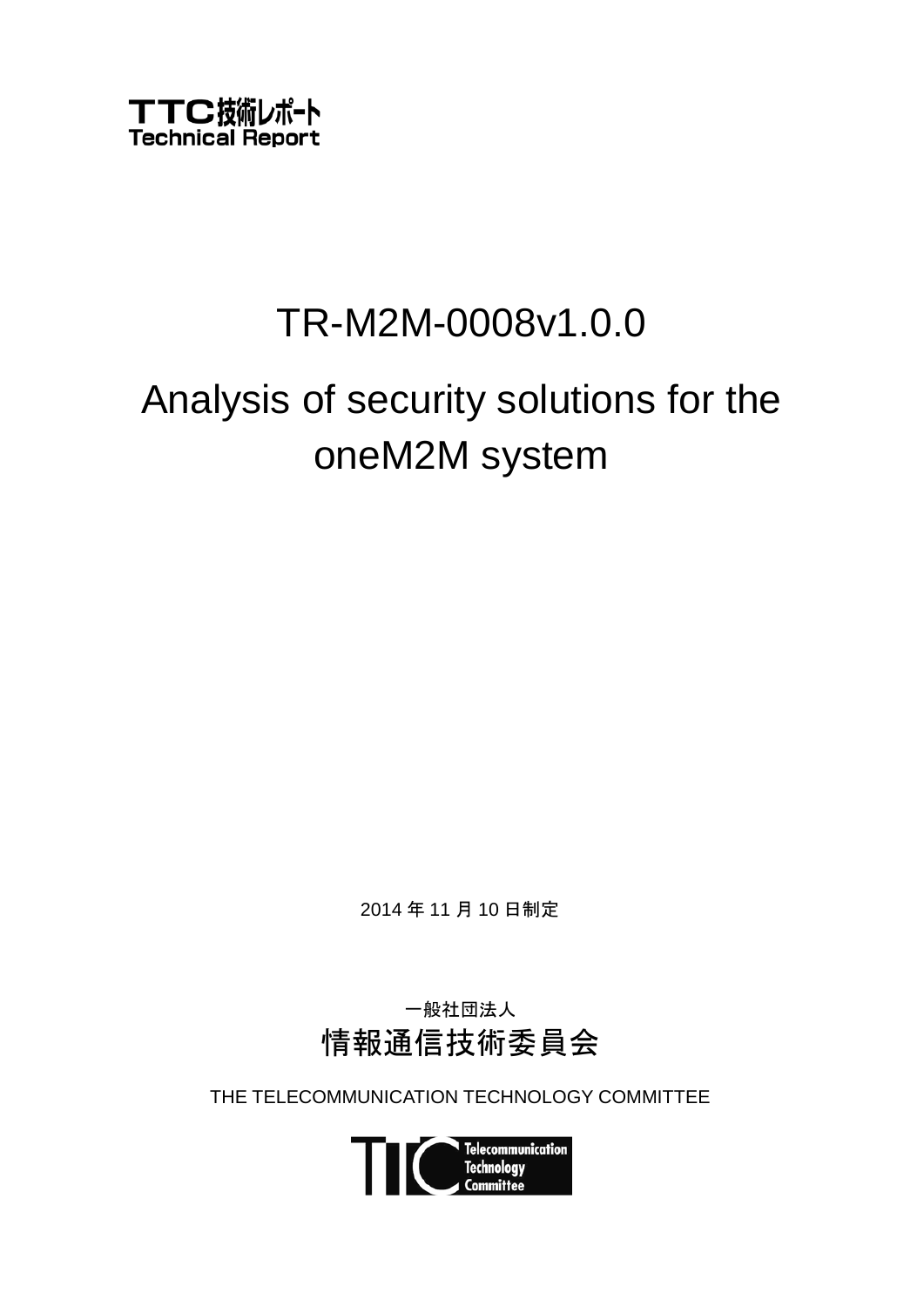本書は、一般社団法人情報通信技術委員会が著作権を保有しています。 内容の一部または全部を一般社団法人情報通信技術委員会の許諾を得ることなく複製、 転載、改変、転用及びネットワーク上での送信、配布を行うことを禁止します。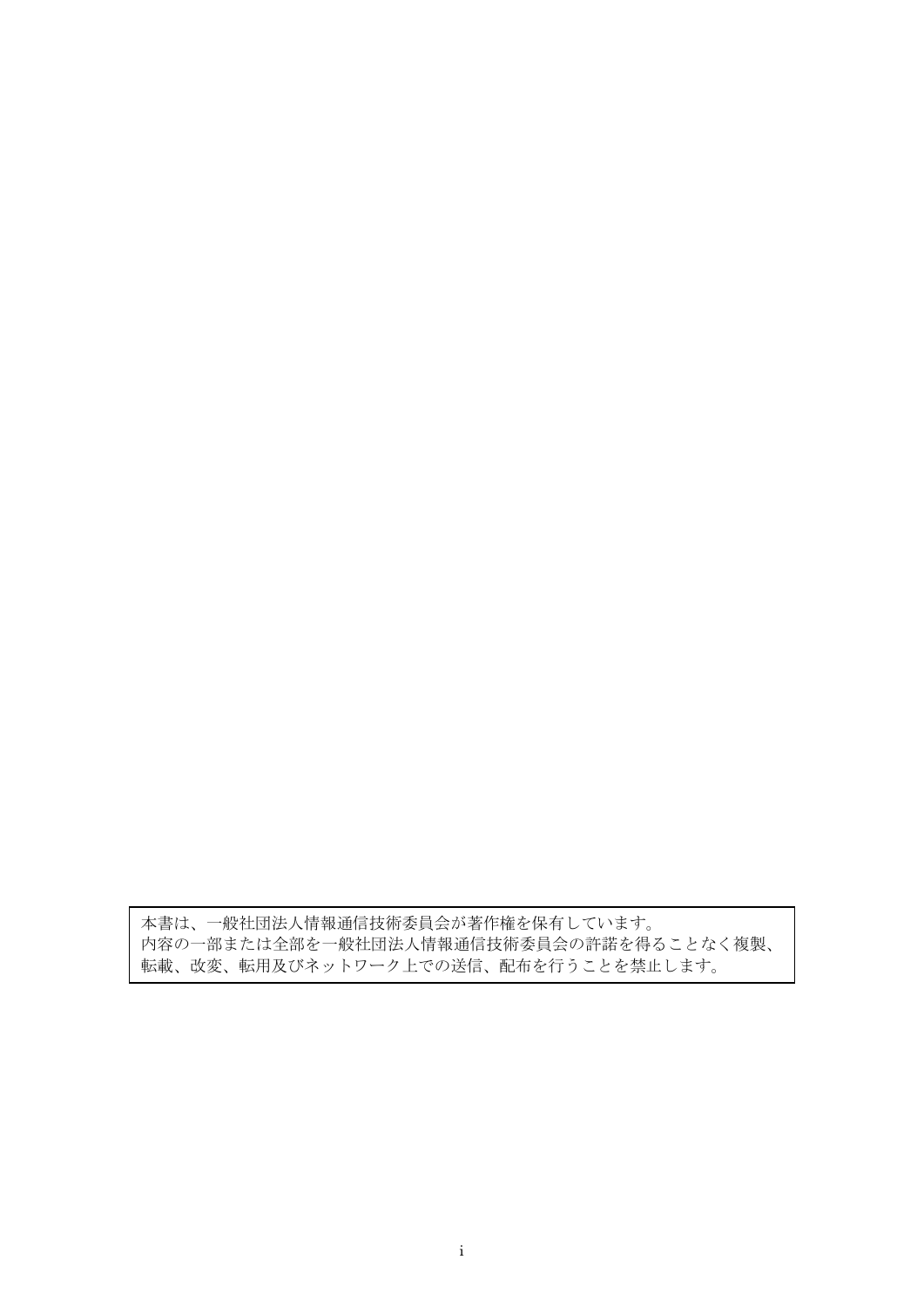#### TR-M2M-0008v1.0.0

Analysis of security solutions for the oneM2M system

<参考> [Remarks]

1.国際勧告等の関連 [Relationship with international recommendations and standards]

本技術レポートは、oneM2M で作成された Technical Report 0008v1.0.0 に準拠している。

[This Technical Report is transposed based on the Technical Report 0008v1.0.0 developed by oneM2M.]

#### 2.作成専門委員会 [Working Group]

oneM2M 専門委員会 [oneM2M Working Group]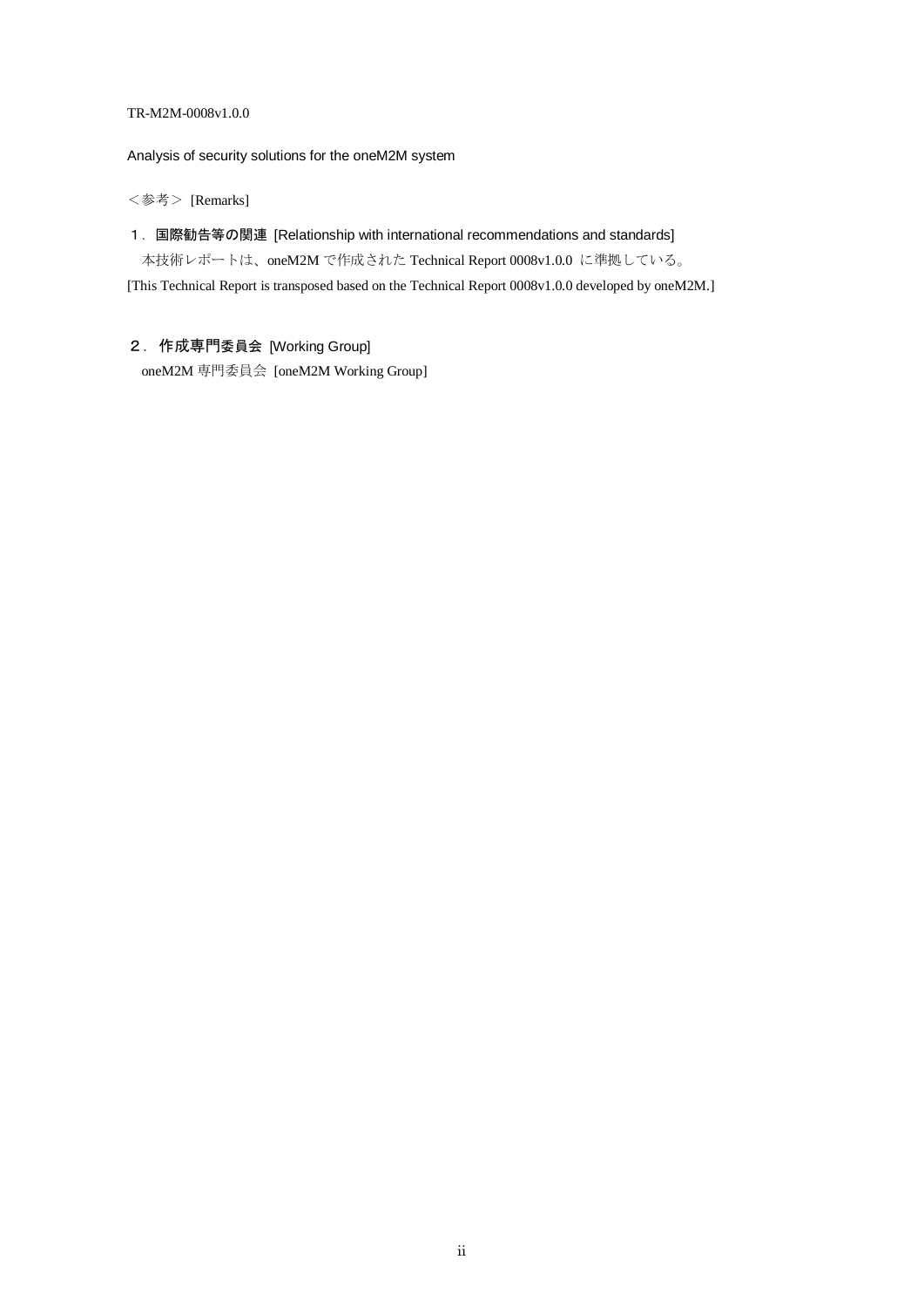

| ONEM <sub>2</sub> M<br><b>TECHNICAL REPORT</b> |                                                                                                                                                                                                                                          |  |
|------------------------------------------------|------------------------------------------------------------------------------------------------------------------------------------------------------------------------------------------------------------------------------------------|--|
| <b>Document Number</b>                         | TR 0008                                                                                                                                                                                                                                  |  |
| <b>Document Name:</b>                          | oneM2M-TR-0008-Security-V1.0.0                                                                                                                                                                                                           |  |
| Date:                                          | 2014-April-10                                                                                                                                                                                                                            |  |
| Abstract:                                      | The TR analyses security issues which may arise from use cases,<br>captures relevant threats, maps them to the security requirements and<br>derives possible security mechanisms to realize the security features<br>for oneM2M Release1 |  |

This Specification is provided for future development work within oneM2M only. The Partners accept no liability for any use of this Specification.

The present document has not been subject to any approval process by the oneM2M Partners Type 1. Published oneM2M specifications and reports for implementation should be obtained via the oneM2M Partners' Publications Offices.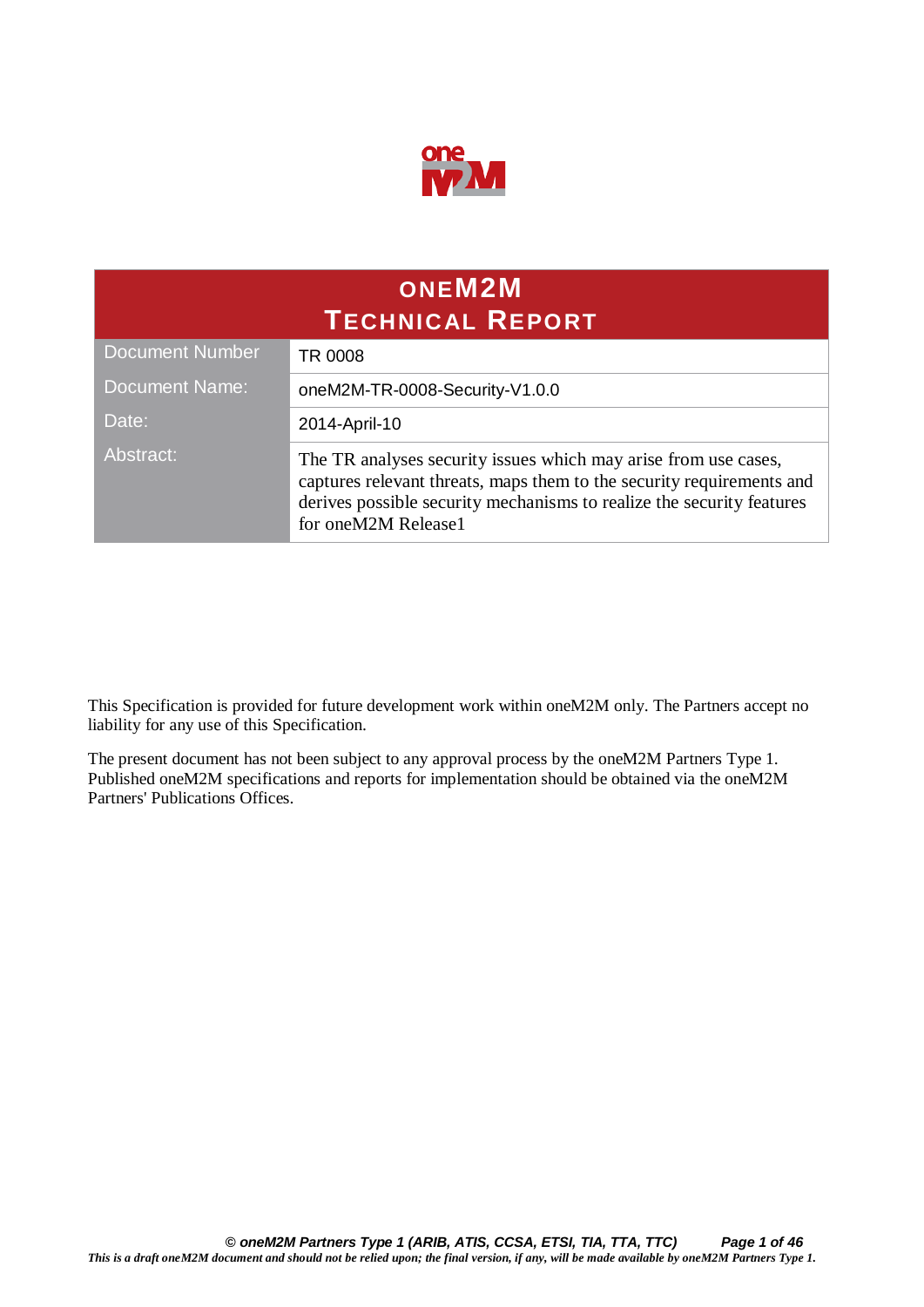#### About oneM2M

The purpose and goal of oneM2M is to develop technical specifications which address the need for a common M2M Service Layer that can be readily embedded within various hardware and software, and relied upon to connect the myriad of devices in the field with M2M application servers worldwide.

More information about oneM2M may be found at: http//www.oneM2M.org

Copyright Notification

No part of this document may be reproduced, in an electronic retrieval system or otherwise, except as authorized by written permission.

The copyright and the foregoing restriction extend to reproduction in all media.

© 2013, oneM2M Partners Type 1 (ARIB, ATIS, CCSA, ETSI, TIA, TTA, TTC).

All rights reserved.

Notice of Disclaimer & Limitation of Liability

The information provided in this document is directed solely to professionals who have the appropriate degree of experience to understand and interpret its contents in accordance with generally accepted engineering or other professional standards and applicable regulations. No recommendation as to products or vendors is made or should be implied.

NO REPRESENTATION OR WARRANTY IS MADE THAT THE INFORMATION IS TECHNICALLY ACCURATE OR SUFFICIENT OR CONFORMS TO ANY STATUTE, GOVERNMENTAL RULE OR REGULATION, AND FURTHER, NO REPRESENTATION OR WARRANTY IS MADE OF MERCHANTABILITY OR FITNESS FOR ANY PARTICULAR PURPOSE OR AGAINST INFRINGEMENT OF INTELLECTUAL PROPERTY RIGHTS. NO oneM2M PARTNER TYPE 1 SHALL BE LIABLE, BEYOND THE AMOUNT OF ANY SUM RECEIVED IN PAYMENT BY THAT PARTNER FOR THIS DOCUMENT, WITH RESPECT TO ANY CLAIM, AND IN NO EVENT SHALL oneM2M BE LIABLE FOR LOST PROFITS OR OTHER INCIDENTAL OR CONSEQUENTIAL DAMAGES. oneM2M EXPRESSLY ADVISES ANY AND ALL USE OF OR RELIANCE UPON THIS INFORMATION PROVIDED IN THIS DOCUMENT IS AT THE RISK OF THE USER.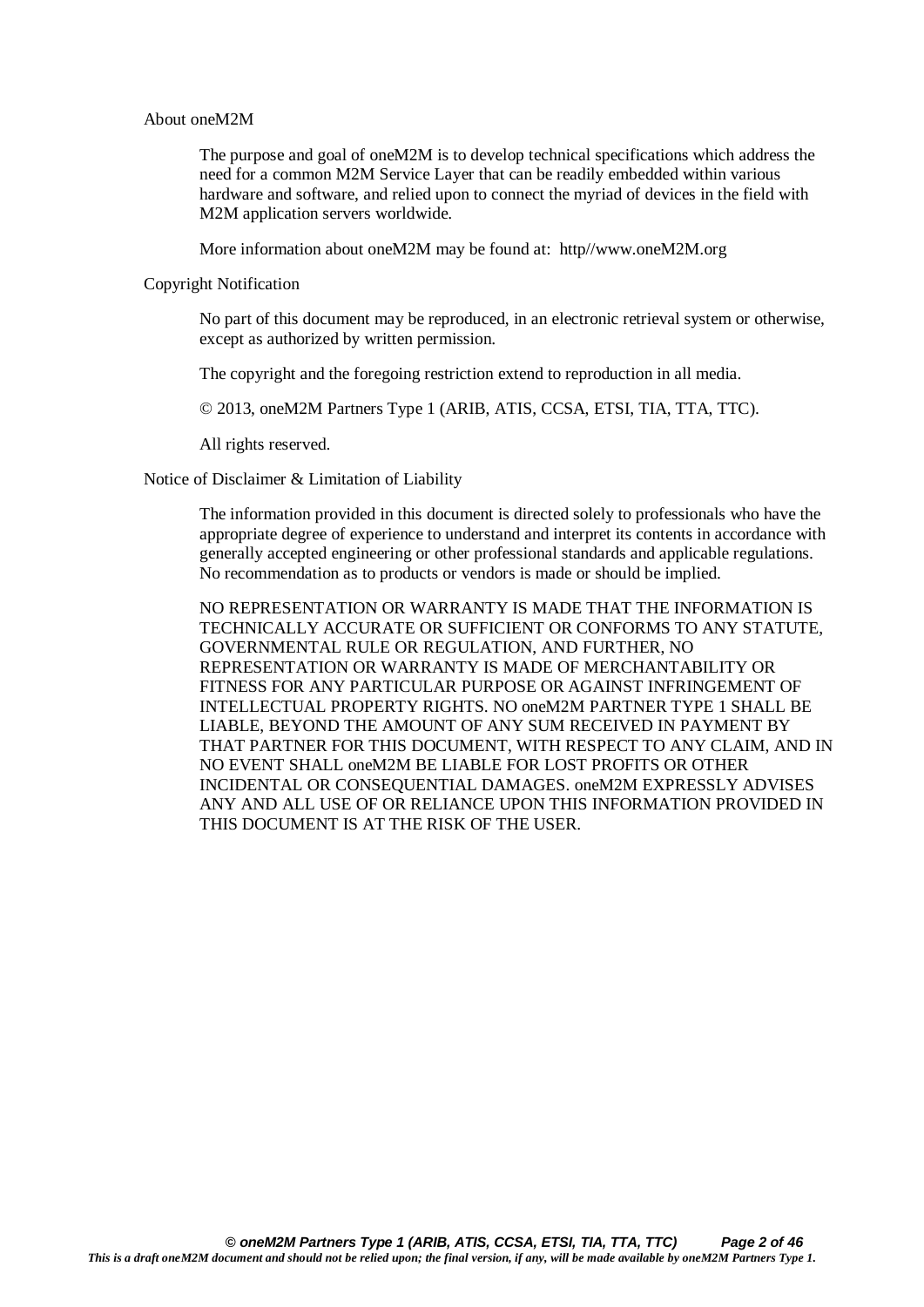# Contents

| 1              |                                                                                           |  |
|----------------|-------------------------------------------------------------------------------------------|--|
| 2              |                                                                                           |  |
| 2.1            |                                                                                           |  |
| 2.2            |                                                                                           |  |
| 3              |                                                                                           |  |
| 3.1            |                                                                                           |  |
| 3.2            |                                                                                           |  |
| 3.3            |                                                                                           |  |
| 3.4            |                                                                                           |  |
| 4              |                                                                                           |  |
| 5              |                                                                                           |  |
| 5.1            |                                                                                           |  |
| 5.2            |                                                                                           |  |
| 5.3            |                                                                                           |  |
| 5.4            |                                                                                           |  |
| 6              |                                                                                           |  |
| 6.1            |                                                                                           |  |
| 6.2            |                                                                                           |  |
| 6.3            |                                                                                           |  |
| 7              |                                                                                           |  |
| 7.1            |                                                                                           |  |
| 7.2            | Discovery of Long-Term Service-Layer Keys Stored in M2M Devices or M2M Gateways 10        |  |
| 7.3            | Deletion of Long-Term Service-Layer Keys stored in M2M Devices or M2M Gateways  11        |  |
| 7.4            | Replacement of Long-Term Service-Layer Keys stored in M2M Devices or M2M Gateways  11     |  |
| 7.5            |                                                                                           |  |
| 7.6            | Deletion of Long-Term Service-Layer Keys stored in M2M Infrastructure equipment 12        |  |
| 7.7            |                                                                                           |  |
| 7.8            |                                                                                           |  |
| 7.9            |                                                                                           |  |
| 7.10           |                                                                                           |  |
| 7.11           | Unauthorized or corrupted Applications or Software in M2M Devices/Gateways 16             |  |
| 7.12           |                                                                                           |  |
| 7.13           |                                                                                           |  |
| 7.14           |                                                                                           |  |
| 7.15           |                                                                                           |  |
| 7.16           |                                                                                           |  |
| 7.17           |                                                                                           |  |
| 7.18           |                                                                                           |  |
| 7.19<br>7.20   |                                                                                           |  |
| 7.21           |                                                                                           |  |
| 7.22           |                                                                                           |  |
|                |                                                                                           |  |
| 8              |                                                                                           |  |
| 8.1<br>8.2     |                                                                                           |  |
|                | Tamper resistant Storage of long-term Service-Layer Keys within M2M Devices / Gateways 22 |  |
| 8.2.1<br>8.2.2 | Secure Storage of long-term Service-Layer Keys within M2M Infrastructure Equipment 22     |  |
| 8.2.3          |                                                                                           |  |
| 8.2.4          |                                                                                           |  |
| 8.2.5          |                                                                                           |  |
| 8.2.6          |                                                                                           |  |
|                |                                                                                           |  |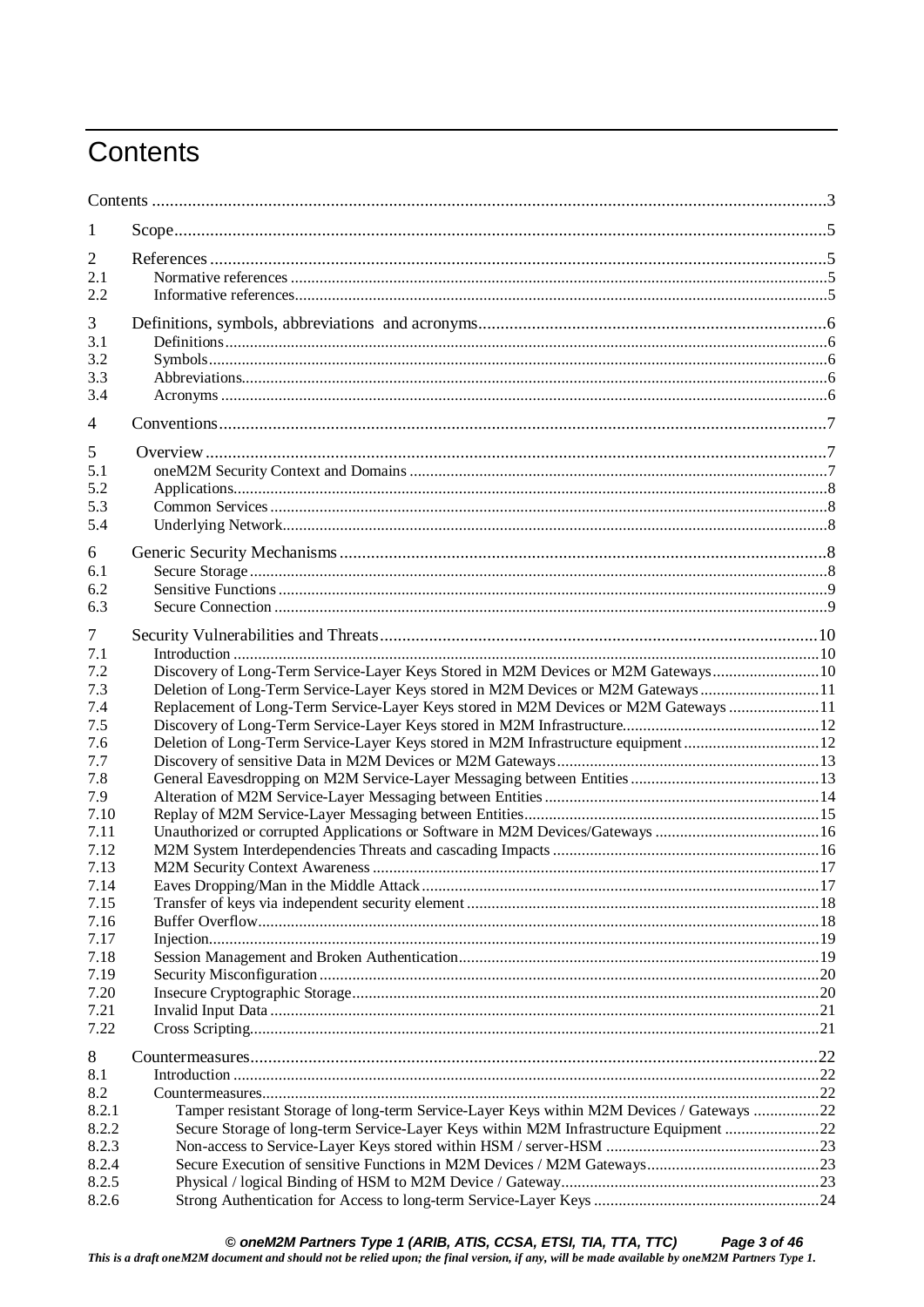| 8.2.7        |    |
|--------------|----|
| 8.2.8        |    |
| 8.2.9        |    |
| 8.2.10       |    |
| 8.2.11       |    |
| 8.2.12       |    |
| 8.2.13       |    |
| 8.2.14       |    |
| 8.2.15       |    |
| 8.2.16       |    |
| 8.2.17       |    |
| 8.2.18       |    |
| 8.2.19       |    |
| 8.2.20       |    |
| 8.2.21       |    |
| 8.2.22       |    |
| 8.2.23       |    |
| 8.2.24       |    |
| 8.2.25       |    |
| 8.2.26       |    |
|              |    |
| 9            |    |
| 9.1          |    |
| 9.1.1        |    |
| 9.2          |    |
| 9.3          |    |
| 9.4          |    |
| 10           |    |
| 10.1         |    |
| 10.1.1       |    |
| 10.1.1.1     |    |
| 10.1.1.1.1   |    |
| 10.1.1.1.2   |    |
| 10.2         |    |
| 10.2.1       |    |
| 10.2.1.1     |    |
| 10.2.1.2     |    |
| 10.2.1.3     |    |
| 10.2.2       | 38 |
| 10.2.2.1     |    |
| 10.2.2.2     |    |
| 10.2.2.3     |    |
|              |    |
| 11           |    |
| 11.1         |    |
| 12           |    |
|              |    |
| 12.1<br>12.2 |    |
|              |    |
| 12.3         |    |
| 12.3.1       |    |
| 12.2.2       |    |
| 12.3         |    |
| 12.3.1       |    |
| 12.3.2       |    |
| 12.3.3       |    |
| 12.3.4       |    |
|              |    |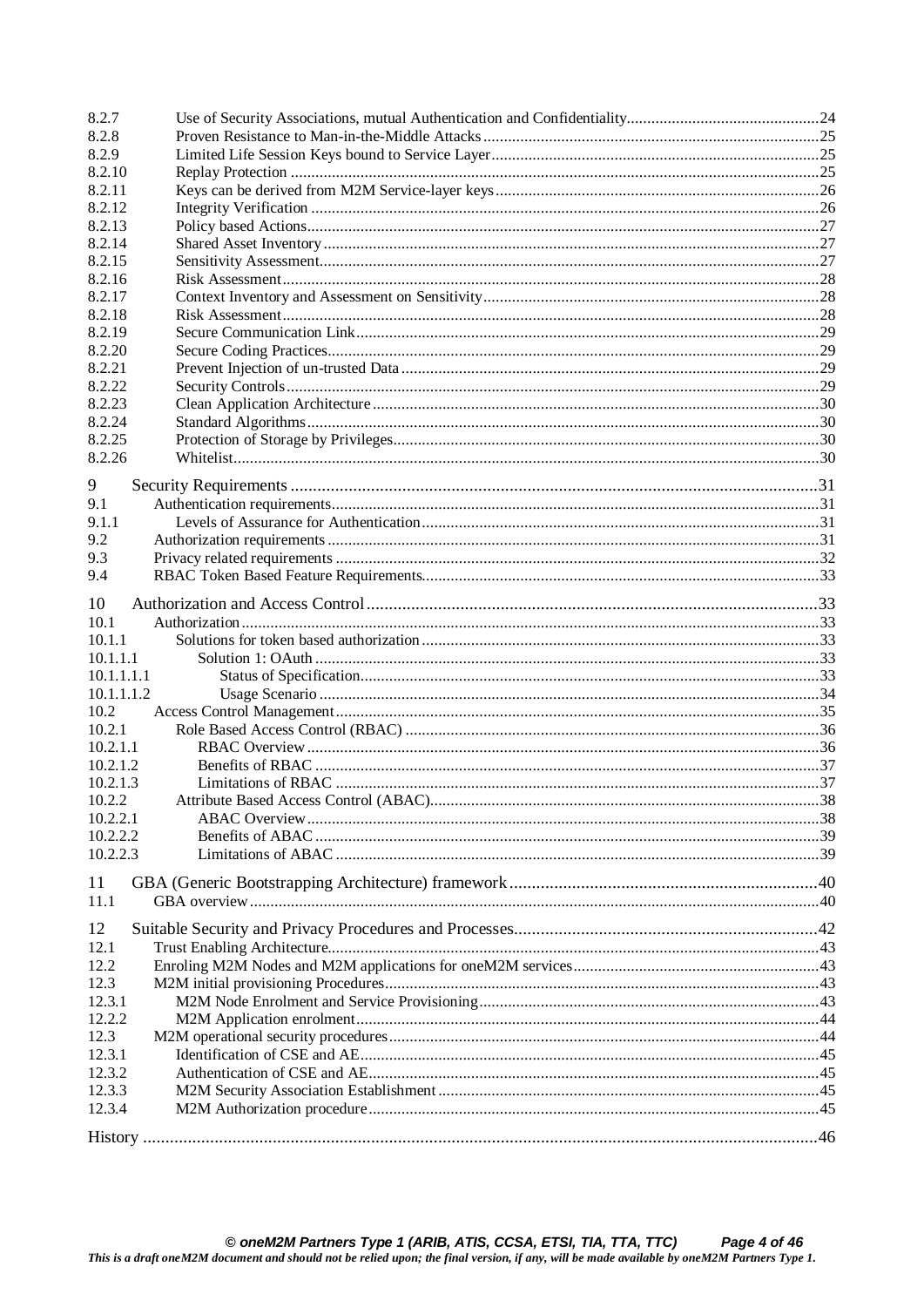# 1 Scope

The scope of the present document is to create a common understanding on security within oneM2M systems. To achieve that, security services are explained, threats analysed and security requirements within oneM2M identified and derived from use cases. In addition the present document discusses how security mechanisms relate to the oneM2M architecture. Suitable security procedures and mechanisms are defined within [i.14].

# 2 References

References are either specific (identified by date of publication and/or edition number or version number) or non-specific. For specific references,only the cited version applies. For non-specific references, the latest version of the referenced document (including any amendments) applies.

### 2.1 Normative references

None.

### 2.2 Informative references

The following referenced documents are not necessary for the application of the present document but they assist the user with regard to a particular subject area.

| [i.1]   | oneM2M drafting rules (draft)                                                                                                                                                                                                                |
|---------|----------------------------------------------------------------------------------------------------------------------------------------------------------------------------------------------------------------------------------------------|
| [i.2]   | TR-0004 Definitions and Acronyms                                                                                                                                                                                                             |
| [i.3]   | TS-0002 Requirements                                                                                                                                                                                                                         |
| $[1.4]$ | TS-0001 Functional Architecture (draft)                                                                                                                                                                                                      |
| $[1.5]$ | TR-0001 Use Cases (draft)                                                                                                                                                                                                                    |
| [i.6]   | ISO/IEC 29115 Information technology- Security Techniques – Entity authentication assurance<br>framework                                                                                                                                     |
| $[1.7]$ | ETSI TS 102 221 V11.0.0 Smart Cards; UICC-Terminal interface; Physical and logical<br>characteristics (Release 11)                                                                                                                           |
| $[1.8]$ | ETSI TS 102 671 V9.1.0 Smart Cards; Machine to Machine UICC; Physical and logical<br>characteristics (Release 9)                                                                                                                             |
| [i.9]   | ISO/IEC 15408: "Information technology - Security techniques - Evaluation criteria for IT<br>security".                                                                                                                                      |
| [i.10]  | ETSI TS 133 220 "Digital cellular telecommunications system (Phase 2+); Universal Mobile<br>Telecommunications System (UMTS); LTE; Generic Authentication Architecture (GAA); Generic<br>Bootstrapping Architecture (GBA) (3GPP TS 33.220)". |
| [i.11]  | ANSI INCITS 359-2004 American National Standard for Information Technology–Role Based<br>Access Control.                                                                                                                                     |
| [1.12]  | NIST Interagency Report 7316 Assessment of Access Control Systems.                                                                                                                                                                           |
| [i.13]  | DRAFT NIST Special Publication 800-162, Guide to Attribute Based Access Control (ABAC)<br>Definition and Considerations.                                                                                                                     |
| [1.14]  | TS-0003 Security Solutions (draft)                                                                                                                                                                                                           |
| [i.15]  | IETF RFC6749: The OAuth 2.0 Authorization Framework, October 2012                                                                                                                                                                            |

#### *© oneM2M Partners Type 1 (ARIB, ATIS, CCSA, ETSI, TIA, TTA, TTC) Page 5 of 46*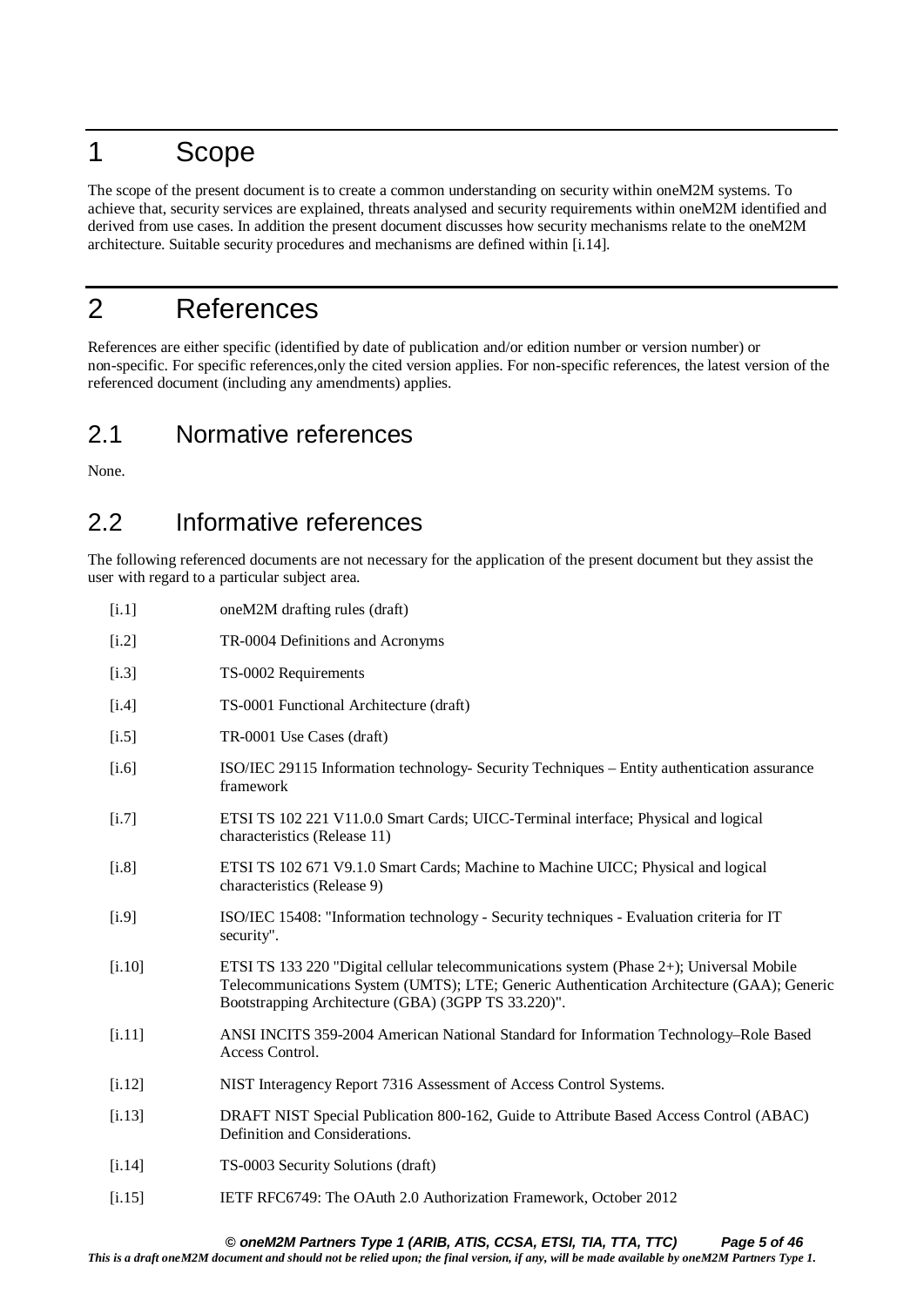# 3 Definitions, symbols, abbreviations and acronyms

#### 3.1 Definitions

For the purposes of the present document, the terms and definitions given in [i.2] and the following apply:

**End to End Security**: Service provided by the M2M System to M2M Applications that establishes trusted security credentials to secure connections between applicative entities, independently of other parties involved.

**Hardware Security Module (HSM)**: a separate and tamper resistant physical computing device, e.g. as defined in [i.7] and [i.8], able to perform security procedures related to oneM2M Service functions. The HSM is used within the M2M Device or M2M Gateway and is different from a Server-HSM used within a network infrastructure node / component.

**Long-term service-layer key:** key used for service-layer relevant security operations. The key is valid permanently or for a significant period of time, i.e. no temporarily derived key material.

**Pseudonym:** alias identity within the context of the Pseudonymity service defined in ISO/IEC 15408 [i.9]

**Security Mechanism:** process (or a device incorporating such a process) that can be used in a system to implement a security service that is provided by or within the system

**Security Policy:** set of rules and practices that specify or regulate how a system or organization provides security services to protect resources

**Security Service:** processing or communication capability that is provided by a system to give a specific kind of protection to resources where these resources may reside within the system or any other system

**Sensitive Function:** function which requires protection from unauthorized monitoring, tampering or execution that is operating on sensitive data / credentials or key material, e.g. derivation of keys from M2M long-term service-layer keys and cryptographic algorithms.

**Server-HSM**: dedicated computing device, able to perform security procedures related to oneM2M service functions and integrated within M2M network infrastructure servers.

**Security Association:** Logical relationship between 2 nodes that are associated with a communication link. Security Associations are not communications links. Security Associations can take a number of forms but in each case they identify the nature of the security service (confidentiality, integrity, authentication or authorisation), the required algorithm and key. Security Associations can be established for single transactions (and thus their establishment can form part of the transaction itself) or for session based associations (in such instances the association is generally established independently of the individual transactions that are to be secured).

### 3.2 Symbols

None.

#### 3.3 Abbreviations

None.

#### 3.4 Acronyms

For the purposes of the present document, the abbreviations given in [i.2] and the following apply:

API Application Programming Interface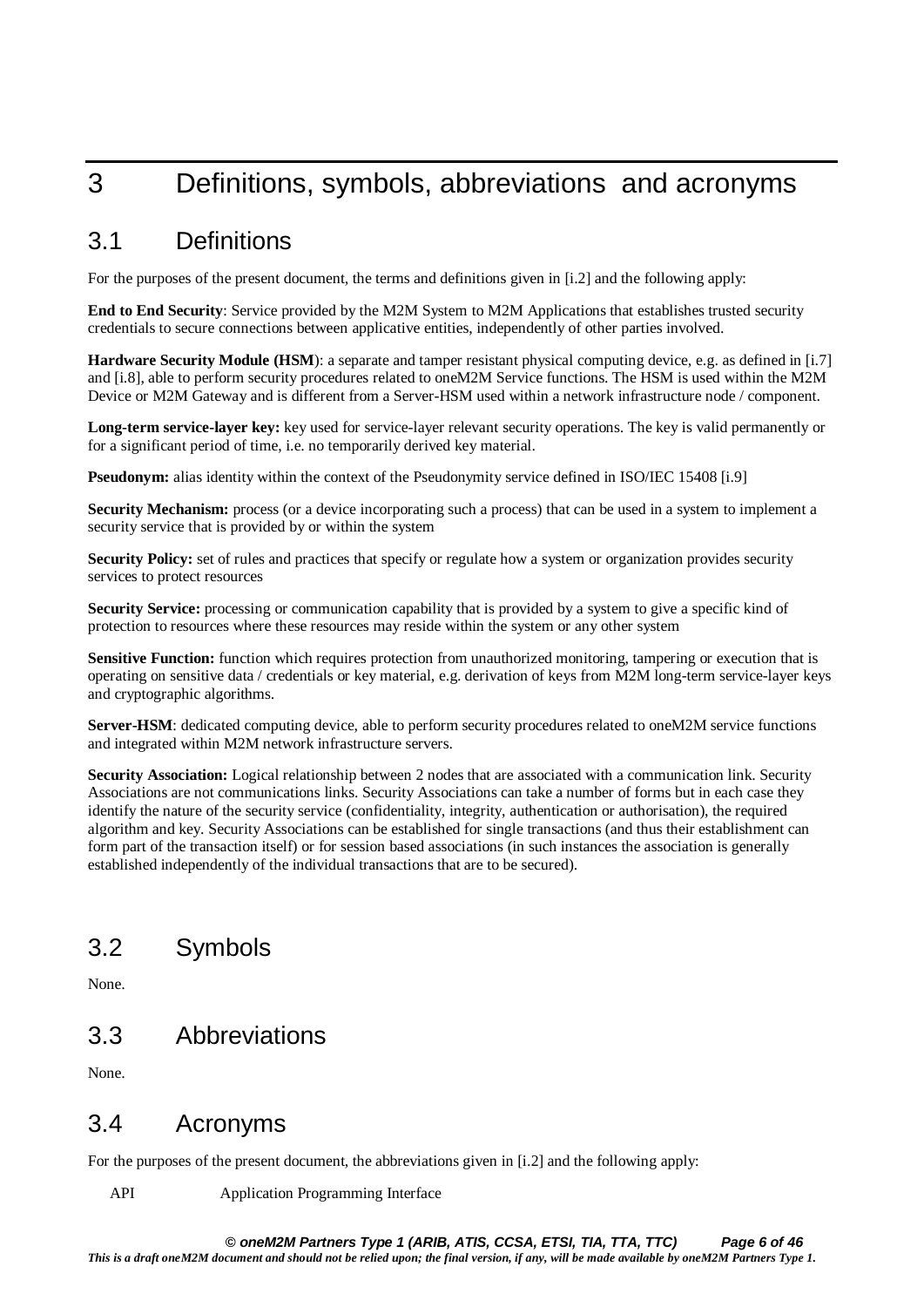| <b>CSE</b>      | Common Service Entity                               |
|-----------------|-----------------------------------------------------|
| <b>CSF</b>      | Common Service Function                             |
| DoS             | Denial of Service                                   |
| <b>ETSI SCP</b> | <b>ETSI Technical Committee Smart Card Platform</b> |
| <b>FFS</b>      | For Further Study                                   |
| <b>HTML</b>     | Hyper Text Markup Language                          |
| <b>HSM</b>      | Hardware Security Module                            |
| LAN             | Local Area Network                                  |
| <b>LDAP</b>     | Lightweight Directory Access Protocol               |
| <b>NA</b>       | Network Application                                 |
| OS              | <b>Operating System</b>                             |
| <b>SA</b>       | Security Association                                |
| SQL             | <b>Structured Query Language</b>                    |
| WAN             | Wide Area Network                                   |
|                 |                                                     |

# 4 Conventions

The key words "Shall", "Shall not", "May", "Need not", "Should", "Should not" in this document are to be interpreted as described in the oneM2M Drafting Rules [i.1].

### 5 Overview

# 5.1 oneM2M Security Context and Domains



Figure 1 : Overview of the oneM2M Security context

The oneM2M security context described in Figure 1 is based on the high level functional view given in [i.4]. Four security domains are identified. Each of these domains provides security features to meet certain threats and in particular protect against attacks, in associated trust scenarios.

• **(1) Application domain security:** the set of security features that enable Applications and Common Services to securely exchange messages and protect against attacks on the Mca Reference Points.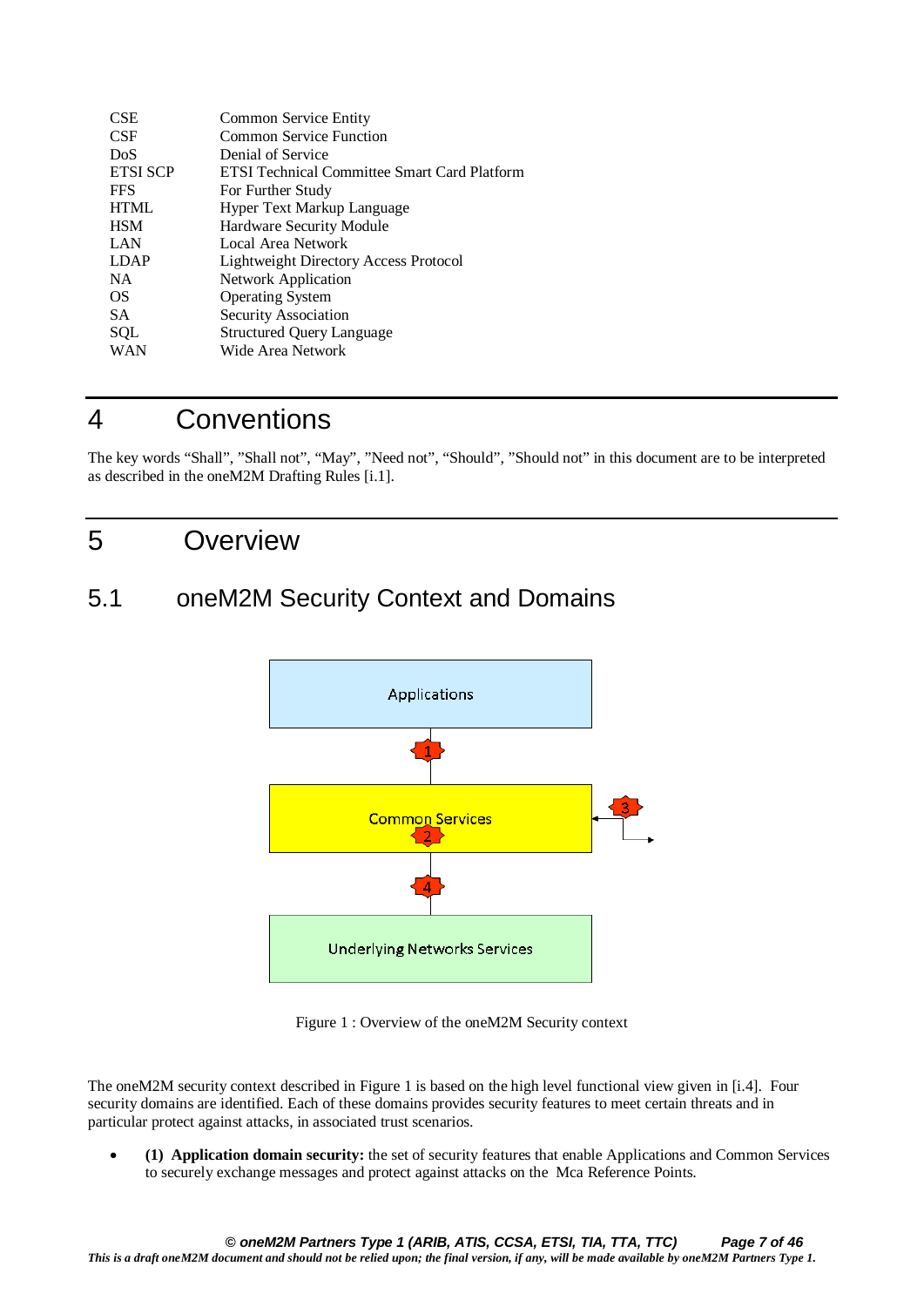- **(2) Intra Common Services domain security:** the set of security features that enable Common Service Functions in the Common Service Entity to securely exchange messages and which in particular protect against attacks on the CSE.
- **(3) Inter Common Services domain security:** the set of security features that enable secure exchange of messages between CSEs and protect against attacks on the Mcc Reference Points.
- **(4) Underlying Network security:** the set of security features that enable Underlying Network Services and Common Services to securely exchange messages and protect against attacks on the Mcn Reference Points.

### 5.2 Applications

An M2M Application Service Provider can rely on independent credentials to secure its End-to-End communications, so that application related information isexposed to either the M2M Service Provider or the underlying network operator. The M2M System provides an interoperable interface for provisioning and administration of security credentials in M2M nodes which can be used by the M2M Application or any trusted third party that is involved in application security.

### 5.3 Common Services

In cases where the M2M Service provider is trusted to provide security to the M2M Application, the ability to secure communication between nodes for the purpose of the M2M Service Layer can be made directly available by M2M Service Providers to the M2M Applications through an API.

# 5.4 Underlying Network

In cases where the underlying network provides secure communication for M2M Equipments that is trusted by the M2M Application Service Provider, the key derivation and secure connection establishment capabilities exposed by the underlying network can be used by the M2M System in the infrastructure domain, base on long term keys provided by the underlying network. There is a need for the M2M System to extend the provisioning of such security to edge nodes that are not directly connected to the underlying network (e.g. because they are behind a gateway).

# 6 Generic Security Mechanisms

Implementing security features and countermeasures to threats requires mechanisms that provide security related operations with an appropriate level of confidence. Those generic mechanisms are described within this clause. They include:

- secure storage of sensitive data
- sensitive functions executing operations on sensitive data
- secure connection allowing the secure transmission of sensitive data

### 6.1 Secure Storage

Sensitive data comprises key material / credentials, privacy related data such as identifiers and other data as identified by the M2M Solution Provider for the purpose of its use case. In order to prevent misuse of sensitive data, it requires protected and secure storage within the termination points of the M2M System. Secure storage capability can be implemented by several means within the network infrastructure nodes and network applications by the M2M Service Provider. In addition it needs to be ensured that secure storage capabilities are present in the termination node residing at the consumer, i.e. in the M2M Device and/or the M2M Gateway, depending on the requirements of the use case. It is highly recommended that M2M Devices/Gateways support a secure and tamper resistant storage capability for sensitive data, in particular when they are physically exposed to potential attackers.

The sensitivity level of data is associated to the minimum protection level indicating desired quality of protection against attacks as in Table 1.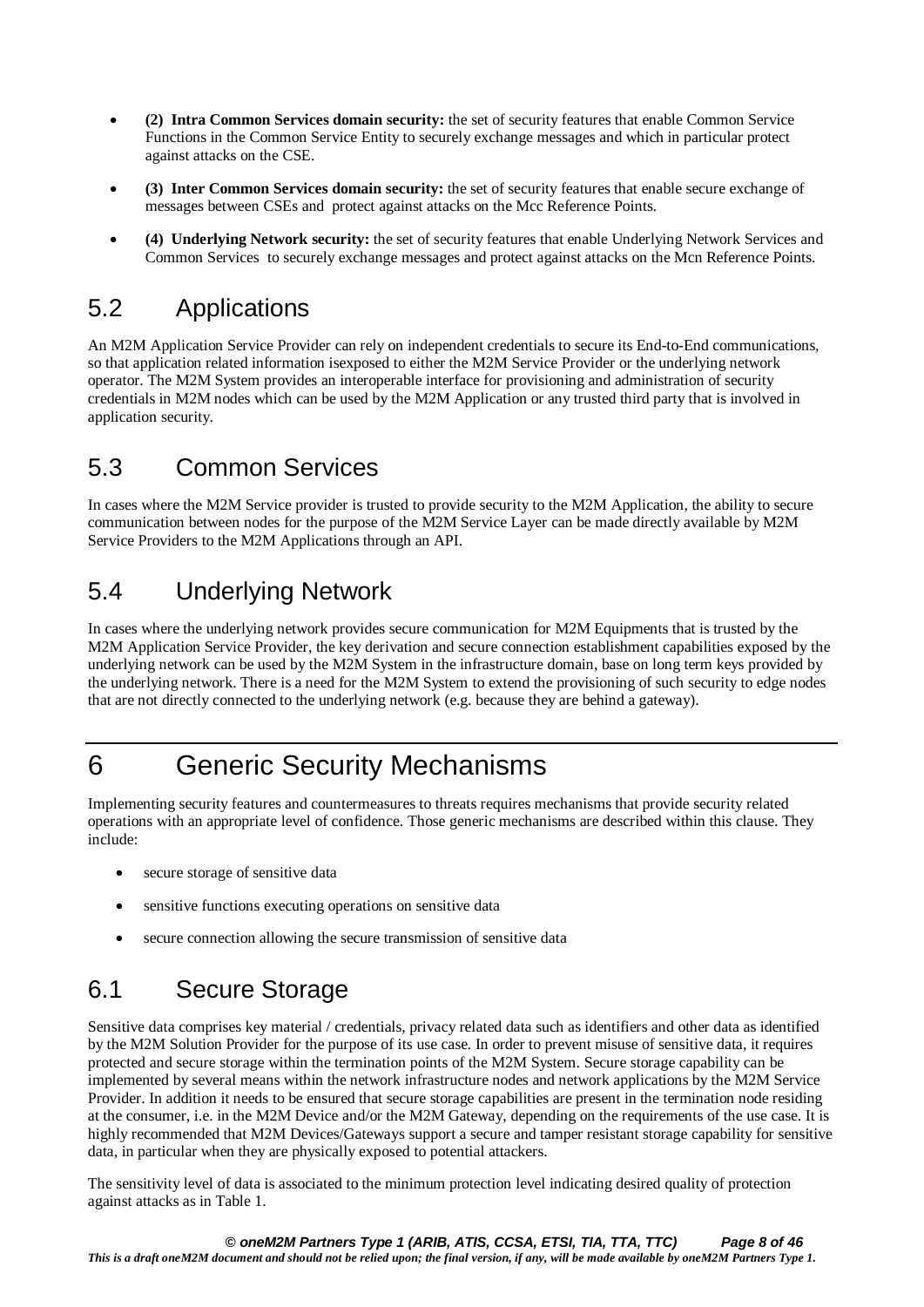| <b>Protection</b><br>Level | <b>Sensitivity</b><br><b>Level of Data</b> | <b>Description</b>                                                                                                                                                                                                                                                                                                                                                                                                                                                                                                                                                                                           |
|----------------------------|--------------------------------------------|--------------------------------------------------------------------------------------------------------------------------------------------------------------------------------------------------------------------------------------------------------------------------------------------------------------------------------------------------------------------------------------------------------------------------------------------------------------------------------------------------------------------------------------------------------------------------------------------------------------|
| $\Omega$                   | None                                       | No protection. The data are exposed even without<br>active attacks.                                                                                                                                                                                                                                                                                                                                                                                                                                                                                                                                          |
| 1                          | Low                                        | Low protection, data are protected from passive<br>observers but could be exposed by active attacks, be<br>they local or remote.<br>E.g. software solutions exist that rely on general<br>purpose processing hardware of the supporting<br>equipment.                                                                                                                                                                                                                                                                                                                                                        |
| $\overline{2}$             | Medium                                     | Medium protection, protection of the data from remote<br>attacks is addressed, but local attacks, especially<br>physical attacks, remain possible, ie. Medium protection<br>provides countermeasures against software attacks<br>only<br>E.g. Software solutions to protect data and sensitive<br>functions rely on specific processing providing enforced<br>isolation and enables sensitive code and data to be<br>kept away from an unprotected operating environment,<br>software and memory. The code running in the<br>protected environment is cryptographically verified for<br>integrity assurance. |
| 3                          | High                                       | High protection, addressing both remote and local<br>attacks to access the data, including attacks involving<br>physical access. This includes strong counter measures<br>against software and hardware attacks, such as<br>detection of abnormal operating conditions and<br>scrambling plus hardware masking of the memory and<br>side channel analysis of operations involving sensitive<br>data.                                                                                                                                                                                                         |

Table 1: Configuration of Protection level for Sensitive Data handling

### 6.2 Sensitive Functions

All security features as described within the remainder of this document rely on the secure execution of certain sensitive functions. Sensitive functions operate on sensitive data that is securely stored such that sensitive data will never leak to any unauthorized entity. Sensitive functions are typically performed in termination points within the M2M System.

Examples of sensitive functions include:

- cryptographic algorithms
- (session) key derivation functions
- hash functions

Access to sensitive functions is subject to security policies and access control. Sensitive functions are accessible via a well defined interface.

### 6.3 Secure Connection

As many M2M Applications generate and exchange sensitive data, and essential M2M Services deal with the routing and exploitation of such information, the M2M System needs to be able to support security services such as ensuring availability, mutual authentication between communicating parties, confidentiality (e.g. protection against eavesdropping by unauthorized parties), integrity (i.e. protection against manipulation) and access control.

Sensitive data has to be transmitted within the M2M Solution between various stakeholders, each represented by a respective termination point within the M2M System. In order to ensure a secure transmission of that sensitive data, sensitive functions on securely stored data will be executed to set up a secure connection.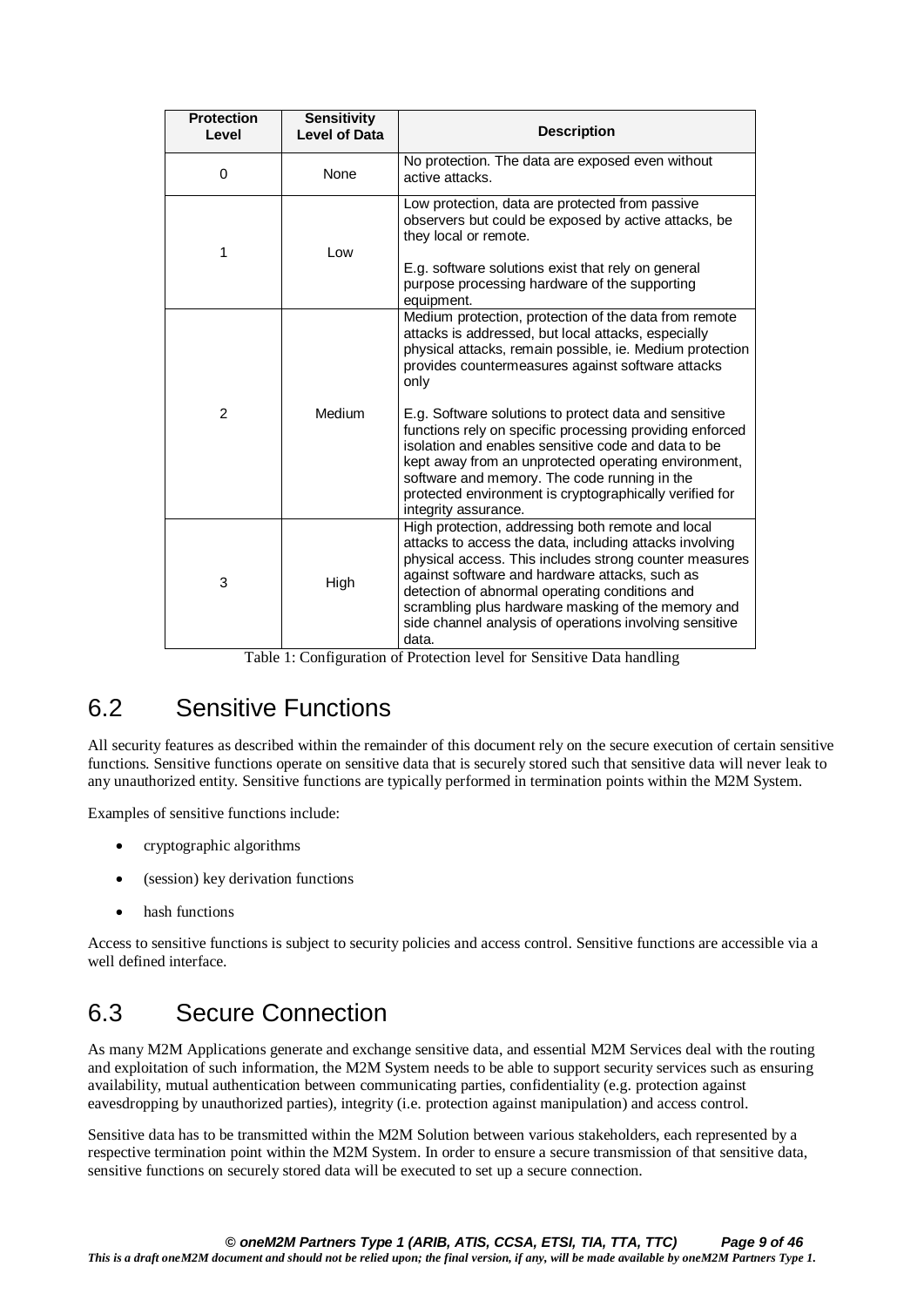Whether the support of security services is addressed at the M2M Service Layer level or at the M2M Application level, the ability to establish security associations between corresponding M2M nodes is required. Ideally, this ability could apply to nodes affiliated with different M2M Application Service Providers and M2M Service Providers, not excluding capabilities that may be provided by third parties such as data analytics.

# 7 Security Vulnerabilities and Threats

### 7.1 Introduction

This clause lists and describes threats relevant to the security domains. Threats are described using a pre-defined template including information on the issue caused by the threat, a description of the threat itself and an indication of use cases impacted or potentially impacted. In addition affected security domains (see clause 5) and M2M Stakeholders are listed. The description of each threat concludes with an analysis indicating which of the main M2M Architecture components are impacted by the threat.

NOTE: A detailed risk assessment / evaluation of the level of impact of the threat depends on the assets and their value. The value of the assets heavily depends on the individual use case implemented in the M2M Solution. Risk assessment / evaluation is therefore out of scope of this threat analysis and falls under the responsibility of the respective stakeholders responsible for providing the M2M Solution and/or solution component. The number given to each of the threats do not give any indication on their priority.

### 7.2 Discovery of Long-Term Service-Layer Keys Stored in M2M Devices or M2M Gateways

| <b>Threat ID</b>                   | $\mathbf{1}$                                                                                                                                                                                                                                                                                                                                                                                                                                                                    |
|------------------------------------|---------------------------------------------------------------------------------------------------------------------------------------------------------------------------------------------------------------------------------------------------------------------------------------------------------------------------------------------------------------------------------------------------------------------------------------------------------------------------------|
| <b>Overview</b>                    | Long-term service-layer keys are discovered while they are stored in M2M Devices<br>or M2M Gateways and are copied.                                                                                                                                                                                                                                                                                                                                                             |
| Issue                              | Copied long-term service-layer keys may be used to impersonate M2M Devices and/or<br>M2M Gateways.                                                                                                                                                                                                                                                                                                                                                                              |
| Description                        | Long-term service-layer keys are stored within the M2M Device or M2M Gateway.<br>Those keys are discovered and copied by unauthorized entities and used for illegitimate<br>purposes. Discovery of stored long term service-layer keys may be achieved e.g. by<br>monitoring internal processes (e.g. by Differential Power Analysis) or by reading the<br>contents of memory of the M2M Device or M2M Gateway (by hardware probing or by<br>use of local management commands). |
| <b>Impacted Use</b><br>Cases       | All                                                                                                                                                                                                                                                                                                                                                                                                                                                                             |
| <b>Affected Security</b><br>domain | Application domain security; Intra Common Services domain security; Inter Common<br>Services domain security; Underlying Network security, if keys are shared with<br>underlying network.                                                                                                                                                                                                                                                                                       |
| Affected<br><b>Stakeholders</b>    | M2M Application Service Provider; Manufacturer of M2M Devices and/or M2M<br>Gateways; M2M Device/Gateway Management entities; M2M Service Provider; Network<br>Operator, if network operator keys are shared; User/Consumer                                                                                                                                                                                                                                                     |
| Architecture<br>impact             | Device / constrained Device : impacts storage of long-term service-layer keys<br>Middle Node / Gateway : impacts storage of long-term service-layer keys<br>Common Services Entity / Function: impacts Security CSF                                                                                                                                                                                                                                                             |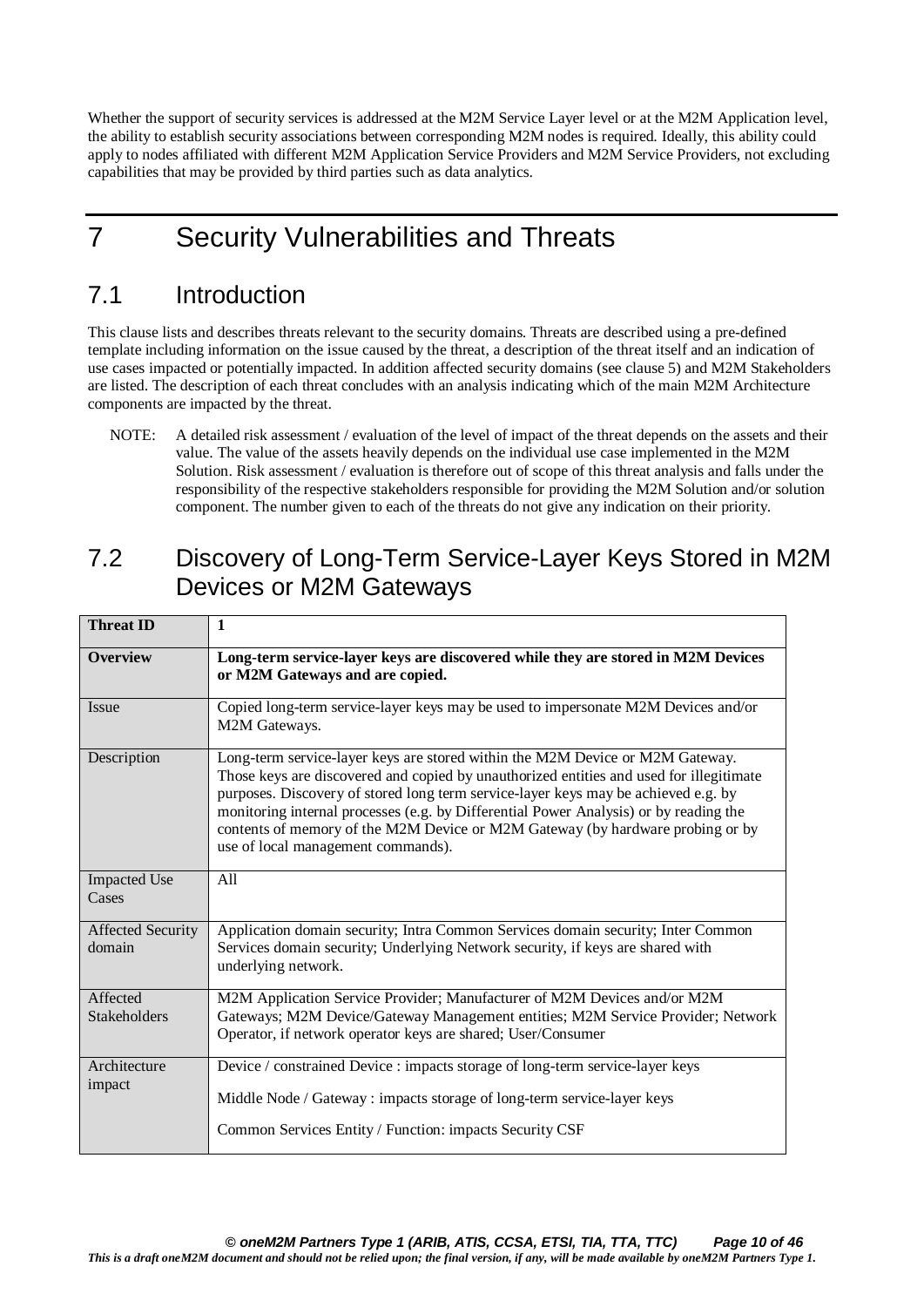# 7.3 Deletion of Long-Term Service-Layer Keys stored in M2M Devices or M2M Gateways

| <b>Threat ID</b>                   | $\overline{2}$                                                                                                                                                                                                                                                                                                            |
|------------------------------------|---------------------------------------------------------------------------------------------------------------------------------------------------------------------------------------------------------------------------------------------------------------------------------------------------------------------------|
| <b>Overview</b>                    | Long-term service-layer keys are deleted or deprecated while they are stored in<br><b>M2M Devices or M2M Gateways</b>                                                                                                                                                                                                     |
| Issue                              | Denial of service attack, preventing operation of the M2M Solution.                                                                                                                                                                                                                                                       |
| Description                        | Long-term service-layer keys are deleted or deprecated. This may be achieved by use of<br>management commands (including impersonation of a system Manager) or by removal of<br>the HSM if present and if removable. This attack may be perpetrated against the key-<br>storage functions of M2M Devices or M2M Gateways. |
| <b>Impacted Use</b><br>Cases       | A11                                                                                                                                                                                                                                                                                                                       |
| <b>Affected Security</b><br>domain | Application domain security; Intra Common Services domain security; Inter Common<br>Services domain security; Underlying Network security, if keys are shared with<br>underlying network.                                                                                                                                 |
| Affected<br><b>Stakeholders</b>    | M2M Application Service Provider; Manufacturer of M2M Devices and/or M2M<br>Gateways; M2M Device/Gateway Management entities; M2M Service Provider; Network<br>Operator, if network operator keys are shared; User/Consumer.                                                                                              |
| Architecture<br>impact             | Device / constrained Device : impacts storage of long-term service-layer keys<br>Middle Node / Gateway : impacts storage of long-term service-layer keys<br>Common Services Entity / Function: impacts Security CSF, may impact data management<br>& repository CSF                                                       |

# 7.4 Replacement of Long-Term Service-Layer Keys stored in M2M Devices or M2M Gateways

| <b>Threat ID</b>                   | 3                                                                                                                                                                                                                                                                                                                                                                                            |
|------------------------------------|----------------------------------------------------------------------------------------------------------------------------------------------------------------------------------------------------------------------------------------------------------------------------------------------------------------------------------------------------------------------------------------------|
| <b>Overview</b>                    | Long-term service-layer keys are replaced while they are stored in M2M Devices or<br><b>M2M Gateways</b>                                                                                                                                                                                                                                                                                     |
| Issue                              | Users/consumers cannot be made accountable for their activities within the M2M System.<br>Allows illegitimate operation of the M2M Solution.                                                                                                                                                                                                                                                 |
| Description                        | Long-term service-layer keys are replaced while they are stored in M2M Devices or<br>M2M Gateways, in order to modify its operation. The attack may be achieved by use of<br>management commands (including impersonation of a system manager) or by removal of<br>the HSM if present and if removable. This attack may be perpetrated against the key-<br>storage functions of M2M Devices. |
| <b>Impacted Use</b><br>Cases       | All                                                                                                                                                                                                                                                                                                                                                                                          |
| <b>Affected Security</b><br>domain | Application domain security; Intra Common Services domain security; Inter Common<br>Services domain security; Underlying Network security, if keys are shared with<br>underlying network.                                                                                                                                                                                                    |
| Affected<br><b>Stakeholders</b>    | M2M Application Service Provider; Manufacturer of M2M Devices and/or M2M<br>Gateways; M2M Device/Gateway Management entities; M2M Service Provider; Network                                                                                                                                                                                                                                  |

*© oneM2M Partners Type 1 (ARIB, ATIS, CCSA, ETSI, TIA, TTA, TTC) Page 11 of 46*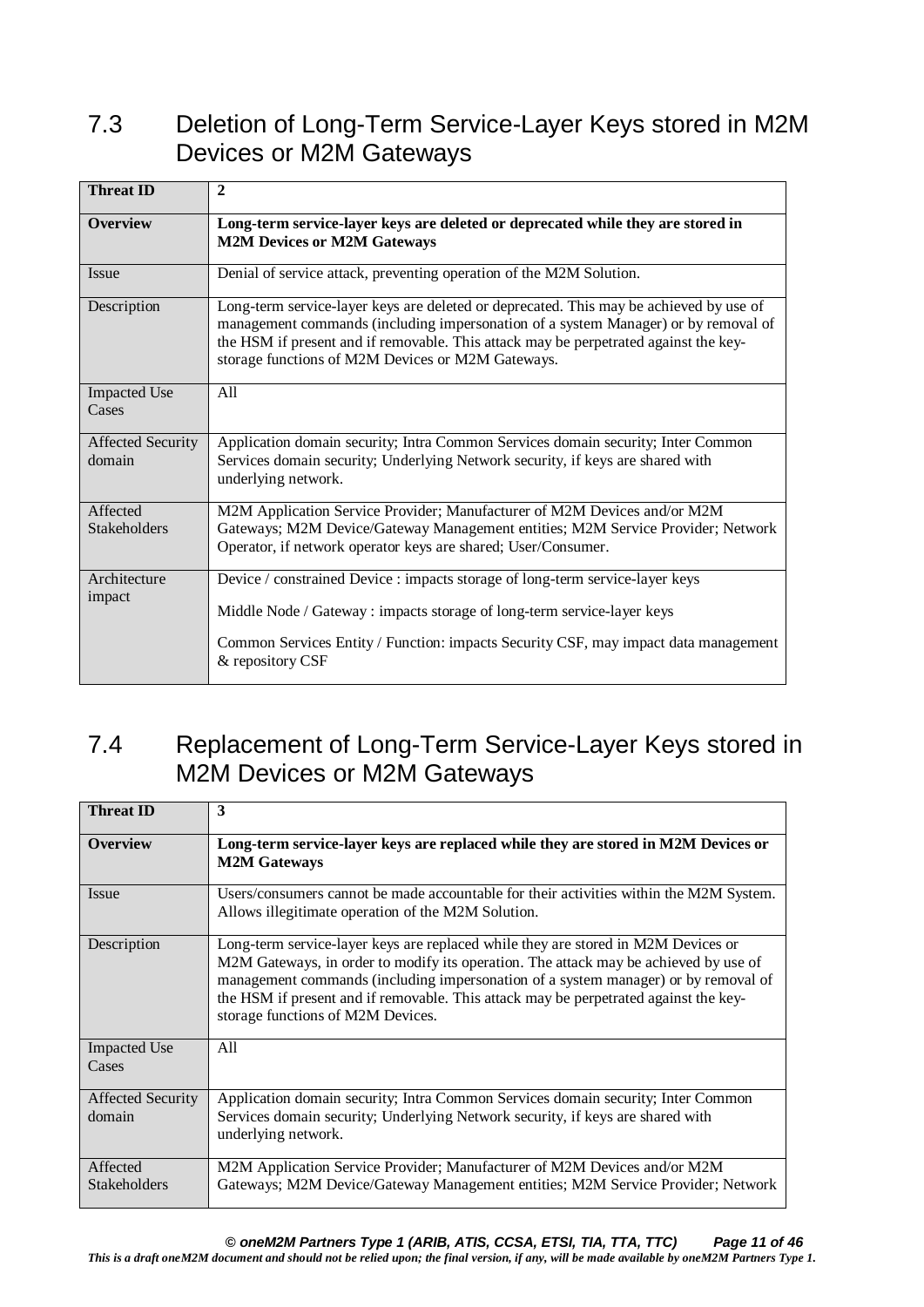|                        | Operator, if network operator keys are shared; User/Consumer.                                                       |
|------------------------|---------------------------------------------------------------------------------------------------------------------|
| Architecture<br>impact | Device / constrained Device : impacts access mechanism to storage and management of<br>long-term service-layer keys |
|                        | Middle Node / Gateway : impacts access mechanism to storage and management of long-<br>term service-layer keys      |
|                        | Common Services Entity / Function: impacts Security CSF, may impact data management<br>& repository CSF             |

### 7.5 Discovery of Long-Term Service-Layer Keys stored in M2M **Infrastructure**

| <b>Threat ID</b>                   | $\boldsymbol{4}$                                                                                                                                                                                                                    |
|------------------------------------|-------------------------------------------------------------------------------------------------------------------------------------------------------------------------------------------------------------------------------------|
| <b>Overview</b>                    | Long-term service-layer keys are discovered while they are stored in the M2M<br>infrastructure equipment (e.g. equipment holding network CSE or security server)<br>and are copied.                                                 |
| <b>Issue</b>                       | Copied keys may be used to impersonate M2M infrastructure equipment.                                                                                                                                                                |
| Description                        | Discovery may be achieved e.g. by the monitoring of internal processes, or by reading the<br>contents of memory locations. The methods of attack include remote hacking and illicit<br>use of management or maintenance interfaces. |
| <b>Impacted Use</b><br>Cases       | All                                                                                                                                                                                                                                 |
| <b>Affected Security</b><br>domain | Application domain security; Intra Common Services domain security; Inter Common<br>Services domain security; Underlying Network security, if keys are shared with<br>underlying network.                                           |
| Affected<br><b>Stakeholders</b>    | M2M Application Service Provider; Manufacturer of M2M System and its components;<br>M2M Service Provider; System Administrator; Network Operator, if network operator<br>keys are shared; User/Consumer.                            |
| Architecture<br>impact             | M2M Service infrastructure                                                                                                                                                                                                          |

# 7.6 Deletion of Long-Term Service-Layer Keys stored in M2M Infrastructure equipment

| <b>Threat ID</b>    | 5                                                                                                                                                                               |
|---------------------|---------------------------------------------------------------------------------------------------------------------------------------------------------------------------------|
| <b>Overview</b>     | Long-term service-layer keys are deleted or deprecated while they are stored in the<br>M2M infrastructure equipment (e.g. equipment holding network CSE or security<br>server). |
| <i>Issue</i>        | Deletion of keys in the infrastructure equipment prevents proper operation and may lead<br>to denial of service.                                                                |
| Description         | Long-term service-layer keys may be deleted or deprecated by use of management<br>commands (including impersonation of a System Administrator).                                 |
| <b>Impacted Use</b> | All                                                                                                                                                                             |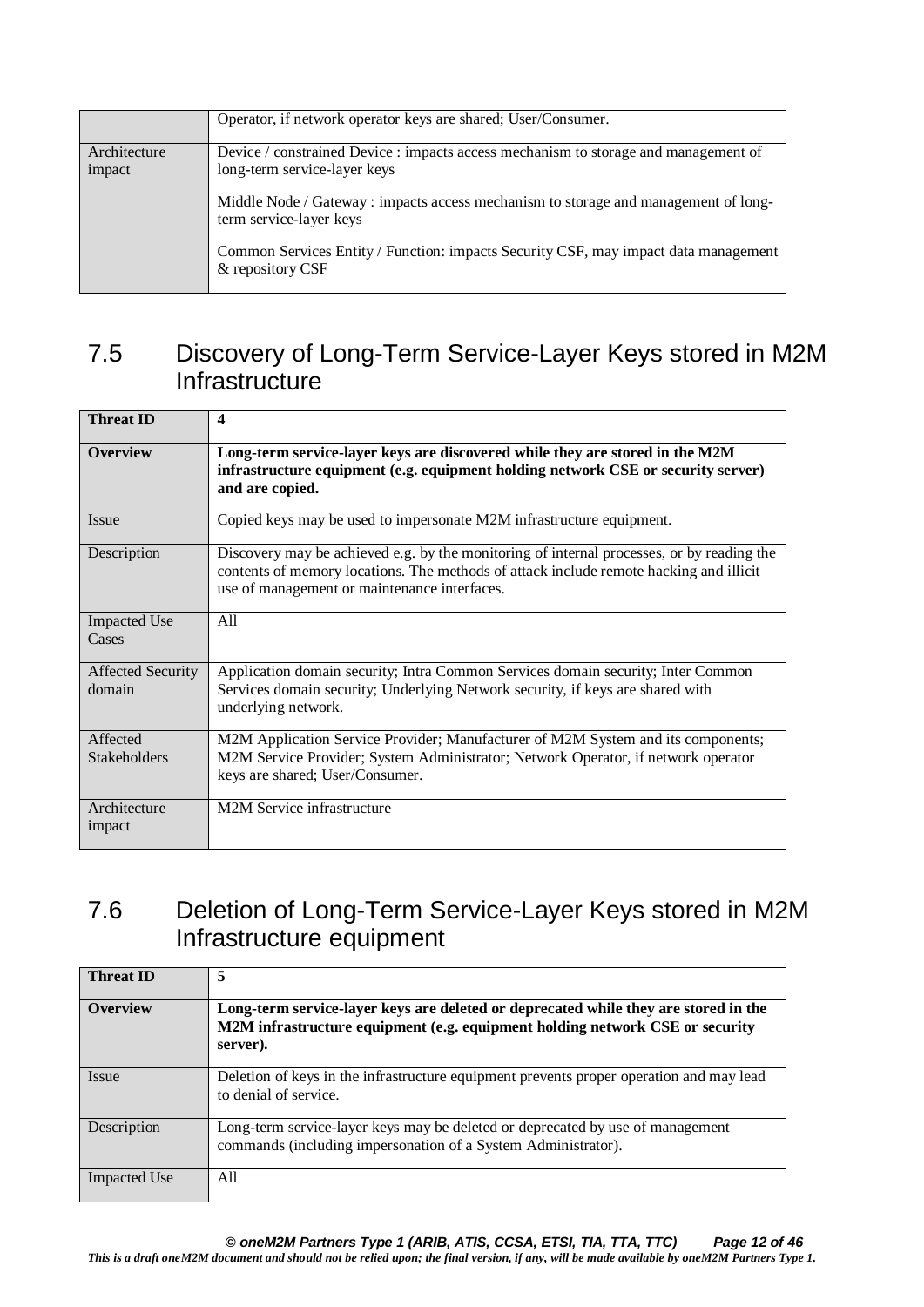| Cases                              |                                                                                                                                                                    |
|------------------------------------|--------------------------------------------------------------------------------------------------------------------------------------------------------------------|
| <b>Affected Security</b><br>domain | Application domain security; Intra Common Services domain security; Inter Common<br>Services domain security; Underlying Network security, if keys are shared with |
|                                    | underlying network.                                                                                                                                                |
| Affected                           | M2M Application Service Provider; Manufacturer of M2M System and its components;                                                                                   |
| <b>Stakeholders</b>                | M2M Service Provider; System Administrator; Network Operator, if network operator<br>keys are shared; User/Consumer.                                               |
| Architecture<br>impact             | M <sub>2</sub> M Service infrastructure                                                                                                                            |

### 7.7 Discovery of sensitive Data in M2M Devices or M2M **Gateways**

| <b>Threat ID</b>                   | 6                                                                                                                                                                                                                                                          |
|------------------------------------|------------------------------------------------------------------------------------------------------------------------------------------------------------------------------------------------------------------------------------------------------------|
| <b>Overview</b>                    | Sensitive data is discovered while used during the execution of sensitive functions in<br>M2M Devices or M2M Gateways and are copied.                                                                                                                      |
| Issue                              | Copied sensitive data such as key material may be used to compromise M2M System<br>security.                                                                                                                                                               |
| Description                        | Sensitive data such as long-term service-layer keys are used during the execution of<br>sensitive function within the M2M Device or M2M Gateway and exposed. Sensitive data<br>is then copied by unauthorized entities and used for illegitimate purposes. |
| <b>Impacted Use</b><br>Cases       | All                                                                                                                                                                                                                                                        |
| <b>Affected Security</b><br>domain | Application domain security; Intra Common Services domain security; Inter Common<br>Services domain security; Underlying Network security, if keys are shared with<br>underlying network.                                                                  |
| Affected<br><b>Stakeholders</b>    | M2M Application Service Provider; Manufacturer of M2M Devices and/or M2M<br>Gateways; M2M Device/Gateway Management entities; M2M Service Provider; Network<br>Operator, if network operator keys are shared; User/Consumer.                               |
| Architecture<br>impact             | Device / constrained Device : impacts storage of sensitive data and execution of sensitive<br>functions                                                                                                                                                    |
|                                    | Middle Node / Gateway : impacts storage of sensitive data and execution of sensitive<br>functions                                                                                                                                                          |
|                                    | Common Services Entity / Function: impacts Security CSF                                                                                                                                                                                                    |

### 7.8 General Eavesdropping on M2M Service-Layer Messaging between Entities

| <b>Threat ID</b> |                                                                                                                                                                       |
|------------------|-----------------------------------------------------------------------------------------------------------------------------------------------------------------------|
| <b>Overview</b>  | <b>General Eavesdropping on M2M Service-Layer Messaging Between Entities</b>                                                                                          |
| Issue            | Effect on stakeholders(s): significant effect upon the M2M Service Provider if the users<br>find out about the loss of privacy and if it can be blamed on this attack |

*© oneM2M Partners Type 1 (ARIB, ATIS, CCSA, ETSI, TIA, TTA, TTC) Page 13 of 46*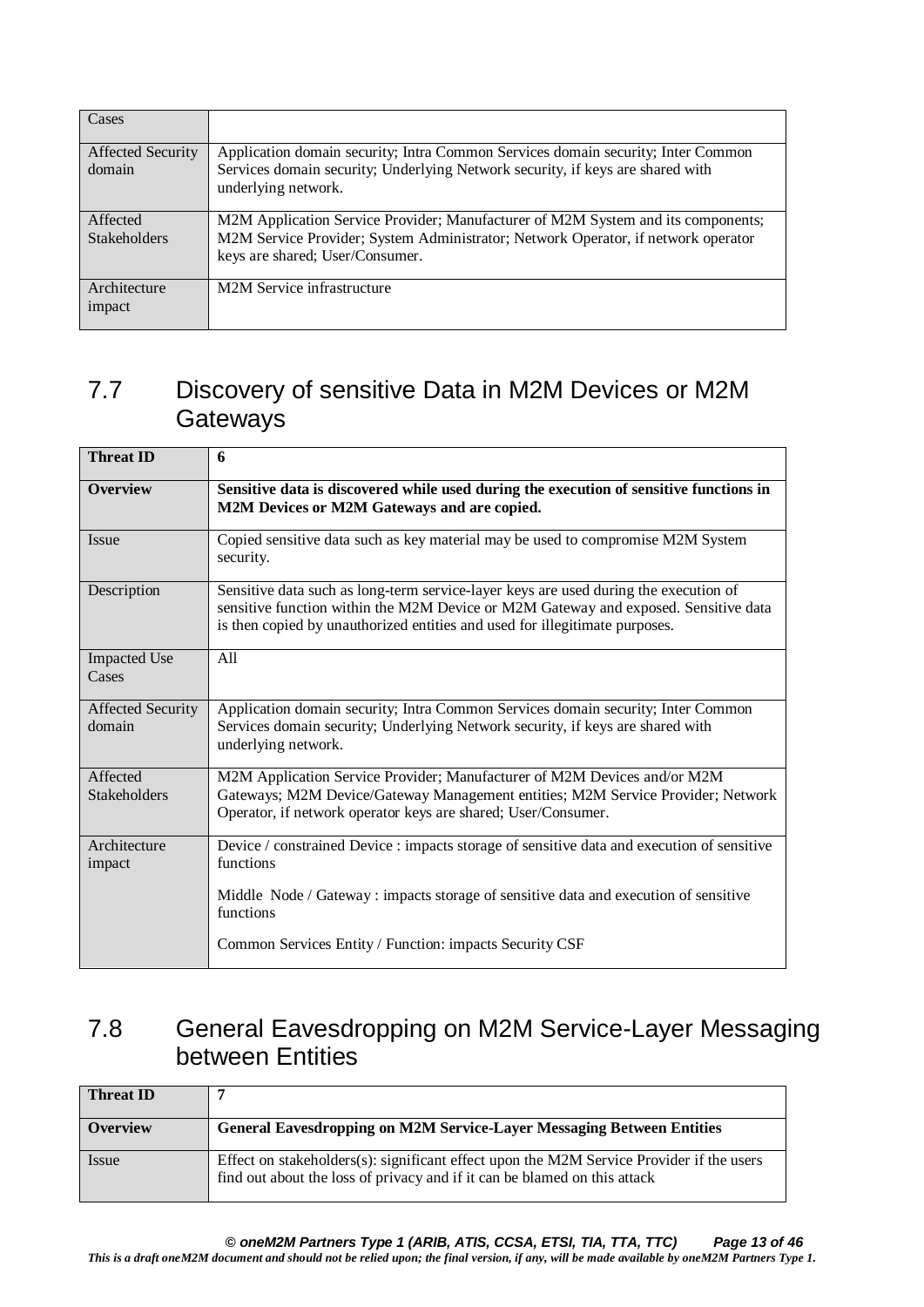| Description                  | By eavesdropping on M2M Service Layer messages between components in the M2M<br>Service Provider's Domain, M2M Devices and M2M Gateways, confidential or private<br>information may be discovered. This excludes the use of eavesdropping to discover or<br>infer the value of keys, which is covered elsewhere in the present document. |
|------------------------------|------------------------------------------------------------------------------------------------------------------------------------------------------------------------------------------------------------------------------------------------------------------------------------------------------------------------------------------|
| <b>Impacted Use</b><br>Cases | All                                                                                                                                                                                                                                                                                                                                      |
| <b>Affected Security</b>     | The eavesdropping may physically occur in:                                                                                                                                                                                                                                                                                               |
| domain                       | a LAN which connects M2M Devices to an M2M Gateway;                                                                                                                                                                                                                                                                                      |
|                              | a WAN which connects M2M Gateways and M2M Devices to the M2M Core;                                                                                                                                                                                                                                                                       |
|                              | • a WAN which connects provisioning servers to M2M Devices, M2M Gateways and<br>an M2M Core.                                                                                                                                                                                                                                             |
|                              | The attack may exploit lack of protection in communications, or vulnerabilities in<br>protected communications, at any layer including the M2M Service Layer.                                                                                                                                                                            |
|                              | Application domain security; Intra Common Services domain security; Inter Common<br>Services domain security; Underlying Network security                                                                                                                                                                                                |
| Affected<br>Stakeholders     | M2M Application Service Provider; Manufacturer of M2M Devices and/or M2M<br>Gateways; M2M Device/Gateway Management entities; M2M Service Provider; Network<br>Operator; User/Consumer                                                                                                                                                   |
| Architecture                 | Device / constrained Device : impacts storage of long-term service-layer keys                                                                                                                                                                                                                                                            |
| impact                       | Middle Node / Gateway : impacts storage of long-term service-layer keys                                                                                                                                                                                                                                                                  |
|                              | Common Services Entity / Function: impacts Security CSF, may impact data management<br>& repository CSF                                                                                                                                                                                                                                  |

### 7.9 Alteration of M2M Service-Layer Messaging between **Entities**

| <b>Threat ID</b>                   | 8                                                                                                                                                                                                                                                                                                                                                             |
|------------------------------------|---------------------------------------------------------------------------------------------------------------------------------------------------------------------------------------------------------------------------------------------------------------------------------------------------------------------------------------------------------------|
| <b>Overview</b>                    | <b>Alteration of M2M Service-Layer Messaging Between Entities</b>                                                                                                                                                                                                                                                                                             |
| Issue                              | Effect on stakeholders(s): could be significant loss of revenue if it occurs between the<br>Core and NAs or as a wide-scale attack against Devices or Gateway communications                                                                                                                                                                                  |
| Description                        | By altering M2M Service Layer messages between components in the M2M Service<br>Provider's Domain, M2M Devices and M2M Gateways, the attacker may deceive or<br>defraud the M2M Service Provider or other stakeholders.                                                                                                                                       |
| <b>Impacted Use</b><br>Cases       | All                                                                                                                                                                                                                                                                                                                                                           |
| <b>Affected Security</b><br>domain | The alteration of messages may physically occur in:<br>a LAN which connects M2M Devices to an M2M Gateway;<br>a WAN which connects M2M Gateways and M2M Devices to the M2M Core;<br>a WAN which connects provisioning servers to M2M Devices, M2M Gateways and<br>an M2M Core;<br>Communications between the M2M Core and M2M Applications in the Network and |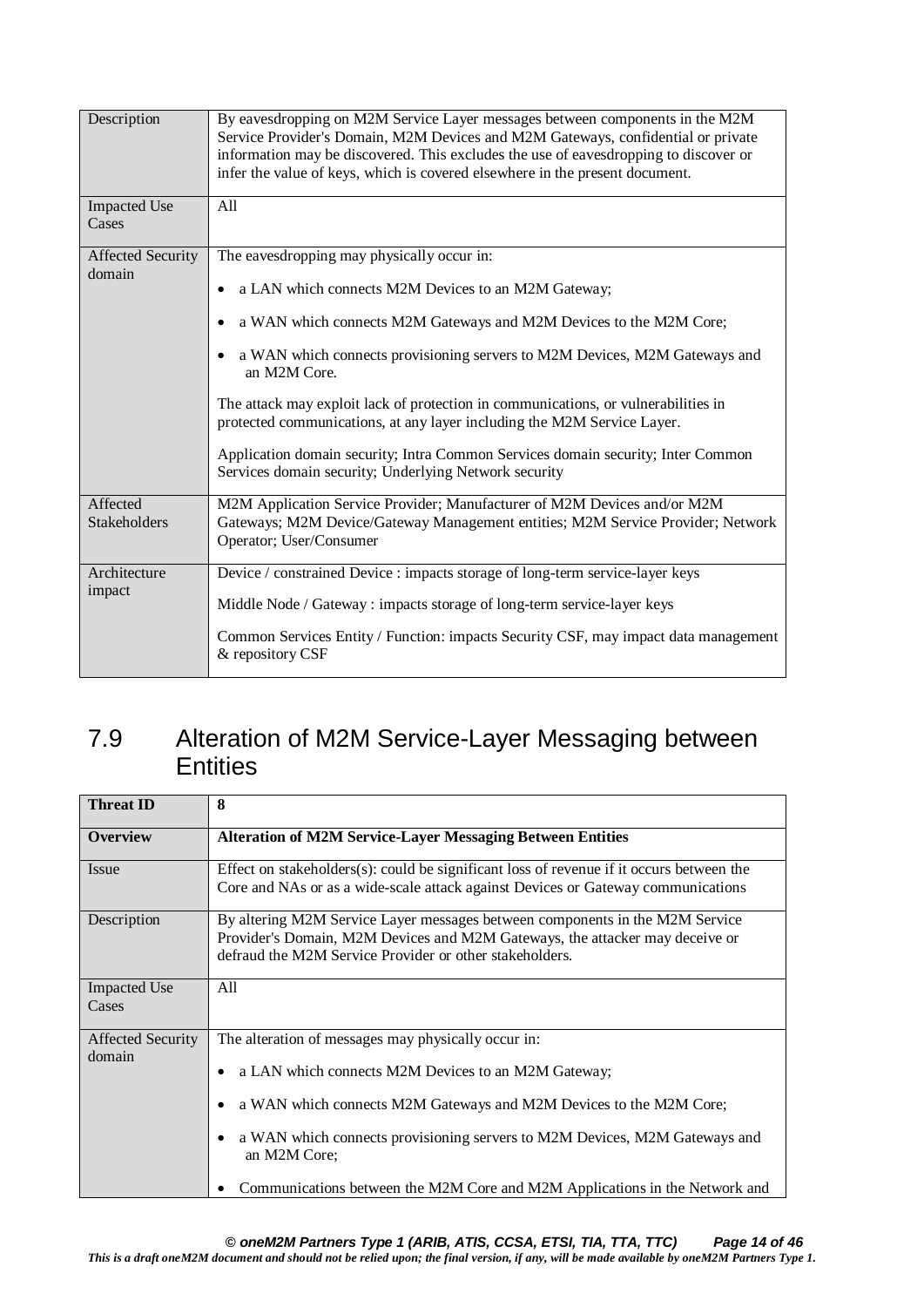|                     | Applications Domain.                                                                                                                                                                      |
|---------------------|-------------------------------------------------------------------------------------------------------------------------------------------------------------------------------------------|
|                     | The attack may exploit lack of protection in communications, or vulnerabilities in<br>protected communications, at any layer including the M2M Service Layer.                             |
|                     | Application domain security; Intra Common Services domain security; Inter Common<br>Services domain security; Underlying Network security; if keys are shared with<br>underlying network. |
| Affected            | M2M Application Service Provider, Manufacturer of M2M Devices and/or M2M                                                                                                                  |
| <b>Stakeholders</b> | Gateways, M2M Device/Gateway Management entities, M2M Service Provider, Network                                                                                                           |
|                     | Operator, User/Consumer                                                                                                                                                                   |
| Architecture        | Device / constrained Device : impacts storage of long-term service-layer keys                                                                                                             |
| impact              | Middle Node / Gateway : impacts storage of long-term service-layer keys                                                                                                                   |
|                     | Common Services Entity / Function: impacts Security CSF, may impact data management<br>& repository CSF                                                                                   |

# 7.10 Replay of M2M Service-Layer Messaging between Entities

| <b>Threat ID</b>                   | 9                                                                                                                                                                                                                                                    |
|------------------------------------|------------------------------------------------------------------------------------------------------------------------------------------------------------------------------------------------------------------------------------------------------|
| <b>Overview</b>                    | <b>Replay of M2M Service-Layer Messaging Between Entities</b>                                                                                                                                                                                        |
| Issue                              | Effect on stakeholders(s): could be significant loss of revenue (especially for smart<br>metering) if it occurs between the Core and NAs or as a wide-scale attack against Devices<br>or Gateway communications.                                     |
| Description                        | By repeating all or portions of previous M2M Service Layer messages between<br>components in the M2M Service Provider's Domain, M2M Devices and M2M Gateways,<br>the attacker may deceive or defraud the M2M Service Provider or other stakeholders. |
| <b>Impacted Use</b><br>Cases       | All                                                                                                                                                                                                                                                  |
| <b>Affected Security</b><br>domain | The repetition of messages may physically occur in:                                                                                                                                                                                                  |
|                                    | a LAN which connects M2M Devices to an M2M Gateway;                                                                                                                                                                                                  |
|                                    | a WAN which connects M2M Gateways and M2M Devices to the M2M Core;                                                                                                                                                                                   |
|                                    | a WAN which connects provisioning servers to M2M Devices, M2M Gateways and<br>an M2M Core;                                                                                                                                                           |
|                                    | Communications between the M2M Core and M2M Applications in the Network and<br>Applications Domain.                                                                                                                                                  |
|                                    | The attack may exploit lack of protection in communications, or vulnerabilities in<br>protected communications, at any layer including the M2M Service Layer.                                                                                        |
|                                    | Application domain security; Intra Common Services domain security; Inter Common<br>Services domain security; Underlying Network security, if keys are shared with<br>underlying network.                                                            |
| Affected<br><b>Stakeholders</b>    | M2M Application Service Provider; Manufacturer of M2M Devices and/or M2M<br>Gateways; M2M Device/Gateway Management entities; M2M Service Provider; Network<br>Operator, if network operator keys are shared; User/Consumer                          |
| Architecture                       | Device / constrained Device : impacts storage of long-term service-layer keys                                                                                                                                                                        |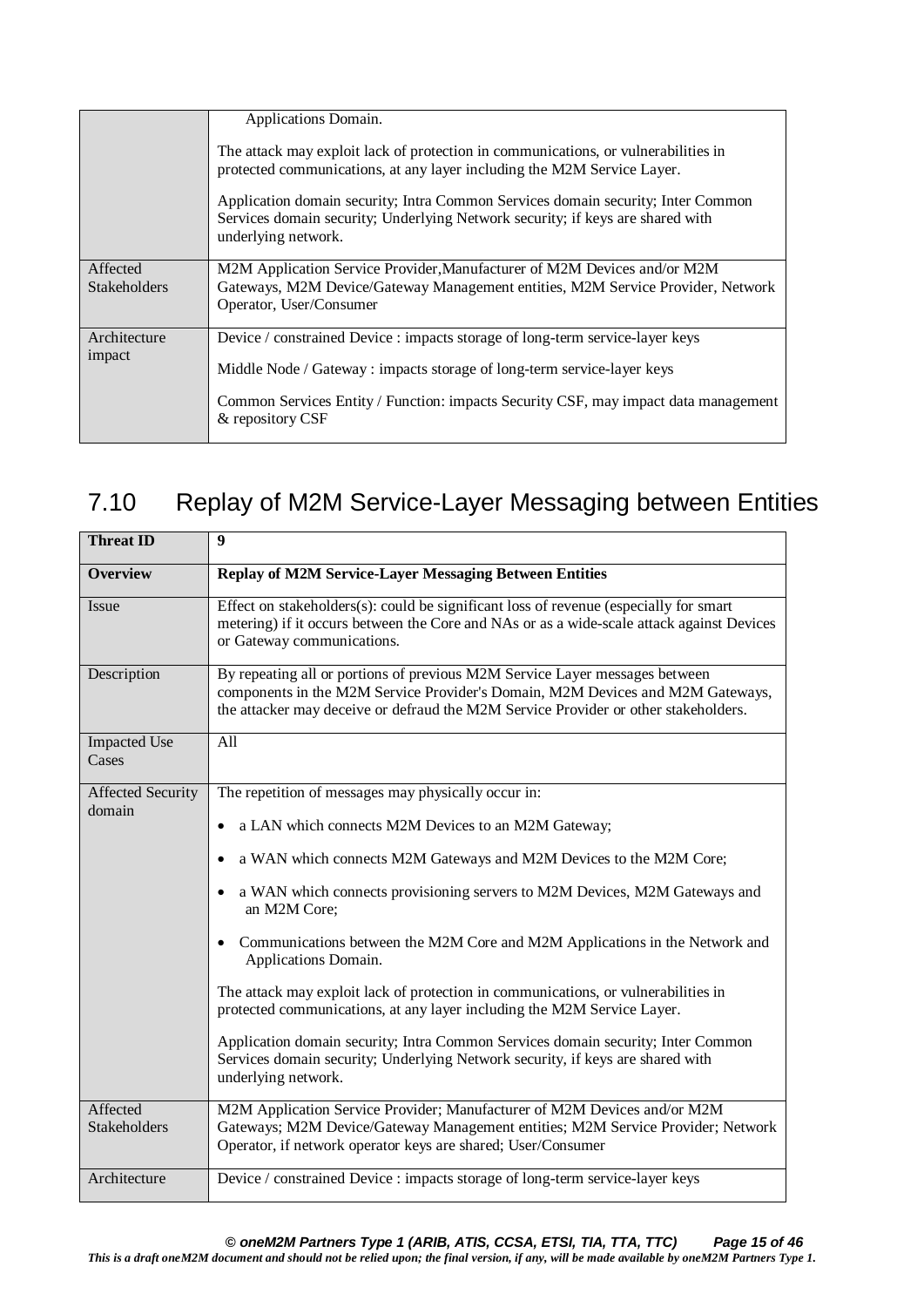| impact | Middle Node / Gateway : impacts storage of long-term service-layer keys                                 |
|--------|---------------------------------------------------------------------------------------------------------|
|        | Common Services Entity / Function: impacts Security CSF, may impact data management<br>& repository CSF |

### 7.11 Unauthorized or corrupted Applications or Software in M2M Devices/Gateways

| <b>Threat ID</b>                   | 10                                                                                                                                                                                           |
|------------------------------------|----------------------------------------------------------------------------------------------------------------------------------------------------------------------------------------------|
| <b>Overview</b>                    | Unauthorised or Corrupted Application and Service-Layer Software in M2M<br><b>Devices/Gateways</b>                                                                                           |
| <b>Issue</b>                       | An attacker installs unauthorised M2M Service-layer software or modifies authorised<br>software functions in M2M Devices or M2M Gateways.                                                    |
| Description                        | This attack may be used to:<br>commit fraud, e.g. by the incorrect reporting of energy consumption;                                                                                          |
|                                    | cause a breach of privacy by obtaining and reporting confidential information to the<br>attacker; cause the disclosure of sensitive data such as cryptographic keys or other<br>credentials; |
|                                    | prevent operation of the affected M2M Devices/Gateways.                                                                                                                                      |
|                                    | The attack may be perpetrated locally or by illicit use of remote management functions.                                                                                                      |
| <b>Impacted Use</b><br>Cases       | A <sub>11</sub>                                                                                                                                                                              |
| <b>Affected Security</b><br>domain | Application domain security                                                                                                                                                                  |
| Affected<br><b>Stakeholders</b>    | M2M Application Service Provider; Manufacturer of M2M Devices and/or M2M<br>Gateways; M2M Device/Gateway Management entities; M2M Service Provider;<br>User/Consumer.                        |
| Architecture<br>impact             | M2M Service Provider's Domain; M2M Devices and M2M Gateways                                                                                                                                  |

# 7.12 M2M System Interdependencies Threats and cascading Impacts

| <b>Threat ID</b>    | 11                                                                                                                                                                                                            |
|---------------------|---------------------------------------------------------------------------------------------------------------------------------------------------------------------------------------------------------------|
| <b>Overview</b>     | M2M System interdependencies threats and cascading impacts                                                                                                                                                    |
| Issue               | Underlying systems and resources may impose many forms of interdependency with the<br>M2M Application, M2M Device / Gateway or M2M Infrastructure which is not apparent<br>during period of normal operation. |
| Description         | While M2M endpoints and M2M Gateways might be dedicated to specific M2M<br>Services, M2M Systems as a whole will frequently share resources with a variety of other<br>un-related systems and applications.   |
| <b>Impacted Use</b> | All use cases.                                                                                                                                                                                                |

*© oneM2M Partners Type 1 (ARIB, ATIS, CCSA, ETSI, TIA, TTA, TTC) Page 16 of 46*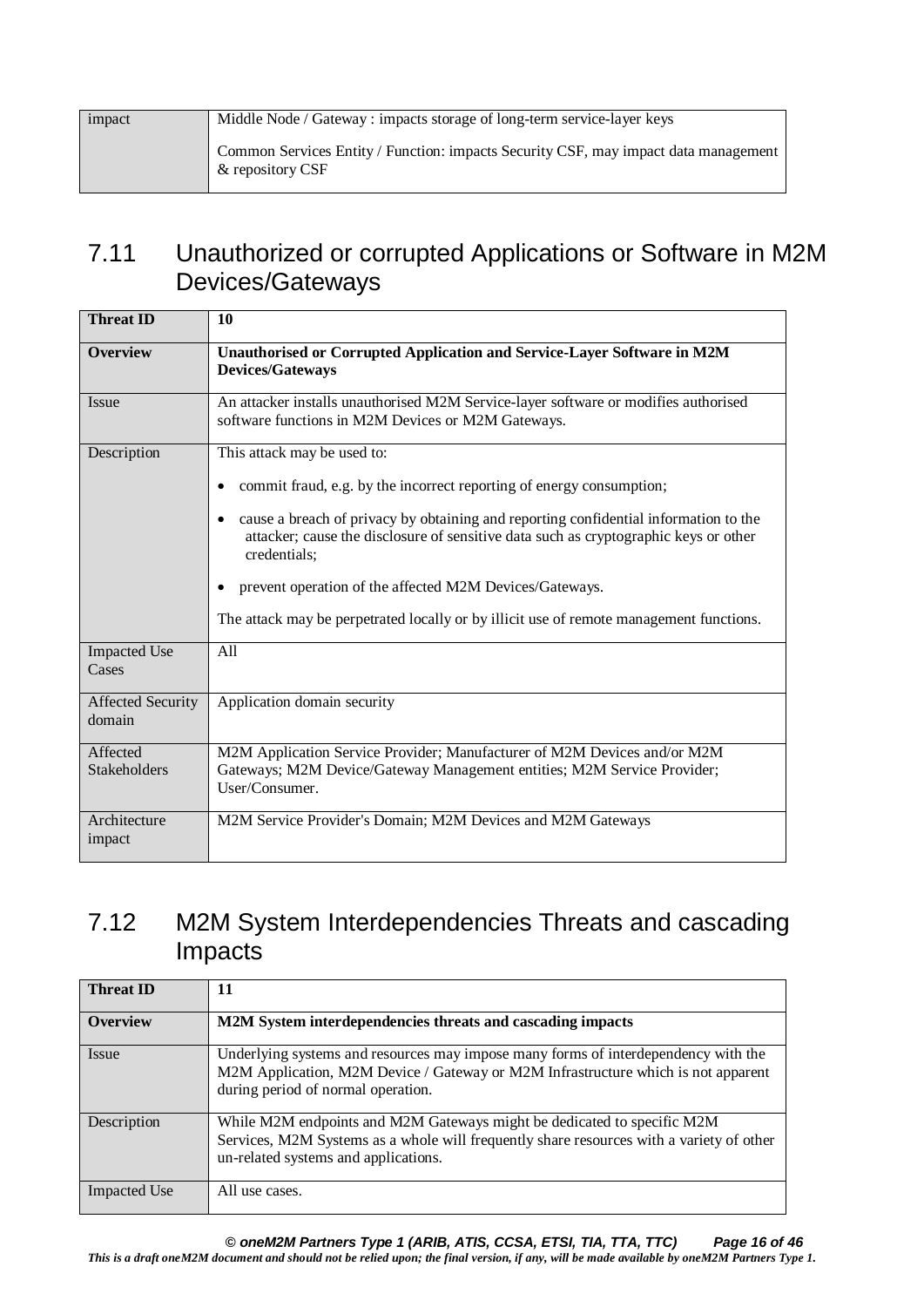| Cases                    |                                                                                  |
|--------------------------|----------------------------------------------------------------------------------|
| <b>Affected Security</b> | Application domain security, Intra Common Services domain security, Inter Common |
| domain                   | Services domain security, Underlying Network security                            |
| Affected                 | M2M Application Service Provider; Manufacturer of M2M Devices and/or M2M         |
| <b>Stakeholders</b>      | Gateways; M2M Device/Gateway Management entities; M2M Service Provider; Network  |
|                          | Operator, if network operator keys are shared; User/Consumer.                    |
| Architecture             | M2M Service Provider's Domain, M2M Devices and M2M Gateways                      |
| impact                   |                                                                                  |
|                          |                                                                                  |

# 7.13 M2M Security Context Awareness

| <b>Threat ID</b>                   | 12                                                                                                                                                                                                                                                                                                      |
|------------------------------------|---------------------------------------------------------------------------------------------------------------------------------------------------------------------------------------------------------------------------------------------------------------------------------------------------------|
| <b>Overview</b>                    | <b>Context-awareness</b>                                                                                                                                                                                                                                                                                |
| Issue                              | A lack of context awareness for M2M endpoints, gateways and applications may increase<br>the risks associated with resource exhaustion and under provisioning, triggering service<br>impacts or outages.                                                                                                |
| Description                        | If the provided Security Level is sufficient and appropriate depends on the use case and<br>the context of the operation. Keeping the security level static for all use cases may lead to<br>inefficient usage of resources (in terms or processor, memory, network, operationally and<br>financially). |
| <b>Impacted Use</b><br>Cases       | All use cases.                                                                                                                                                                                                                                                                                          |
| <b>Affected Security</b><br>domain | Application domain security, Intra Common Services domain security, Inter Common<br>Services domain security, Underlying Network security                                                                                                                                                               |
| Affected<br><b>Stakeholders</b>    | M2M Application Service Provider; Manufacturer of M2M Devices and/or M2M<br>Gateways; M2M Device/Gateway Management entities; M2M Service Provider; Network<br>Operator, if network operator keys are shared; User/Consumer.                                                                            |
| Architecture<br>impact             | M2M Service Provider's Domain, M2M Devices and M2M Gateways                                                                                                                                                                                                                                             |

# 7.14 Eaves Dropping/Man in the Middle Attack

| <b>Threat ID</b>    | 13                                                                                                                                                                                                                                                                                                                                               |
|---------------------|--------------------------------------------------------------------------------------------------------------------------------------------------------------------------------------------------------------------------------------------------------------------------------------------------------------------------------------------------|
| <b>Overview</b>     | <b>Eaves Dropping/Man In the Middle Attack</b>                                                                                                                                                                                                                                                                                                   |
| Issue               | Keys and other sensitive Information can be discovered by eavesdropping on messages at<br>the transport layer                                                                                                                                                                                                                                    |
| Description         | The primary difficulty lies in monitoring the proper network's traffic while users are<br>accessing the vulnerable site.                                                                                                                                                                                                                         |
|                     | Detecting basic flaws is easy. Just observe the site's network traffic. More subtle flaws<br>require inspecting the design of the application and the server configuration. The attack<br>exploits lack of security protection while data is in transit, or vulnerabilities in the<br>protocol that was chosen to protect the communication pipe |
| <b>Impacted Use</b> | All                                                                                                                                                                                                                                                                                                                                              |

*© oneM2M Partners Type 1 (ARIB, ATIS, CCSA, ETSI, TIA, TTA, TTC) Page 17 of 46*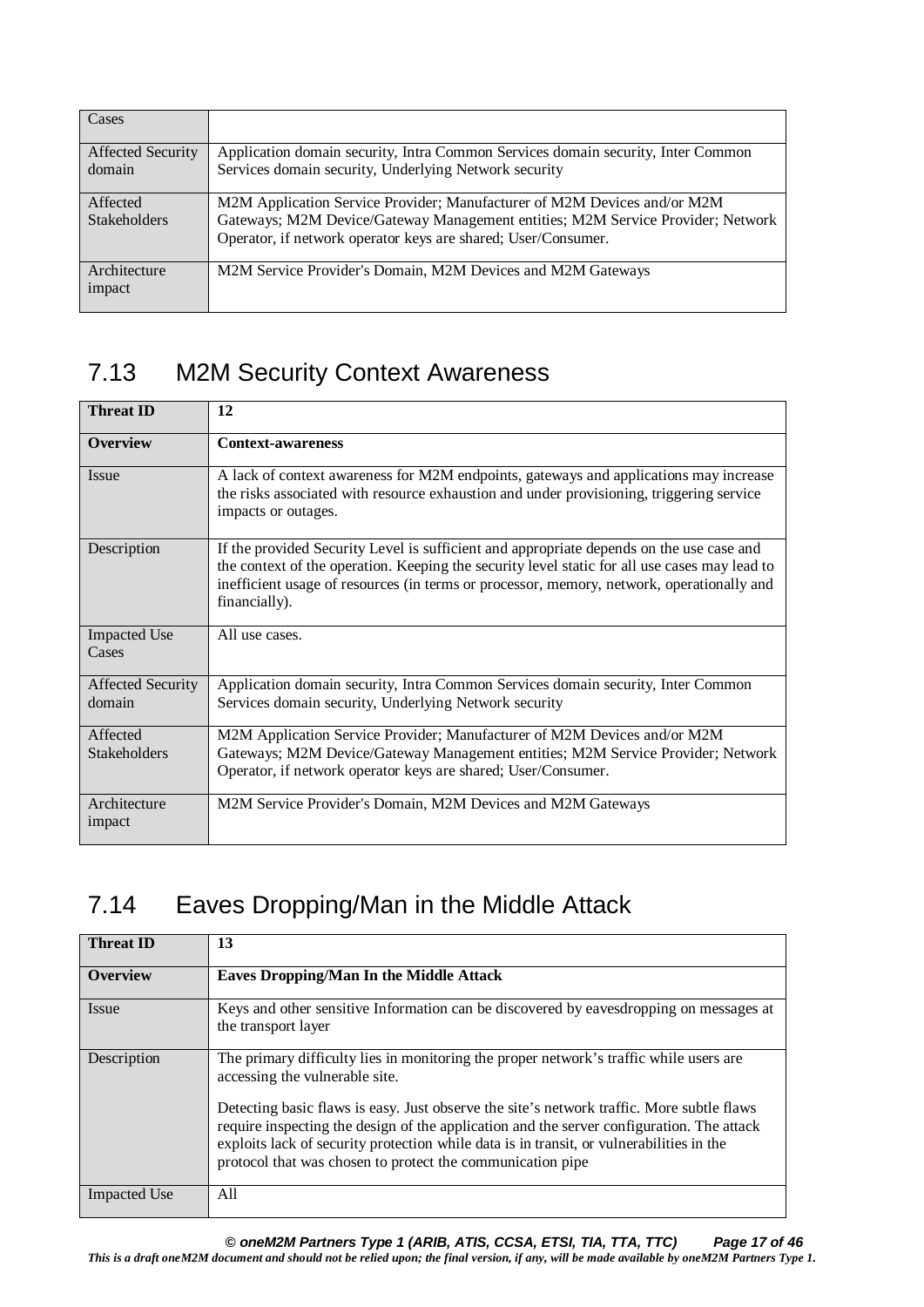| Cases                              |                                                                                                                                                                                                                              |
|------------------------------------|------------------------------------------------------------------------------------------------------------------------------------------------------------------------------------------------------------------------------|
| <b>Affected Security</b><br>domain | Inter Common Services domain security; Underlying Network security                                                                                                                                                           |
| Affected<br><b>Stakeholders</b>    | M2M Application Service Provider; Manufacturer of M2M Devices and/or M2M<br>Gateways; M2M Device/Gateway Management entities; M2M Service Provider; Network<br>Operator, if network operator keys are shared; User/Consumer. |
| Architecture<br>impact             | Mca-Reference Point, Mcc-Reference Point, Mcn-Reference Point                                                                                                                                                                |

# 7.15 Transfer of keys via independent security element

| <b>Threat ID</b>                   | 15                                                                                                                                                                                                                                                                                                                                                                                                                                                                                                                                                                                                                                                                              |
|------------------------------------|---------------------------------------------------------------------------------------------------------------------------------------------------------------------------------------------------------------------------------------------------------------------------------------------------------------------------------------------------------------------------------------------------------------------------------------------------------------------------------------------------------------------------------------------------------------------------------------------------------------------------------------------------------------------------------|
| <b>Overview</b>                    | Transfer of keys via independent security element                                                                                                                                                                                                                                                                                                                                                                                                                                                                                                                                                                                                                               |
| Issue                              | The attack is carried out by an attacker who gains unauthorized possession of a set of<br>viable keys and credentials by removing them from a legitimate M2M Device.                                                                                                                                                                                                                                                                                                                                                                                                                                                                                                            |
| Description                        | The attack is carried out by an attacker who gains unauthorized possession of a set of<br>viable keys and credentials by removing them from a legitimate M2M Device. The<br>attacker will then use the removed keys and credentials in different, possibly<br>unauthorized M2M Devices. The M2M Devices may attach to a network and consume<br>non M2M network services, in which the charge will be passed to a legitimate M2M<br>User. Additionally, a denial of service to the legitimate user may occur when the<br>unauthorized M2M Device is online, the unauthorized M2M Device may use legitimate<br>M2M Services, though the cost is passed on to the legitimate user. |
| <b>Impacted Use</b><br>Cases       | All use cases.                                                                                                                                                                                                                                                                                                                                                                                                                                                                                                                                                                                                                                                                  |
| <b>Affected Security</b><br>domain | Intra Common Services domain security; Inter Common Services domain security                                                                                                                                                                                                                                                                                                                                                                                                                                                                                                                                                                                                    |
| Affected<br><b>Stakeholders</b>    | M2M Application Service Provider; Manufacturer of M2M Devices and/or M2M<br>Gateways; M2M Device/Gateway Management entities; M2M Service Provider;<br>User/Consumer.                                                                                                                                                                                                                                                                                                                                                                                                                                                                                                           |
| Architecture<br>impact             | Mca-Reference Point, Mcc-Reference Point                                                                                                                                                                                                                                                                                                                                                                                                                                                                                                                                                                                                                                        |

# 7.16 Buffer Overflow

| <b>Threat ID</b> | 16                                                                                                                                                                                                                                                                                                                                                                                                                                                                                         |
|------------------|--------------------------------------------------------------------------------------------------------------------------------------------------------------------------------------------------------------------------------------------------------------------------------------------------------------------------------------------------------------------------------------------------------------------------------------------------------------------------------------------|
| <b>Overview</b>  | <b>Buffer Overflows</b>                                                                                                                                                                                                                                                                                                                                                                                                                                                                    |
| Issue            | This type of attack is present when the use of non-type safe API's are exposed.                                                                                                                                                                                                                                                                                                                                                                                                            |
| Description      | Buffers of data $+$ 'N' are passed through an API where it is known that the API is<br>designed to have length constraints. The N bytes overflow into an area that was being<br>utilized by other storage (heap overflow) or precipitates the return address to be corrupt<br>(stack overflow). Stack overflows are indicated by the return code jumping to a random<br>location, and as a consequence, incorrect code is executed and may change local data<br>(rights of code or a file) |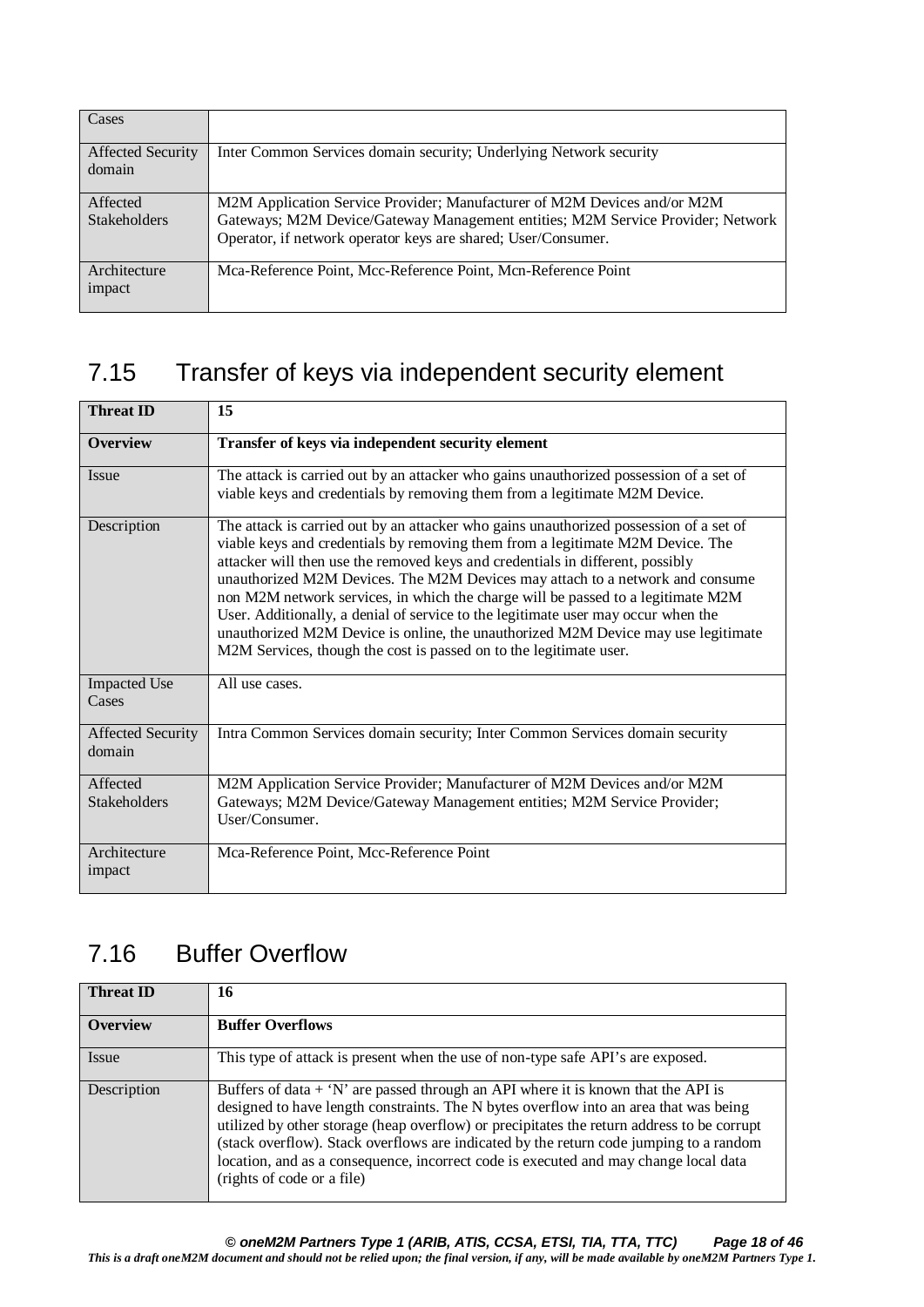| <b>Impacted Use</b>      | All.                                                                             |
|--------------------------|----------------------------------------------------------------------------------|
| Cases                    |                                                                                  |
|                          |                                                                                  |
| <b>Affected Security</b> | Application domain security; Intra Common Services domain security; Inter Common |
| domain                   | Services domain security                                                         |
|                          |                                                                                  |
| Affected                 | M2M Application Service Provider; M2M Service Provider; User/Consumer.           |
| <b>Stakeholders</b>      |                                                                                  |
|                          |                                                                                  |
| Architecture             | Mca-Reference Point, Mcc-Reference Point                                         |
| impact                   |                                                                                  |
|                          |                                                                                  |

# 7.17 Injection

| <b>Threat ID</b>                   | 17                                                                                                                                                                                                                                                                                                                                                                                                                                                                                                                                        |
|------------------------------------|-------------------------------------------------------------------------------------------------------------------------------------------------------------------------------------------------------------------------------------------------------------------------------------------------------------------------------------------------------------------------------------------------------------------------------------------------------------------------------------------------------------------------------------------|
| <b>Overview</b>                    | Injection                                                                                                                                                                                                                                                                                                                                                                                                                                                                                                                                 |
| Issue                              | Send inappropriate queries to the application-level server that will exploit vulnerabilities<br>of the query interpreter in order to gain un-authorized access.                                                                                                                                                                                                                                                                                                                                                                           |
| Description                        | Attacker sends simple text-based attacks that exploit the syntax of the targeted interpreter.<br>Almost any source of data can be an injection vector, including internal sources. Injection<br>flaws occur when an application sends untrusted data to an interpreter. Injection flaws are<br>very prevalent, particularly in legacy code, often found in SQL queries, LDAP queries,<br>XPath queries, OS commands, program arguments, etc. Injection flaws are easy to<br>discover when examining code, but more difficult via testing. |
| <b>Impacted Use</b><br>Cases       | All.                                                                                                                                                                                                                                                                                                                                                                                                                                                                                                                                      |
| <b>Affected Security</b><br>domain | Application domain security; Inter Common Services domain security                                                                                                                                                                                                                                                                                                                                                                                                                                                                        |
| Affected                           | M2M Application Service Provider; Manufacturer of M2M Devices and/or M2M                                                                                                                                                                                                                                                                                                                                                                                                                                                                  |
| <b>Stakeholders</b>                | Gateways; M2M Service Provider; User/Consumer.                                                                                                                                                                                                                                                                                                                                                                                                                                                                                            |
| Architecture<br>impact             | CSE; Mca-Reference Point, Mcc-Reference Point                                                                                                                                                                                                                                                                                                                                                                                                                                                                                             |

# 7.18 Session Management and Broken Authentication

| <b>Threat ID</b>             | 18                                                                                                                                                                                                                                                                                                                                                                                                                     |
|------------------------------|------------------------------------------------------------------------------------------------------------------------------------------------------------------------------------------------------------------------------------------------------------------------------------------------------------------------------------------------------------------------------------------------------------------------|
| <b>Overview</b>              | <b>Session Management and Broken Authentication</b>                                                                                                                                                                                                                                                                                                                                                                    |
| Issue                        | Custom session and authentication schemes frequently have flaws in areas such as logout,<br>password management, timeouts, remember me, secret question and account update.                                                                                                                                                                                                                                            |
| Description                  | Consider anonymous external attackers, as well as users with their own accounts, who<br>may attempt to steal accounts from others. Also consider insiders wanting to disguise<br>their actions. Exploitation spoof this type is of average difficulty, Attacker uses leaks or<br>flaws in the authentication or session management functions (e.g., exposed accounts,<br>passwords, session IDs) to impersonate users. |
| <b>Impacted Use</b><br>Cases | All                                                                                                                                                                                                                                                                                                                                                                                                                    |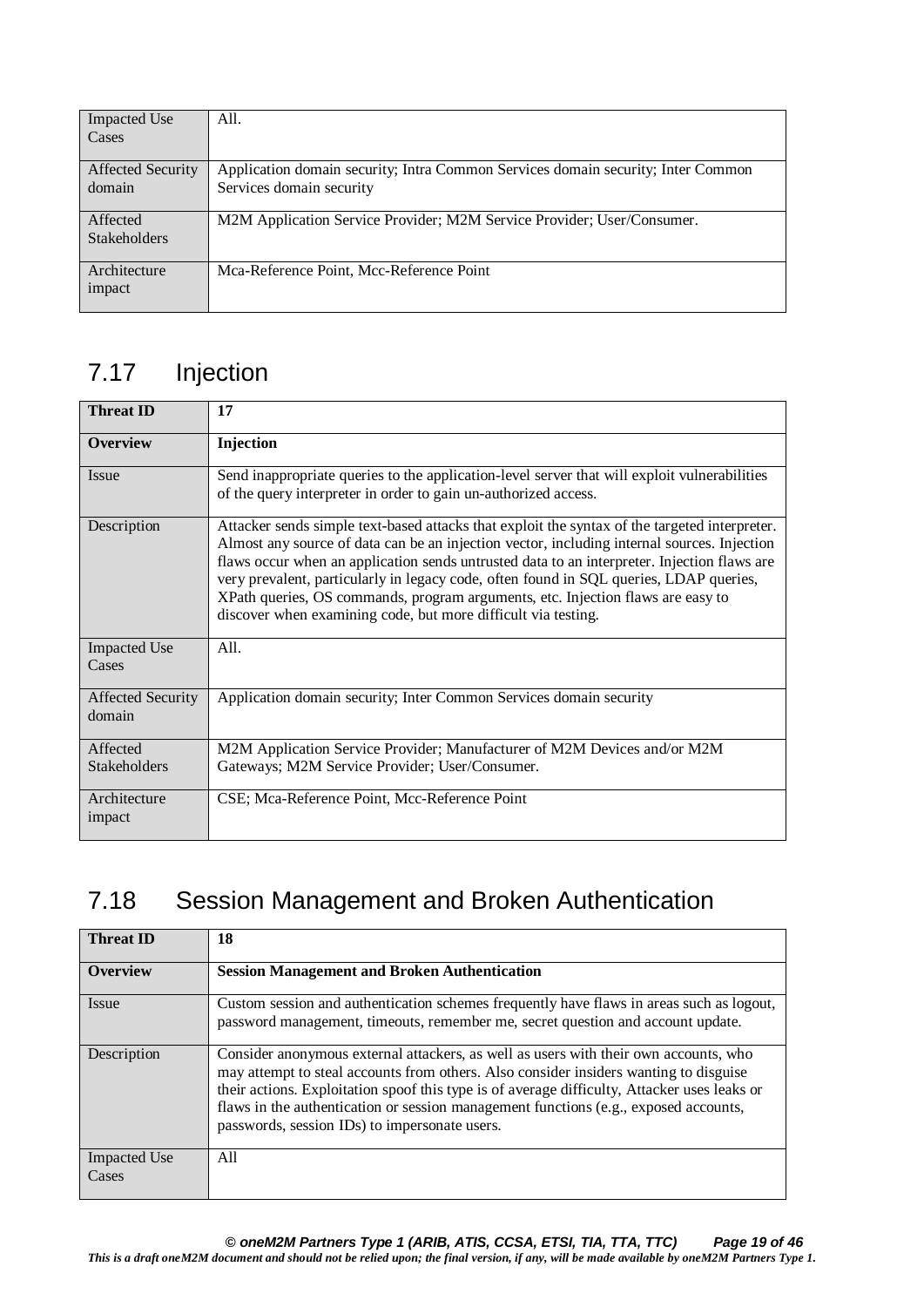| <b>Affected Security</b><br>domain | Application domain security; Inter Common Services domain security                                                                                                    |
|------------------------------------|-----------------------------------------------------------------------------------------------------------------------------------------------------------------------|
| Affected<br><b>Stakeholders</b>    | M2M Application Service Provider; Manufacturer of M2M Devices and/or M2M<br>Gateways; M2M Device/Gateway Management entities; M2M Service Provider;<br>User/Consumer. |
| Architecture<br>impact             | CSE; Mca-Reference Point, Mcc-Reference Point                                                                                                                         |

# 7.19 Security Misconfiguration

| <b>Threat ID</b>                   | 19                                                                                                                                                                                                                                                                                                                                                                                              |
|------------------------------------|-------------------------------------------------------------------------------------------------------------------------------------------------------------------------------------------------------------------------------------------------------------------------------------------------------------------------------------------------------------------------------------------------|
| <b>Overview</b>                    | <b>Security Misconfiguration</b>                                                                                                                                                                                                                                                                                                                                                                |
| <b>Issue</b>                       | Attacker accesses default accounts, unused pages, un-patched flaws, unprotected files and<br>directories, etc. to gain unauthorized access to or knowledge of the M2M System.                                                                                                                                                                                                                   |
| Description                        | Consider anonymous external attackers as well as users with their own accounts that may<br>attempt to compromise the M2M System. Also consider insiders wanting to disguise their<br>actions. Easy to exploit, attacker accesses default accounts, unused pages, un-patched<br>flaws, unprotected files and directories, etc. to gain unauthorized access to or knowledge<br>of the M2M System. |
| <b>Impacted Use</b><br>Cases       | All.                                                                                                                                                                                                                                                                                                                                                                                            |
| <b>Affected Security</b><br>domain | Application domain security; Intra Common Services domain security; Inter Common<br>Services domain security; Underlying Network security                                                                                                                                                                                                                                                       |
| Affected<br><b>Stakeholders</b>    | M2M Application Service Provider; Manufacturer of M2M Devices and/or M2M<br>Gateways; M2M Device/Gateway Management entities; M2M Service Provider; Network<br>Operator, if network operator keys are shared; User/Consumer.                                                                                                                                                                    |
| Architecture<br>impact             | CSE; Mca-Reference Point, Mcc-Reference Point, Mcn-Reference Point                                                                                                                                                                                                                                                                                                                              |

# 7.20 Insecure Cryptographic Storage

| <b>Threat ID</b>             | 20                                                                                                                                                                                                                                                                                                                                                                                                                                                                                                                                                                                                                                                    |
|------------------------------|-------------------------------------------------------------------------------------------------------------------------------------------------------------------------------------------------------------------------------------------------------------------------------------------------------------------------------------------------------------------------------------------------------------------------------------------------------------------------------------------------------------------------------------------------------------------------------------------------------------------------------------------------------|
| <b>Overview</b>              | <b>Insecure Cryptographic Storage</b>                                                                                                                                                                                                                                                                                                                                                                                                                                                                                                                                                                                                                 |
| <i>Issue</i>                 | The most common flaw in this area is simply not encrypting data that deserves<br>encryption.                                                                                                                                                                                                                                                                                                                                                                                                                                                                                                                                                          |
| Description                  | Attackers typically don't break the cryptography. They break something else, such as find<br>keys, get cleartext copies of data, or access data via channels that automatically decrypt.<br>The most common flaw in this area is simply not encrypting data that deserves<br>encryption. When encryption is employed, unsafe key generation and storage, not rotating<br>keys, and weak algorithm usage is common. Use of weak or unsalted hashes to protect<br>passwords is also common. External attackers have difficulty detecting such flaws due to<br>limited access. They usually must exploit something else first to gain the needed access. |
| <b>Impacted Use</b><br>Cases | All.                                                                                                                                                                                                                                                                                                                                                                                                                                                                                                                                                                                                                                                  |

*© oneM2M Partners Type 1 (ARIB, ATIS, CCSA, ETSI, TIA, TTA, TTC) Page 20 of 46*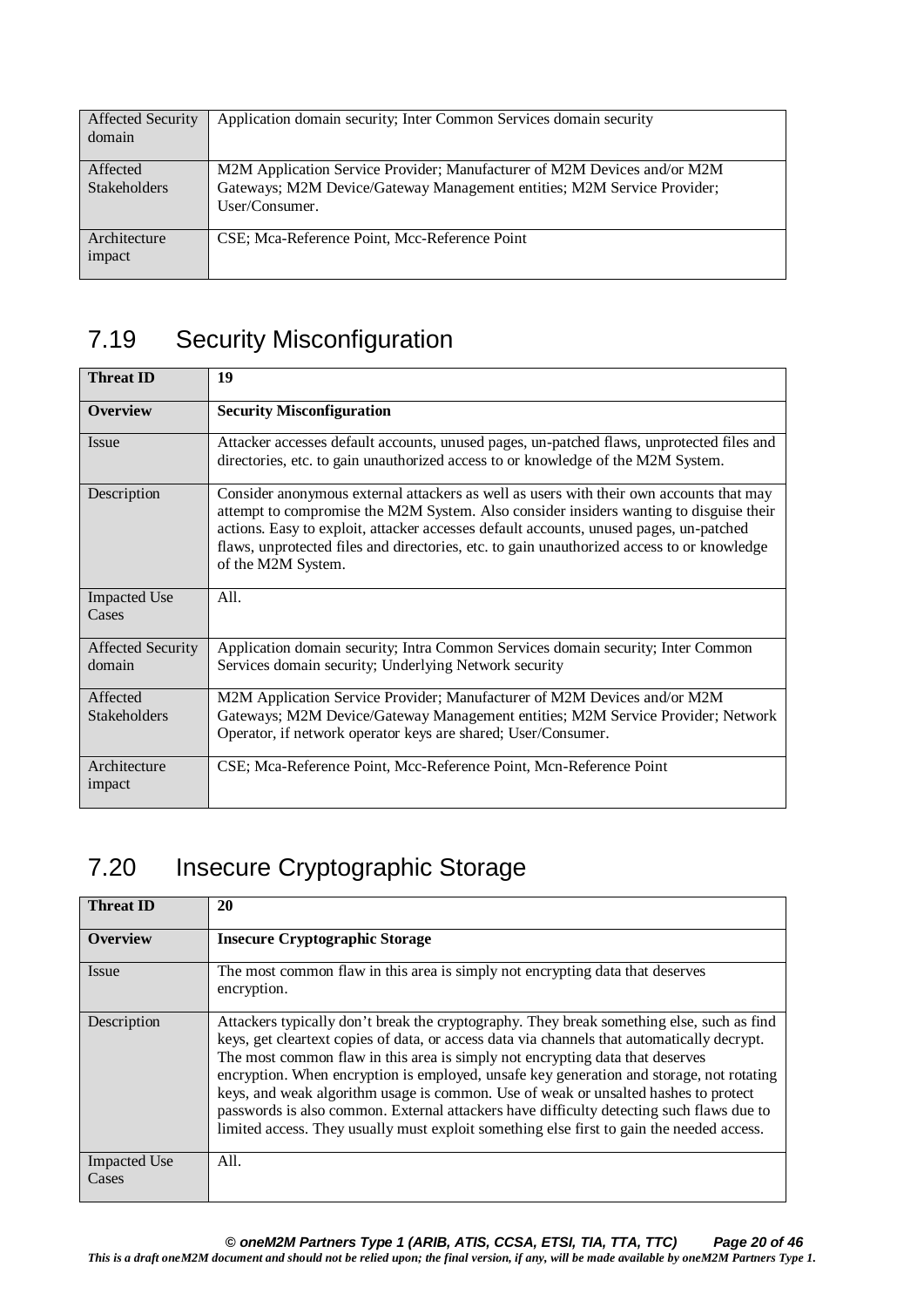| <b>Affected Security</b><br>domain | Intra Common Services domain security; Inter Common Services domain security                                                     |
|------------------------------------|----------------------------------------------------------------------------------------------------------------------------------|
| Affected<br><b>Stakeholders</b>    | M2M Application Service Provider; M2M Service Provider; Network Operator, if<br>network operator keys are shared; User/Consumer. |
| Architecture<br>impact             | <b>CSE</b>                                                                                                                       |

# 7.21 Invalid Input Data

| <b>Threat ID</b>                   | 21                                                                                                                                                                                                                                                                                                                                                                                                                                                                                                                  |
|------------------------------------|---------------------------------------------------------------------------------------------------------------------------------------------------------------------------------------------------------------------------------------------------------------------------------------------------------------------------------------------------------------------------------------------------------------------------------------------------------------------------------------------------------------------|
| <b>Overview</b>                    | <b>Invalid Input Data</b>                                                                                                                                                                                                                                                                                                                                                                                                                                                                                           |
| <i>Issue</i>                       | Input data validation is used to ensure that the content provided to an application does not<br>grant an attacker access to unintended functionality or privilege escalation                                                                                                                                                                                                                                                                                                                                        |
| Description                        | Attackers can inject specific exploits, including buffer overflows, SQL injection attacks,<br>and cross site scripting code to gain control over vulnerable machines. An attacker may<br>be able to impose a Denial of Service, bypass authentication, access unintended<br>functionality, execute remote code, steal data and escalate privileges. While some input<br>validation vulnerabilities may not allow exploitation for remote access, they might still be<br>exploited to cause a crash or a DoS attack. |
| <b>Impacted Use</b><br>Cases       | All                                                                                                                                                                                                                                                                                                                                                                                                                                                                                                                 |
| <b>Affected Security</b><br>domain | Application domain security                                                                                                                                                                                                                                                                                                                                                                                                                                                                                         |
| Affected<br><b>Stakeholders</b>    | M2M Application Service Provider; User/Consumer.                                                                                                                                                                                                                                                                                                                                                                                                                                                                    |
| Architecture<br>impact             | Mca-Reference Point, Mcc-Reference Point                                                                                                                                                                                                                                                                                                                                                                                                                                                                            |

# 7.22 Cross Scripting

| <b>Threat ID</b>                   | 22                                                                                                                                                                                                                                                                                                                                  |
|------------------------------------|-------------------------------------------------------------------------------------------------------------------------------------------------------------------------------------------------------------------------------------------------------------------------------------------------------------------------------------|
| <b>Overview</b>                    | <b>Cross Scripting</b>                                                                                                                                                                                                                                                                                                              |
| Issue                              | Cross Scripting allows attackers to inject code into the Web pages generated by the<br>vulnerable Web application.                                                                                                                                                                                                                  |
| Description                        | Cross-site scripting takes advantage of Web servers that return dynamically generated<br>Web pages or allow users to post viewable content to execute arbitrary HTML and active<br>content such as JavaScript, ActiveX, and VBScript on a remote machine that is browsing<br>the site within the context of a client-server session |
| <b>Impacted Use</b><br>Cases       | All                                                                                                                                                                                                                                                                                                                                 |
| <b>Affected Security</b><br>domain | Application domain security                                                                                                                                                                                                                                                                                                         |
| Affected                           | M2M Application Service Provider; Manufacturer of M2M Devices and/or M2M                                                                                                                                                                                                                                                            |

*© oneM2M Partners Type 1 (ARIB, ATIS, CCSA, ETSI, TIA, TTA, TTC) Page 21 of 46*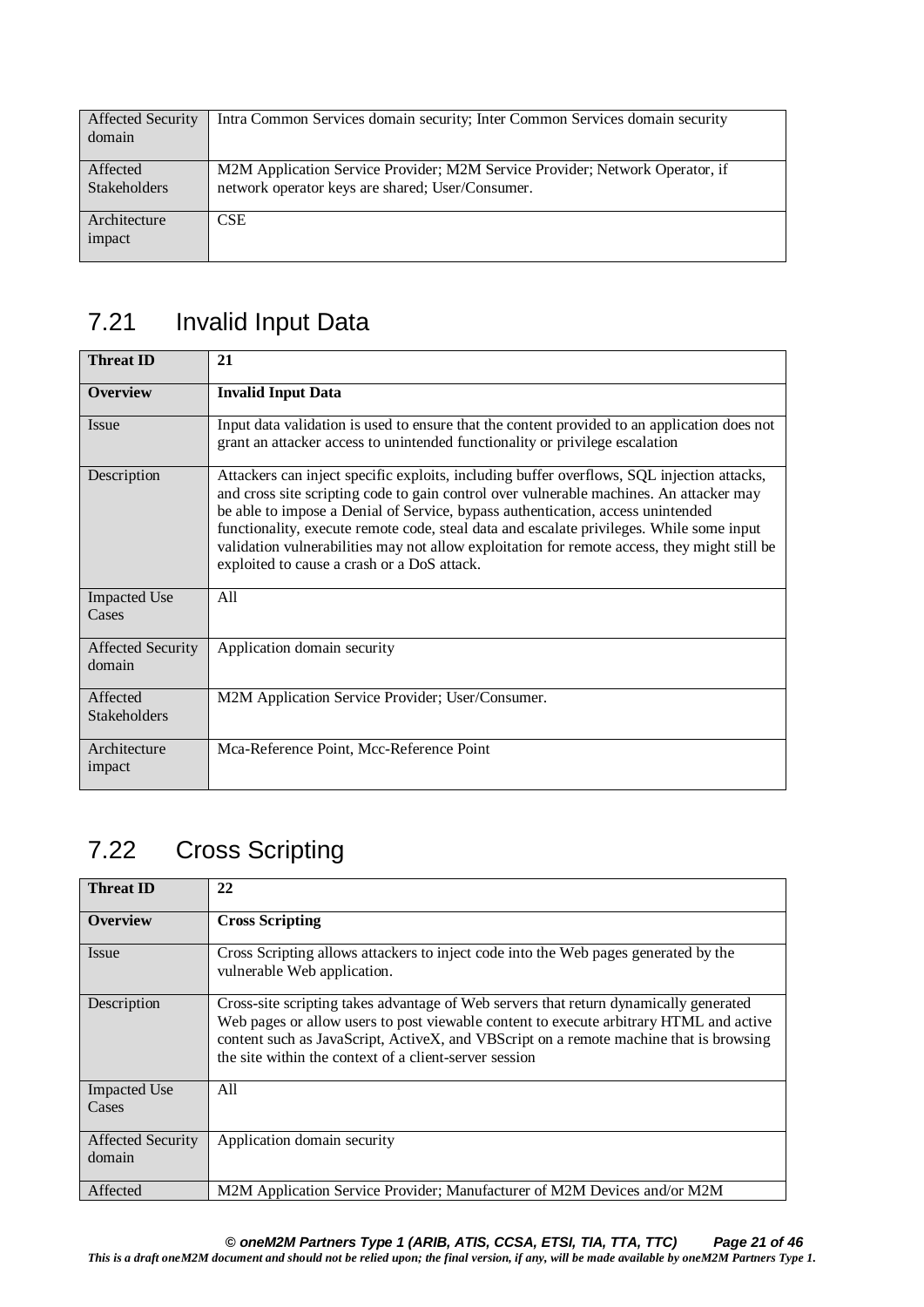| <b>Stakeholders</b>    | Gateways; M2M Service Provider; User/Consumer. |
|------------------------|------------------------------------------------|
| Architecture<br>impact | Mca-Reference Point, Mcc-Reference Point       |

# 8 Countermeasures

### 8.1 Introduction

Within this section, countermeasures and solutions are described preventing threats described in clause 7. A combination of countermeasures may need to be implemented to comprehensively mitigate the risk and to overcome the threat, i.e. a set of appropriate countermeasures has to be selected depending on the requirements of the specific M2M Solution.

### 8.2 Countermeasures

#### 8.2.1 Tamper resistant Storage of long-term Service-Layer Keys within M2M Devices / Gateways

| <b>Related threats</b>               | Threat 1: Discovery of Long-Term Service-Layer Keys Stored in M2M Devices or M2M<br>Gateways<br><b>Threat 2:</b> Deletion of Long-Term Service-Layer Keys stored in M2M Devices or M2M<br>Gateways<br><b>Threat 3:</b> Replacement of Long-Term Service-Layer Keys stored in M2M Devices or M2M<br>Gateways |
|--------------------------------------|-------------------------------------------------------------------------------------------------------------------------------------------------------------------------------------------------------------------------------------------------------------------------------------------------------------|
| Countermeasure 1                     | M2M long-term service-layer keys are stored in a HSM (whose tamper-resistance may be<br>certified) residing within the M2M Device / Gateway which renders it infeasible for the attacker<br>to discover the value of keys by logical or physical means.                                                     |
| <b>Applicable Security</b><br>domain | Application domain security; Intra Common Services domain security; Inter Common Services<br>domain security; Underlying Network security, if keys are shared with underlying network.                                                                                                                      |
| Advantages                           | Resists the attack.<br>A lot of prior art exists in the form of specifications of e.g. ETSI SCP.<br>Other sensitive data / credentials in addition to long-term service-layer keys can be protected                                                                                                         |
| Disadvantages                        | Additional per-item cost for HSM<br>Need to specify and demonstrate the level of security assurance across the range of<br>manufacturers and their products.                                                                                                                                                |

#### 8.2.2 Secure Storage of long-term Service-Layer Keys within M2M Infrastructure Equipment

| <b>Related threats</b> | <b>Threat 4:</b> Discovery of Long-Term Service-Layer Keys stored in M2M Infrastructure          |
|------------------------|--------------------------------------------------------------------------------------------------|
|                        | <b>Threat 5:</b> Deletion of Long-Term Service-Layer Keys stored in M2M Infrastructure equipment |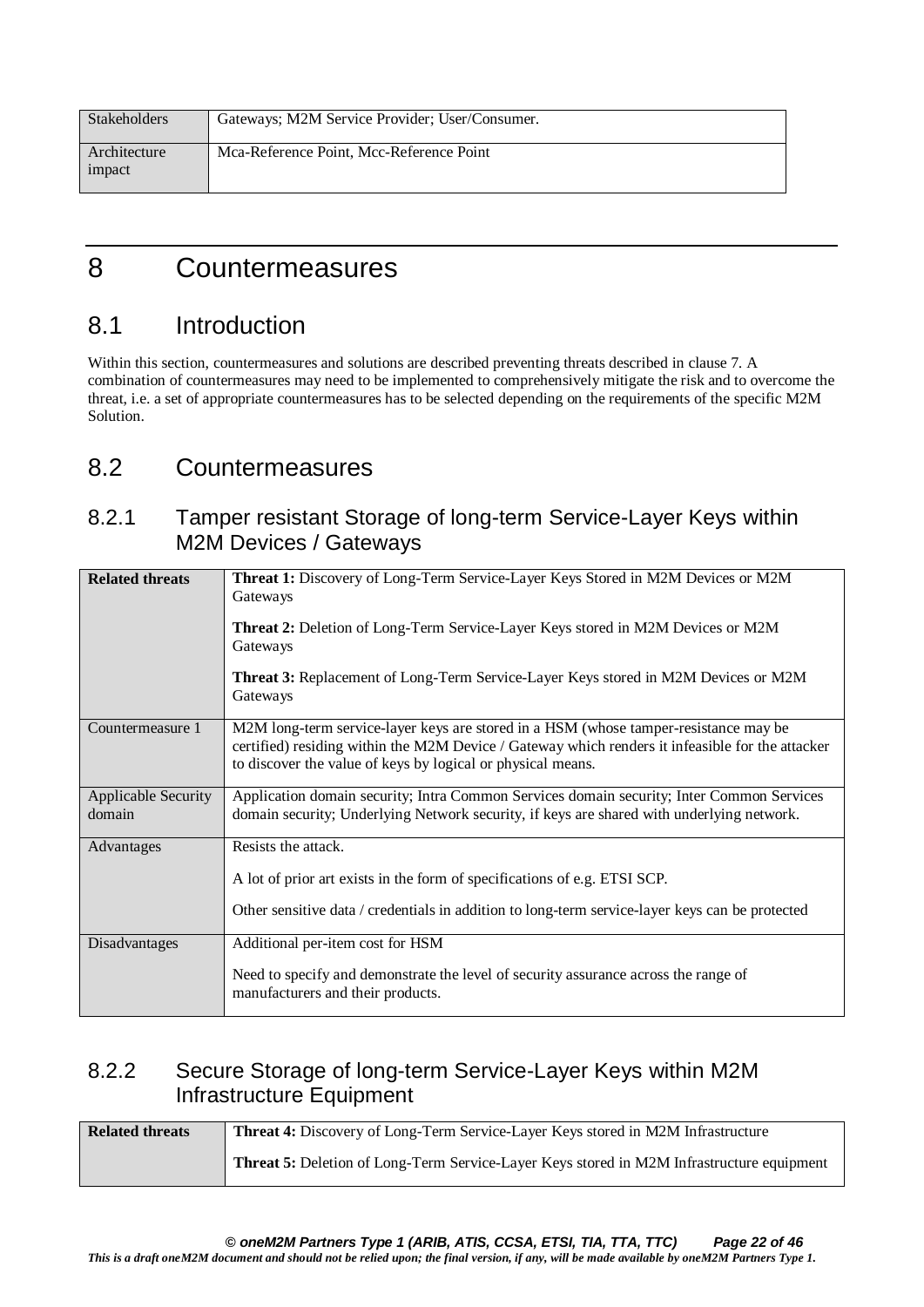| Countermeasure 2           | M2M long-term service-layer keys (other than public keys) are securely stored in a server-HSM<br>residing in infrastructure equipment which renders it infeasible for the attacker to discover the<br>value of keys by logical or physical means. |
|----------------------------|---------------------------------------------------------------------------------------------------------------------------------------------------------------------------------------------------------------------------------------------------|
|                            |                                                                                                                                                                                                                                                   |
| <b>Applicable Security</b> | Application domain security, Intra Common Services domain security, Inter Common Services                                                                                                                                                         |
|                            |                                                                                                                                                                                                                                                   |
| domain                     | domain security or Underlying Network security                                                                                                                                                                                                    |
|                            |                                                                                                                                                                                                                                                   |
| Advantages                 | Resists the attack.                                                                                                                                                                                                                               |
|                            |                                                                                                                                                                                                                                                   |
|                            |                                                                                                                                                                                                                                                   |
|                            | A lot of prior art exists.                                                                                                                                                                                                                        |
|                            |                                                                                                                                                                                                                                                   |
|                            |                                                                                                                                                                                                                                                   |
| Disadvantages              | Additional cost.                                                                                                                                                                                                                                  |
|                            |                                                                                                                                                                                                                                                   |
|                            |                                                                                                                                                                                                                                                   |
|                            | Need to specify and demonstrate the level of security assurance across the range of                                                                                                                                                               |
|                            | manufacturers and their products.                                                                                                                                                                                                                 |
|                            |                                                                                                                                                                                                                                                   |
|                            |                                                                                                                                                                                                                                                   |

#### 8.2.3 Non-access to Service-Layer Keys stored within HSM / server-HSM

| <b>Related threats</b>               | <b>Threat 4:</b> Discovery of Long-Term Service-Layer Keys stored in M2M Infrastructure                                                                                                                                       |
|--------------------------------------|-------------------------------------------------------------------------------------------------------------------------------------------------------------------------------------------------------------------------------|
| Countermeasure 3                     | HSM / server-HSM do not reveal the value of the stored secret keys (other than public keys),<br>even to a management system or to an authorised representative of the M2M System Operator,<br>such as a System Administrator. |
| <b>Applicable Security</b><br>domain | Application domain security; Intra Common Services domain security; Inter Common Services<br>domain security; Underlying Network security, if keys are shared with underlying network.                                        |
| Advantages                           | See Countermeasure 1                                                                                                                                                                                                          |
| <b>Disadvantages</b>                 | None.                                                                                                                                                                                                                         |

#### 8.2.4 Secure Execution of sensitive Functions in M2M Devices / M2M **Gateways**

| <b>Related threats</b>               | <b>Threat 6:</b> Discovery of sensitive Data in M2M Devices or M2M Gateways                                                                                                                          |
|--------------------------------------|------------------------------------------------------------------------------------------------------------------------------------------------------------------------------------------------------|
| Countermeasure 4                     | The execution of Sensitive Functions never causes long-term service-layer keys to be exposed<br>outside of the HSM in which they are stored. Sensitive functions may be exectured within the<br>HSM. |
| <b>Applicable Security</b><br>domain | Application domain security; Intra Common Services domain security; Inter Common Services<br>domain security; Underlying Network security, if keys are shared with underlying network.               |
| Advantages                           | See Countermeasure 1                                                                                                                                                                                 |
| Disadvantages                        | May increase the complexity of the HSM.                                                                                                                                                              |

#### 8.2.5 Physical / logical Binding of HSM to M2M Device / Gateway

| <b>Related threats</b> | <b>Threat 2:</b> Deletion of Long-Term Service-Layer Keys stored in M2M Devices or M2M<br>Gateways<br><b>Threat 15:</b> Transfer of keys via independent security element |
|------------------------|---------------------------------------------------------------------------------------------------------------------------------------------------------------------------|
| Countermeasure 5       | The HSM containing the M2M long-term service keys is bound to the M2M Device or M2M<br>Gateway, using physical and/or logical means.                                      |

*© oneM2M Partners Type 1 (ARIB, ATIS, CCSA, ETSI, TIA, TTA, TTC) Page 23 of 46*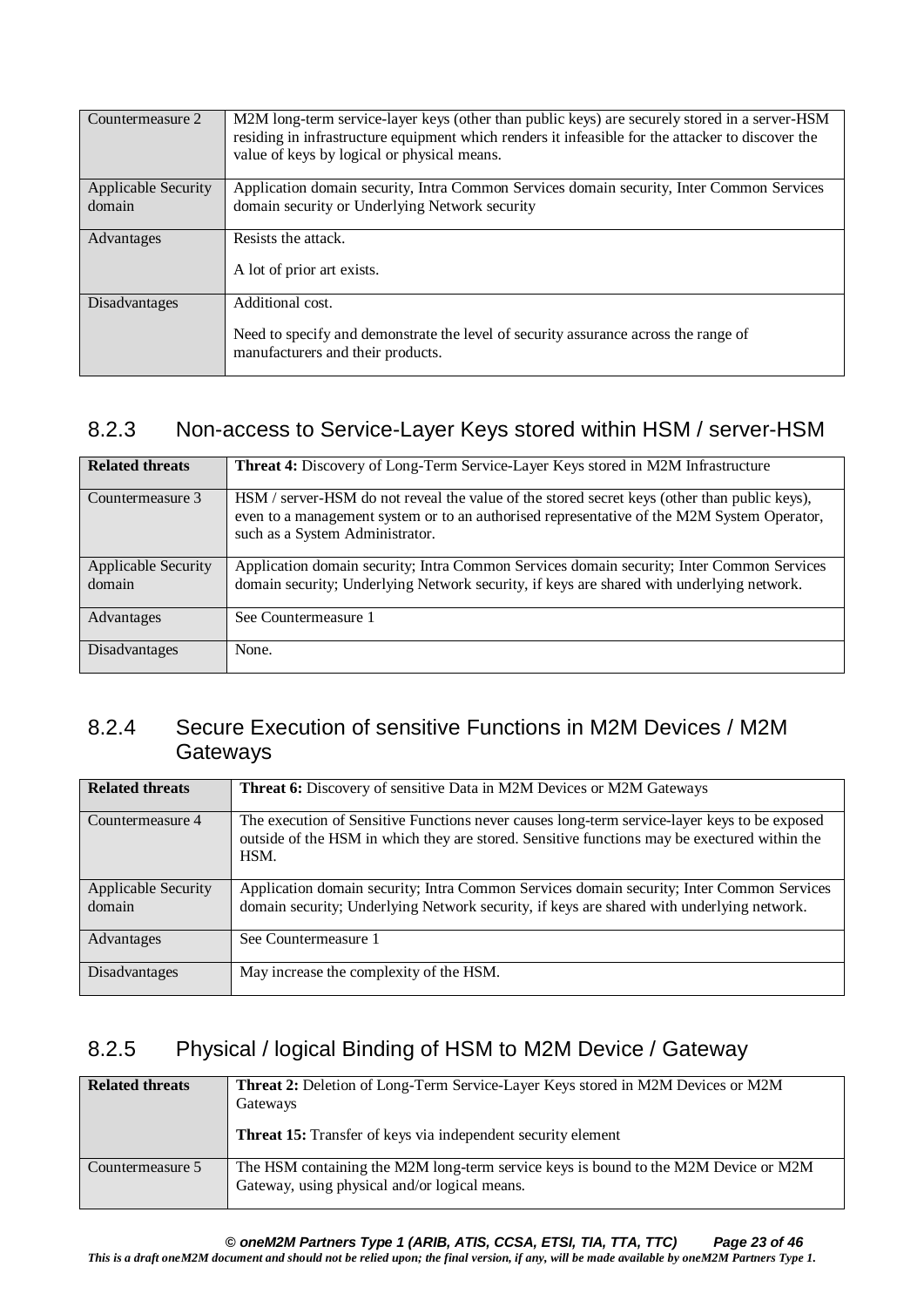| <b>Applicable Security</b><br>domain | Application domain security; Intra Common Services domain security; Inter Common Services<br>domain security; Underlying Network security, if keys are shared with underlying network. |
|--------------------------------------|----------------------------------------------------------------------------------------------------------------------------------------------------------------------------------------|
| Advantages                           | Resists the attack.<br>Keys cannot be stolen (and M2M Device/Gateway rendered inoperable) by removal of HSM.                                                                           |
| Disadvantages                        | Logical binding of HSM to Device/Gateway are of limited effectiveness.                                                                                                                 |

#### 8.2.6 Strong Authentication for Access to long-term Service-Layer Keys

| <b>Related threats</b>               | Threat 2: Deletion of Long-Term Service-Layer Keys stored in M2M Devices or M2M<br>Gateways<br><b>Threat 3:</b> Replacement of Long-Term Service-Layer Keys stored in M2M Devices or M2M<br>Gateways<br><b>Threat 5:</b> Deletion of Long-Term Service-Layer Keys stored in M2M Infrastructure equipment |
|--------------------------------------|----------------------------------------------------------------------------------------------------------------------------------------------------------------------------------------------------------------------------------------------------------------------------------------------------------|
| Countermeasure 6                     | Access to and/or modification of stored Sensitive Data and in particular of the long-term<br>service-layer keys requires strong (i.e. cryptographic) authentication of the accessing/modifying<br>entity, followed by authorisation.                                                                     |
| <b>Applicable Security</b><br>domain | Application domain security; Intra Common Services domain security; Inter Common Services<br>domain security; Underlying Network security, if keys are shared with underlying network.                                                                                                                   |
| Advantages                           | Resists the attack.                                                                                                                                                                                                                                                                                      |
| Disadvantages                        | Involves cost, e.g. of providing crypto authentication means to System Administrators, and<br>access-control mechanisms.<br>Communication impact for remote management                                                                                                                                   |

#### 8.2.7 Use of Security Associations, mutual Authentication and **Confidentiality**

| <b>Related threats</b>     | Threat 8: Alteration of M2M Service-Layer Messaging between Entities                                                                                        |
|----------------------------|-------------------------------------------------------------------------------------------------------------------------------------------------------------|
| Countermeasure 7           | A security association is established between the communicating entities, which provides<br>mutual authentication, integrity and confidentiality            |
| <b>Applicable Security</b> | Application domain security; Intra Common Services domain security; Inter Common Services                                                                   |
| domain                     | domain security; Underlying Network security, if keys are shared with underlying network.                                                                   |
| Advantages                 | Resists the attack.                                                                                                                                         |
|                            | Well established counter-measure.                                                                                                                           |
|                            | High degree of assurance in the M2M application, supporting critical infrastructure functions<br>and mitigating both logical and cascading kinetic impacts. |
| Disadvantages              | Involves cost, e.g. of providing crypto authentication means to System Administrators, and<br>access-control mechanisms.                                    |
|                            | Communication impact for remote management                                                                                                                  |
|                            | may create unacceptable network loads during certain periods, such as key expiry, or system-<br>wide re-starts.                                             |
|                            | May place unsustainable loads on the endpoint device, for instance during cryptographic                                                                     |

*© oneM2M Partners Type 1 (ARIB, ATIS, CCSA, ETSI, TIA, TTA, TTC) Page 24 of 46*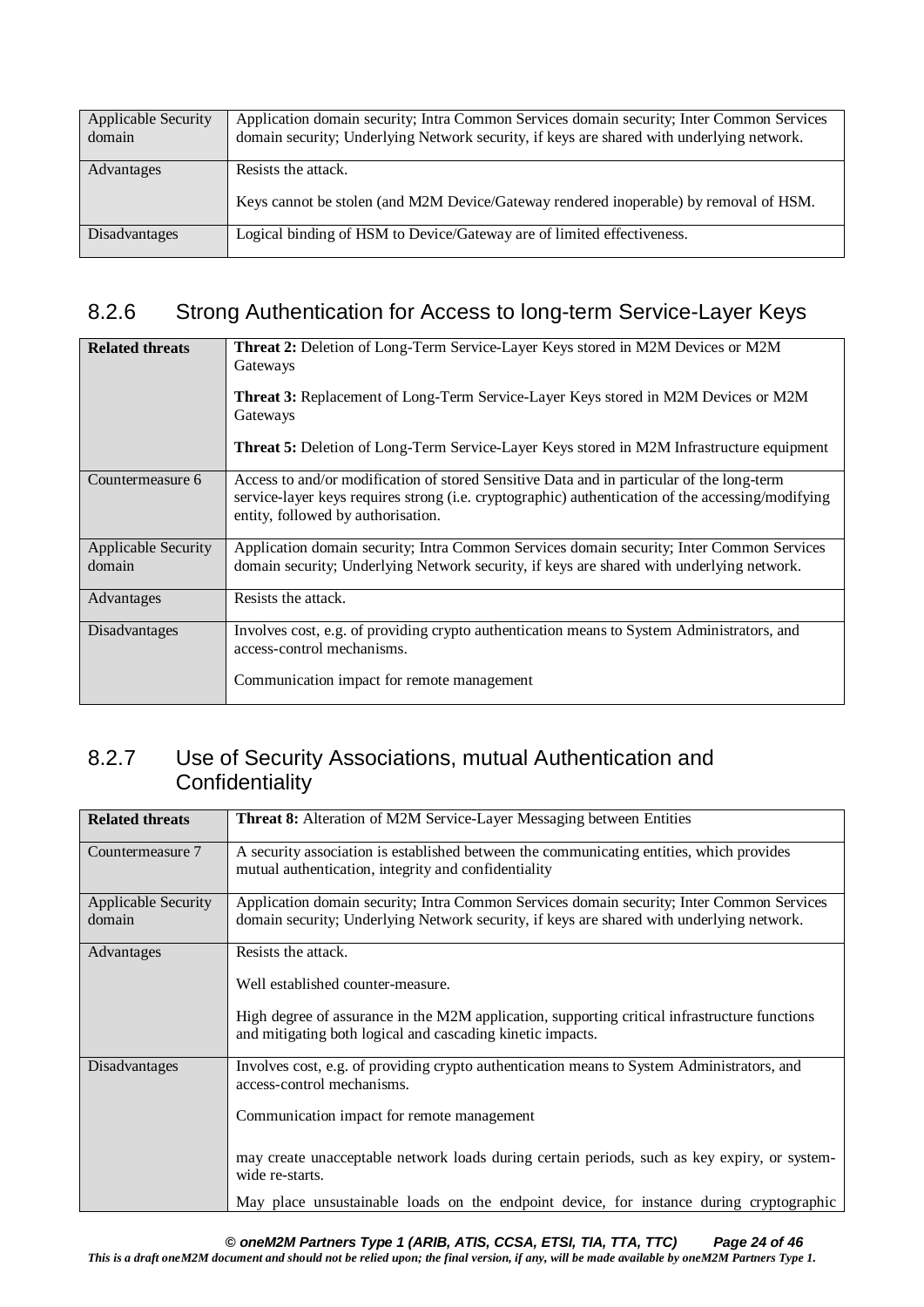| operations for authentication or for encryption.                                             |
|----------------------------------------------------------------------------------------------|
| May place inappropriate demands on the device for memory protection to protect credentials – |
| or protections are insufficient to support assurance requirements                            |
|                                                                                              |

#### 8.2.8 Proven Resistance to Man-in-the-Middle Attacks

| <b>Related threats</b>               | <b>Threat 8:</b> Alteration of M2M Service-Layer Messaging between Entities                                                                                                            |
|--------------------------------------|----------------------------------------------------------------------------------------------------------------------------------------------------------------------------------------|
| Countermeasure 8                     | The security association between communicating entities uses protocols which are proven to<br>resist man-in-the-middle attacks                                                         |
| <b>Applicable Security</b><br>domain | Application domain security; Intra Common Services domain security; Inter Common Services<br>domain security; Underlying Network security, if keys are shared with underlying network. |
| Advantages                           | Resists the attack.                                                                                                                                                                    |
| Disadvantages                        | Involves cost, e.g. of providing crypto authentication means to System Administrators, and<br>access-control mechanisms.<br>Communication impact for remote management                 |

### 8.2.9 Limited Life Session Keys bound to Service Layer

| <b>Related threats</b>               | <b>Threat 8:</b> Alteration of M2M Service-Layer Messaging between Entities                                                                                                                                                                                                                                                                                                                                                                           |
|--------------------------------------|-------------------------------------------------------------------------------------------------------------------------------------------------------------------------------------------------------------------------------------------------------------------------------------------------------------------------------------------------------------------------------------------------------------------------------------------------------|
| Countermeasure 9                     | Communications whose security is anchored in M2M Service Layer keys use session keys, i.e.<br>keys with a limited lifetime which can be set by security policy. Session keys can be derived<br>from M2M Service-layer keys                                                                                                                                                                                                                            |
| <b>Applicable Security</b><br>domain | Application domain security; Intra Common Services domain security; Inter Common Services<br>domain security; Underlying Network security, if keys are shared with underlying network.                                                                                                                                                                                                                                                                |
| Advantages                           | Resists the attack. Limits exposure window if a session key is exposed or discovered.<br>A well-established counter-measure.<br>Allows shorter key lengths reduces cryptographic overheads                                                                                                                                                                                                                                                            |
| Disadvantages                        | Involves cost, e.g. of providing crypto authentication means to System Administrators, and<br>access-control mechanisms.<br>Communication impact for remote management<br>May place unsustainable loads on the endpoint device, for instance during cryptographic<br>operations for authentication and re-key.<br>May create unacceptable network and M2M Service backhaul loads during certain periods, such<br>as re-key, or system-wide re-starts. |

### 8.2.10 Replay Protection

| <b>Related threats</b>     | <b>Threat 9:</b> Replay of M2M Service-Layer Messaging between Entities                                                                           |
|----------------------------|---------------------------------------------------------------------------------------------------------------------------------------------------|
| Countermeasure 10          | The protocol includes functionality to detect if all or part of a message is an unauthorised repeat<br>of an earlier message or part of a message |
| <b>Applicable Security</b> | Application domain security; Intra Common Services domain security; Inter Common Services                                                         |

*© oneM2M Partners Type 1 (ARIB, ATIS, CCSA, ETSI, TIA, TTA, TTC) Page 25 of 46*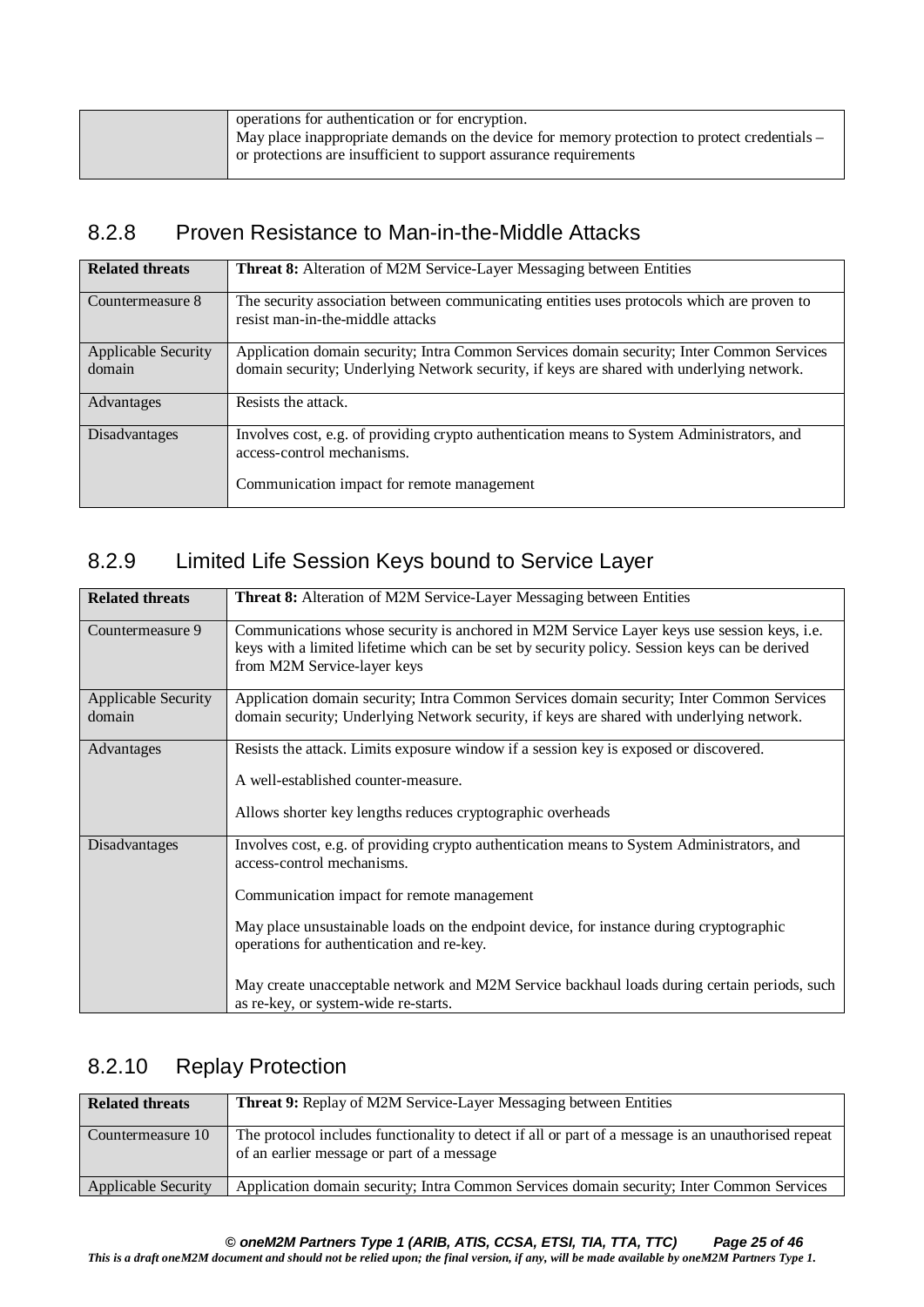| domain        | domain security; Underlying Network security                                                                                                                           |
|---------------|------------------------------------------------------------------------------------------------------------------------------------------------------------------------|
| Advantages    | Resists the attack.                                                                                                                                                    |
| Disadvantages | Involves cost, e.g. of providing crypto authentication means to System Administrators, and<br>access-control mechanisms.<br>Communication impact for remote management |

### 8.2.11 Keys can be derived from M2M Service-layer keys

| <b>Related threats</b>               | Threat 1: Discovery of Long-Term Service-Layer Keys Stored in M2M Devices or M2M<br>Gateways<br><b>Threat 4:</b> Discovery of Long-Term Service-Layer Keys stored in M2M Infrastructure<br><b>Threat 9:</b> Replay of M2M Service-Layer Messaging between Entities          |
|--------------------------------------|-----------------------------------------------------------------------------------------------------------------------------------------------------------------------------------------------------------------------------------------------------------------------------|
| Countermeasure 11                    | Communications whose security is anchored in M2M Service-layer keys use session<br>keys, i.e. keys with a limited lifetime which can be set by security policy. Session keys<br>can be derived from M2M Service-layer keys.                                                 |
| <b>Applicable Security</b><br>domain | Application domain security, Underlying Network security.                                                                                                                                                                                                                   |
| Advantages                           | Resists the attack. Limits exposure window if a session key is exposed or discovered.<br>A well-established counter-measure.<br>Allows shorter key lengths reduces cryptographic overheads.                                                                                 |
| Disadvantages                        | May place unsustainable loads on the endpoint device, for instance during cryptographic<br>operations for authentication and re-key.<br>May create unacceptable network and M2M Service backhaul loads during certain<br>periods, such as re-key, or system-wide re-starts. |

### 8.2.12 Integrity Verification

| <b>Related threats</b>               | Threat 10: Unauthorized or corrupted Applications or Software in M2M<br>Devices/Gateways                                                                                                                                                                                                                                                                                                                                                                                                                          |
|--------------------------------------|-------------------------------------------------------------------------------------------------------------------------------------------------------------------------------------------------------------------------------------------------------------------------------------------------------------------------------------------------------------------------------------------------------------------------------------------------------------------------------------------------------------------|
| Countermeasure 12                    | The integrity of executable functions and files in M2M Devices/Gateways can be<br>verified.                                                                                                                                                                                                                                                                                                                                                                                                                       |
| <b>Applicable Security</b><br>domain | Application domain security.                                                                                                                                                                                                                                                                                                                                                                                                                                                                                      |
| Advantages                           | Detects the attack. High degree of assurance in the M2M application, supporting critical<br>infrastructure functions and mitigating both logical and cascading kinetic impacts.                                                                                                                                                                                                                                                                                                                                   |
| Disadvantages                        | Increases the cost and complexity of the M2M Device/Gateway, which may or may not<br>be significant.<br>May place unsustainable loads on the endpoint device, for instance during cryptographic<br>operations for authentication or for encryption.<br>May place inappropriate demands on the device for memory protection to protect<br>credentials – or protections are insufficient to support assurance requirements.<br>May create unacceptable network loads during certain periods, such as key expiry, or |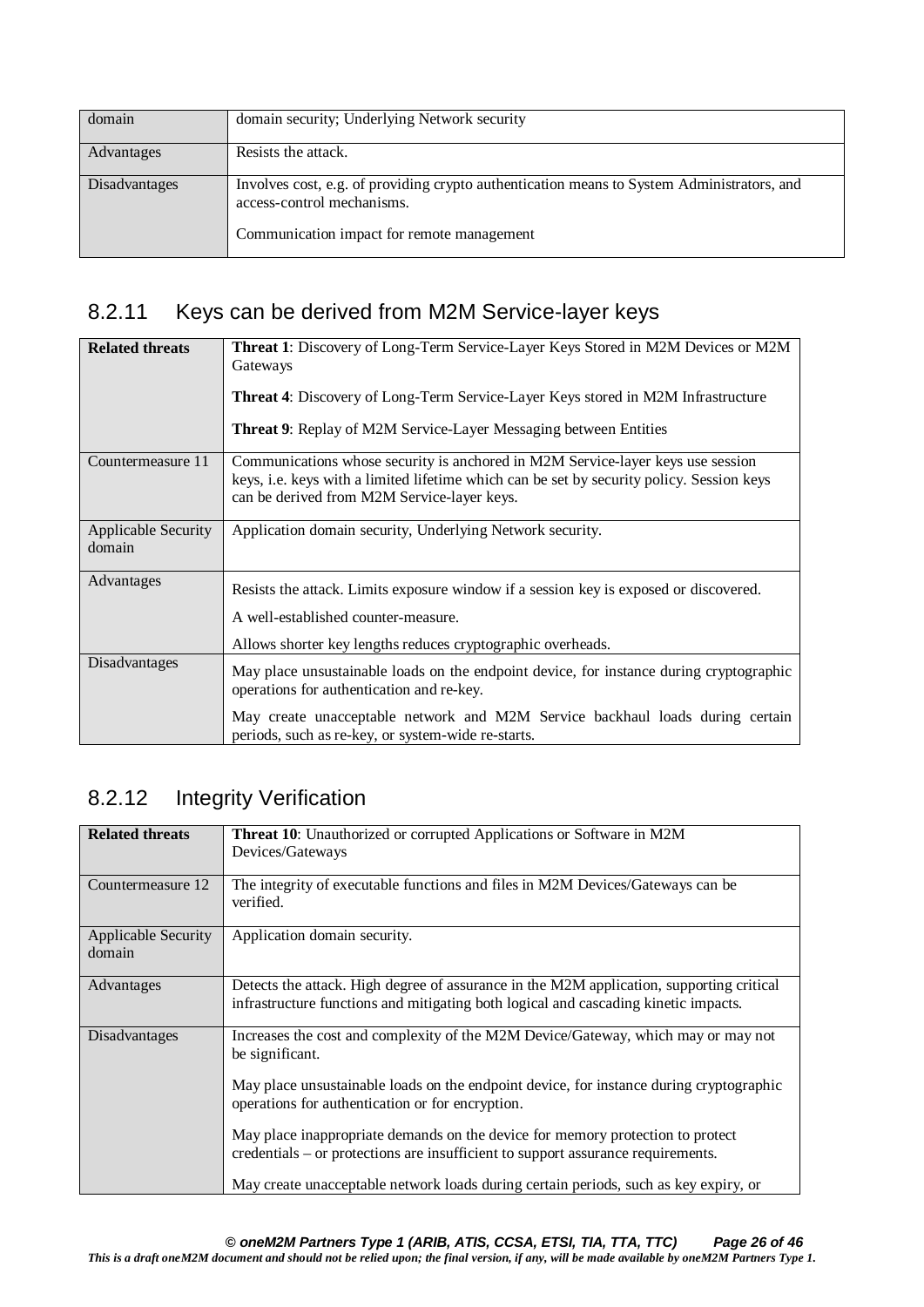| . |
|---|
|   |

### 8.2.13 Policy based Actions

| <b>Related threats</b>               | Threat 10: Unauthorized or corrupted Applications or Software in M2M<br>Devices/Gateways                                                                     |
|--------------------------------------|--------------------------------------------------------------------------------------------------------------------------------------------------------------|
| Countermeasure 13                    | Policy-based action can be taken to prevent the use of functions or of M2M<br>Devices/Gateways which fail the integrity verification test.                   |
| <b>Applicable Security</b><br>domain | Application domain security                                                                                                                                  |
| Advantages                           | Prevents corrupted or unauthorised functions from being used.                                                                                                |
|                                      | Resists the attack, without necessarily having to disable the whole M2M<br>Device/Gateway.                                                                   |
|                                      | Allows the possibility of remote remediation of faults by download of new or patched<br>functionality.                                                       |
| Disadvantages                        | Increases the cost and complexity of the M2M Device/Gateway, and possibly the M2M<br>Core, which may or may not be significant.                              |
|                                      | Policy decisions made in the M2M Core may require a standardised abstraction of<br>Device/Gateway functionality.                                             |
|                                      | May place unsustainable loads on the endpoint device and reduce performance, for<br>instance during integrity checking (hashing) operations of system files. |

### 8.2.14 Shared Asset Inventory

| <b>Related threats</b>               | <b>Threat 11:</b> M2M System Interdependencies Threats and cascading Impacts                                                                                    |
|--------------------------------------|-----------------------------------------------------------------------------------------------------------------------------------------------------------------|
| Countermeasure 14                    | All M2M assets should be inventoried and shared assets identified, and interdependencies<br>identified related to people, processes, technology and facilities. |
| <b>Applicable Security</b><br>domain | Application domain security, Underlying Network security.                                                                                                       |
| Advantages                           | Exposes unknown interdependencies for management assessment.                                                                                                    |
| Disadvantages                        | Adds cost to the design stage.                                                                                                                                  |
|                                      | Requires scheduled repetition: on-going costs.                                                                                                                  |

### 8.2.15 Sensitivity Assessment

| <b>Related threats</b>               | <b>Threat 11:</b> M2M System Interdependencies Threats and cascading Impacts    |
|--------------------------------------|---------------------------------------------------------------------------------|
| Countermeasure 15                    | Conduct sensitivity assessment of various shared assets, for management review. |
| <b>Applicable Security</b><br>domain | Application domain security, Underlying Network security.                       |
| Advantages                           | Exposes independent system sensitivities for management assessment.             |
| <b>Disadvantages</b>                 | Adds cost to the design.                                                        |
|                                      | Requires scheduled repetition: on-going costs.                                  |

*© oneM2M Partners Type 1 (ARIB, ATIS, CCSA, ETSI, TIA, TTA, TTC) Page 27 of 46*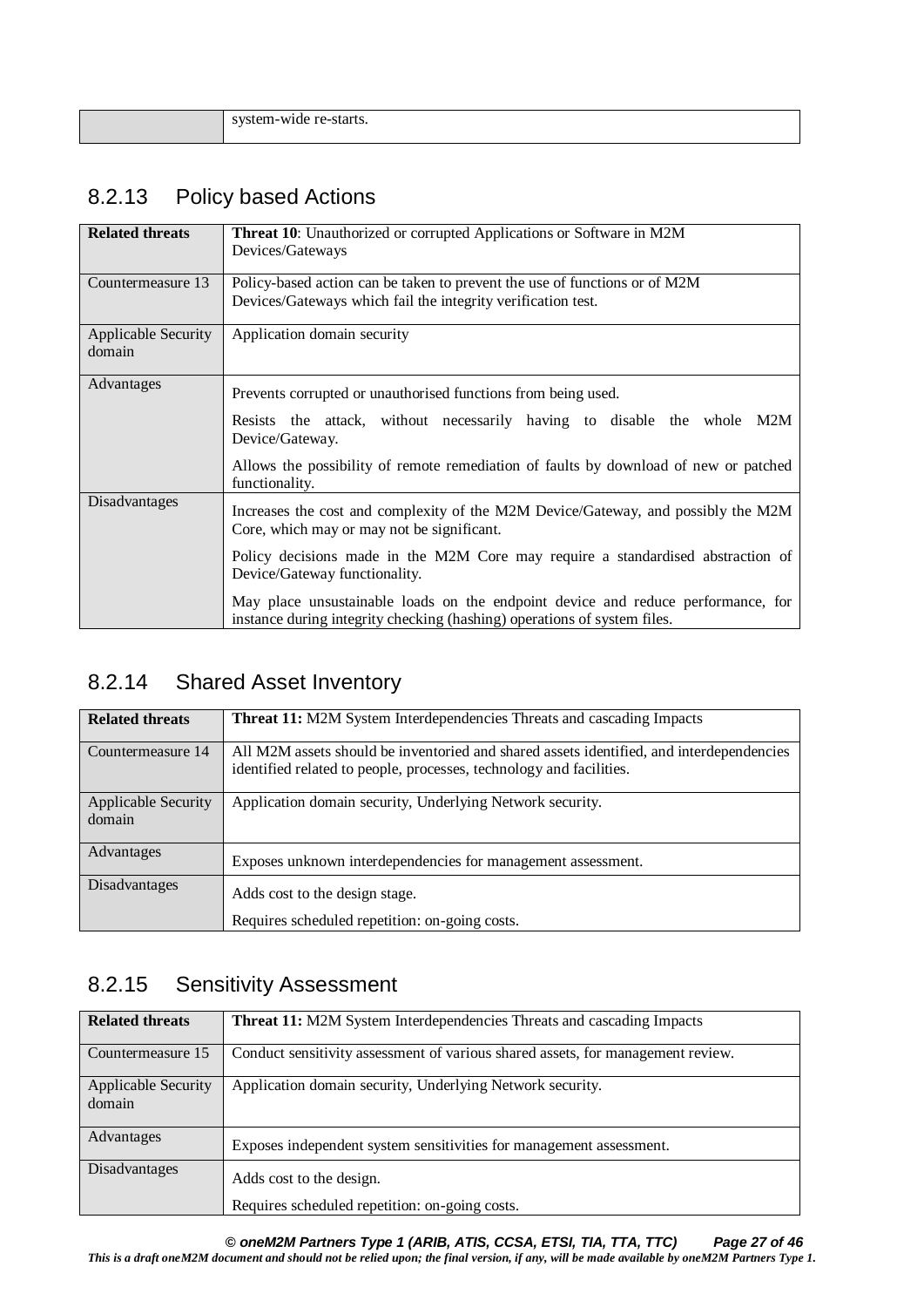#### 8.2.16 Risk Assessment

| <b>Related threats</b>               | <b>Threat 11:</b> M2M System Interdependencies Threats and cascading Impacts                                                                                                                                                                                                                                                                                |
|--------------------------------------|-------------------------------------------------------------------------------------------------------------------------------------------------------------------------------------------------------------------------------------------------------------------------------------------------------------------------------------------------------------|
| Countermeasure 16                    | Based asset inventory and sensitivity assets, conduct or expand an planned risk<br>assessment to most sensitive assets documenting interdependencies under normal and<br>abnormal conditions for both M2M Service and other systems sharing sensitive assets.<br>Make recommendations for management to treat, transfer or accept interdependency<br>risks. |
| <b>Applicable Security</b><br>domain | Application domain security; Underlying Network security.                                                                                                                                                                                                                                                                                                   |
| Advantages                           | Exposes interdependencies risks at are frequently overlooked in complex systems                                                                                                                                                                                                                                                                             |
|                                      | Avoids expense security retro-fits post-deployment<br>Reduces service impacts and outages associated with system interdependencies.                                                                                                                                                                                                                         |
| Disadvantages                        | Adds cost to the deployment.                                                                                                                                                                                                                                                                                                                                |
|                                      | Requires scheduled repetition: on-going costs.                                                                                                                                                                                                                                                                                                              |

#### 8.2.17 Context Inventory and Assessment on Sensitivity

| <b>Related threats</b>               | <b>Threat 12: M2M Security Context Awareness</b>                                                                                                                                |
|--------------------------------------|---------------------------------------------------------------------------------------------------------------------------------------------------------------------------------|
| Countermeasure 17                    | The different operational contexts of the M2M Systems assets should be inventoried and<br>assessed for sensitivity to confidentiality, integrity and availability requirements. |
| <b>Applicable Security</b><br>domain | Application domain security; Underlying Network security.                                                                                                                       |
| Advantages                           | Exposes any different security contexts for engineering and management assessment.                                                                                              |
| <b>Disadvantages</b>                 | Adds cost to the design.                                                                                                                                                        |
|                                      | Requires scheduled repetition: on-going costs.                                                                                                                                  |

#### 8.2.18 Risk Assessment

| <b>Related threats</b> | <b>Threat 12: M2M Security Context Awareness</b>                                  |  |  |
|------------------------|-----------------------------------------------------------------------------------|--|--|
|                        |                                                                                   |  |  |
| Countermeasure 18      | Based context inventory and sensitivity assets, conduct or expand an planned risk |  |  |
|                        | assessment to determine is risks differ across operational contexts.              |  |  |
|                        |                                                                                   |  |  |
| Applicable Security    | Application domain security, Underlying Network security.                         |  |  |
| domain                 |                                                                                   |  |  |
|                        |                                                                                   |  |  |
| Advantages             |                                                                                   |  |  |
|                        | Increases system performance, reduces costs.                                      |  |  |
|                        | Avoids expense security retro-fits post-deployment                                |  |  |
| Disadvantages          |                                                                                   |  |  |
|                        | Adds cost to the design stage.                                                    |  |  |
|                        | Requires repetition every time system is upgraded or changed.                     |  |  |
|                        |                                                                                   |  |  |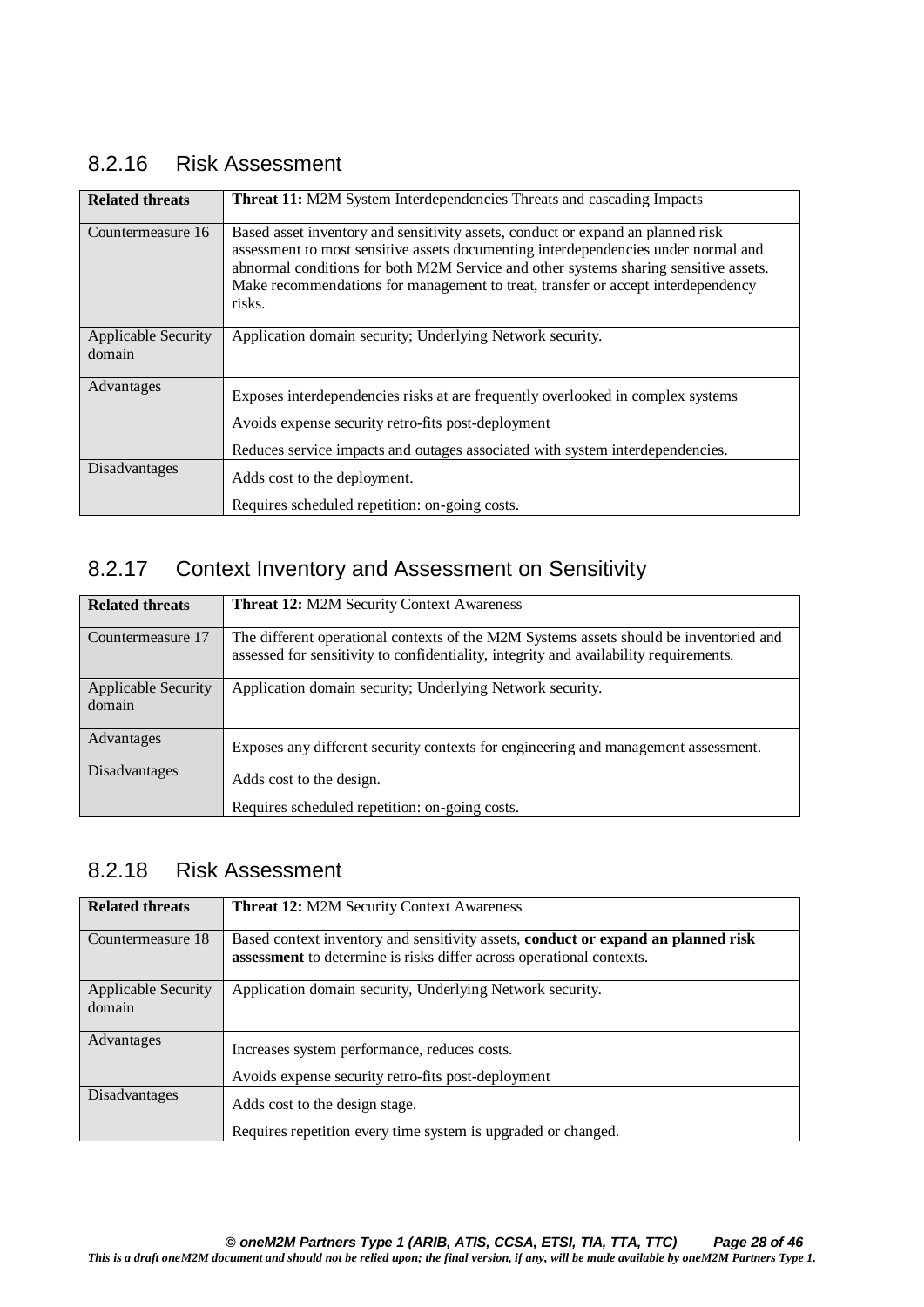#### 8.2.19 Secure Communication Link

| <b>Related threats</b> | <b>Threat 9:</b> Replay of M2M Service-Layer Messaging between Entities<br><b>Threat 13:</b> Eaves Dropping/Man in the Middle Attack  |  |  |
|------------------------|---------------------------------------------------------------------------------------------------------------------------------------|--|--|
| Countermeasure 19      | Establish Secure Communications Link/security association between relevant entities /<br>nodes using modern cryptographic algorithms. |  |  |
| Applicable             | Application domain security, Inter Common Services domain security; Underlying                                                        |  |  |
| Security domain        | Network security                                                                                                                      |  |  |
| Advantages             | Resists the attacks                                                                                                                   |  |  |
| Disadvantages          | Requires additional implementation effort.                                                                                            |  |  |

#### 8.2.20 Secure Coding Practices

| <b>Related threats</b> | <b>Threat 16: Buffer Overflow</b>                                                                                                                 |  |  |
|------------------------|---------------------------------------------------------------------------------------------------------------------------------------------------|--|--|
| Countermeasure 20      | Implement secure coding practices that enforce rigorous input data validation in system<br>and services, database applications, and web services. |  |  |
| Applicable             | Application domain security; Intra Common Services domain security; Inter Common                                                                  |  |  |
| Security domain        | Services domain security                                                                                                                          |  |  |
| Advantages             | Reduces or eliminates vulnerabilities in software before deployment.                                                                              |  |  |
| Disadvantages          | None.                                                                                                                                             |  |  |

### 8.2.21 Prevent Injection of un-trusted Data

| <b>Related threats</b> | <b>Threat 17: Injection</b>                                                                                                                       |  |  |
|------------------------|---------------------------------------------------------------------------------------------------------------------------------------------------|--|--|
| Countermeasure 21      | Preventing injection requires keeping un-trusted data separate from commands and<br>queries.                                                      |  |  |
|                        | If a parameterized API is not available, you should carefully escape special characters<br>using the specific escape syntax for that interpreter. |  |  |
| Applicable             | Application domain security; Inter Common Services domain security                                                                                |  |  |
| Security domain        |                                                                                                                                                   |  |  |
| Advantages             | Reduces or eliminates vulnerabilities in software before deployment.                                                                              |  |  |
| Disadvantages          | None.                                                                                                                                             |  |  |

### 8.2.22 Security Controls

| <b>Related threats</b> | <b>Threat 18:</b> Session Management and Broken Authentication                                                                                                                                                                   |  |  |
|------------------------|----------------------------------------------------------------------------------------------------------------------------------------------------------------------------------------------------------------------------------|--|--|
| Countermeasure 22      | Put in place encryption and/or strong session management security controls.<br>Implement secure coding practices that enforce rigorous input data validation in system<br>and services, database applications, and web services. |  |  |
| Applicable             | Application domain security; Inter Common Services domain security                                                                                                                                                               |  |  |

*© oneM2M Partners Type 1 (ARIB, ATIS, CCSA, ETSI, TIA, TTA, TTC) Page 29 of 46*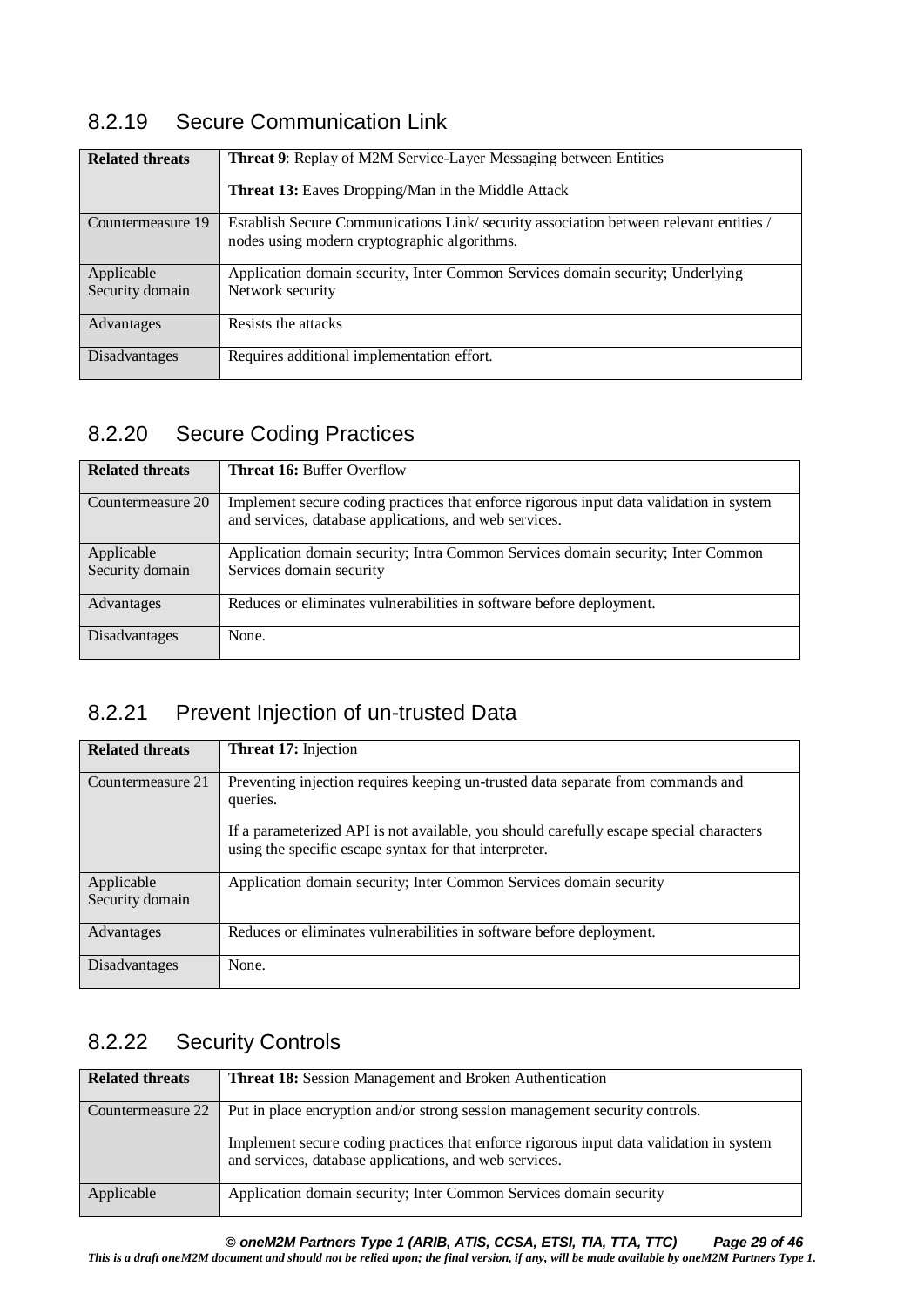| Security domain |                                                                                                             |
|-----------------|-------------------------------------------------------------------------------------------------------------|
| Advantages      | Resists the attack and additionally reduces or eliminates vulnerabilities in software before<br>deployment. |
| Disadvantages   | May add cost during the design phase.                                                                       |

#### 8.2.23 Clean Application Architecture

| <b>Related threats</b>        | <b>Threat 19:</b> Security Misconfiguration                                                                                               |  |  |
|-------------------------------|-------------------------------------------------------------------------------------------------------------------------------------------|--|--|
| Countermeasure 23             | Implement a strong application architecture that provides good separation and security<br>between components.                             |  |  |
| Applicable<br>Security domain | Application domain security; Intra Common Services domain security; Inter Common<br>Services domain security; Underlying Network security |  |  |
| Advantages                    | Reduces or eliminates vulnerabilities in software before deployment.                                                                      |  |  |
| Disadvantages                 | May add cost during the design phase. Difficult to evaluate strength of architecture.                                                     |  |  |

### 8.2.24 Standard Algorithms

| <b>Related threats</b>        | <b>Threat 20:</b> Insecure Cryptographic Storage                                                           |  |  |
|-------------------------------|------------------------------------------------------------------------------------------------------------|--|--|
| Countermeasure 24             | Ensure appropriate strong standard algorithms and strong keys are used, and key<br>management is in place. |  |  |
| Applicable<br>Security domain | Intra Common Services domain security; Inter Common Services domain security                               |  |  |
| Advantages                    | Resists the attack. Reduces cost and effort as well as increases security by using standard<br>algorithms. |  |  |
| <b>Disadvantages</b>          | None.                                                                                                      |  |  |

#### 8.2.25 Protection of Storage by Privileges

| <b>Related threats</b>        | <b>Threat 21:</b> Invalid Input Data                                                                                                                                                                        |  |  |
|-------------------------------|-------------------------------------------------------------------------------------------------------------------------------------------------------------------------------------------------------------|--|--|
| Countermeasure 25             | Processes must be put in place to protect the storage. Therefore it is recommended that<br>least-privileges are implemented so that service privileges are minimized as much as<br>possible to reduce risk. |  |  |
| Applicable<br>Security domain | Application domain security                                                                                                                                                                                 |  |  |
| Advantages                    | Reduces or eliminates vulnerabilities in software before deployment.                                                                                                                                        |  |  |
| Disadvantages                 | May add cost during the design phase.                                                                                                                                                                       |  |  |

#### 8.2.26 Whitelist

| <b>Related threats</b> | <b>Threat 22: Cross Scripting</b> |
|------------------------|-----------------------------------|
|------------------------|-----------------------------------|

*© oneM2M Partners Type 1 (ARIB, ATIS, CCSA, ETSI, TIA, TTA, TTC) Page 30 of 46*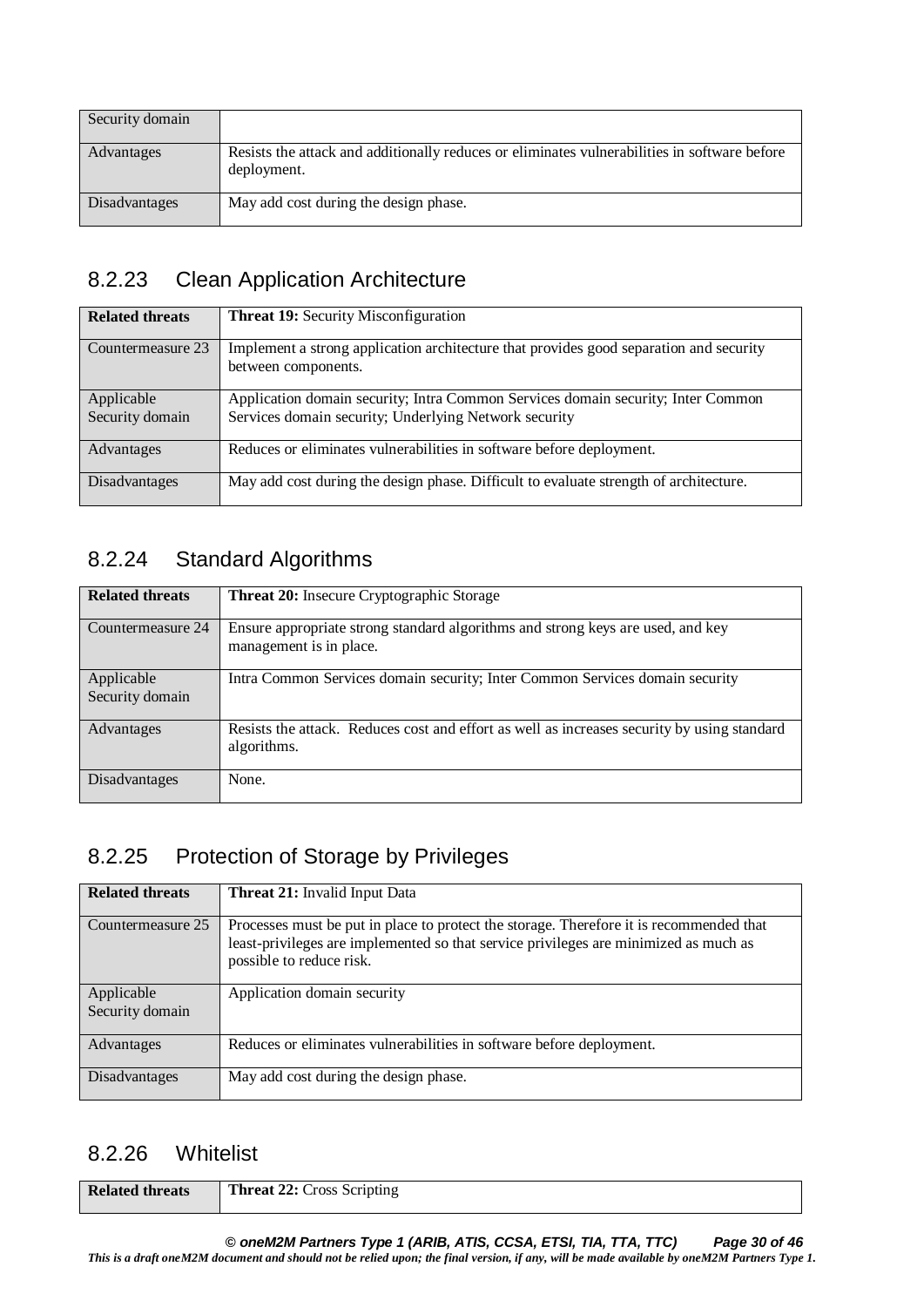| Countermeasure 26             | Positive or "whitelist" input validation helps to protect against cross scripting. Such<br>validation should decode any encoded input, and then validate the length, characters, and<br>format on that data before accepting the input. |  |
|-------------------------------|-----------------------------------------------------------------------------------------------------------------------------------------------------------------------------------------------------------------------------------------|--|
| Applicable<br>Security domain | Application domain security                                                                                                                                                                                                             |  |
| Advantages                    | Straight forward implementation.                                                                                                                                                                                                        |  |
| Disadvantages                 | Additional effort due to decoding and validation of input. Applications need to accept<br>special characters.                                                                                                                           |  |

# 9 Security Requirements

### 9.1 Authentication requirements

#### 9.1.1 Levels of Assurance for Authentication

Four levels of assurance for entity authentication are defined in line with levels of assurance as defined in [i.6]. Each level describes the degree of confidence in the authentication processes and provides the described level of assurance that the entity using a particular identity actually is the entity to which that identity was assigned. Level 1 is the lowest level of assurance and Level 4 the highest. Each of these levels provides requirements for the implementation of the process.

- Level 1: lowest level with minimal confidence in the claimed or asserted identity of the entity but some confidence that the entity is the same over consecutive authentication events. This level is used when minimum risk is associated with erroneous authentication.
- Level 2: provides some level of confidence in the claimed or asserted identity of the entity. This level is used when moderate risk is associated with erroneous authentication. Single factor authentication is acceptable. Successful authentication depends on the entity proving, through a secure authentication protocol, that the entity has control of the sensitive data / credentials. Controls are in place to protect against attacks on stored sensitive data / credentials.
- Level 3: provides high confidence in the claimed or asserted identity of the entity. This level is used when substantial risk is associated with erroneous authentication. Multi-factor authentication is required. Any sensitive data or information exchanged in authentication protocols is cryptographically protected in transit and at rest.
- Level 4: provides very high confidence in the claimed or asserted identity of the entity. This level is used when high risk is associated with erroneous authentication. This level provides the highest level of entity authentication assurance. In addition to Level 3 this level requires the usage of tamper resistant hardware devices for the storage of all sensitive data such as cryptographic keys,

Some authentication factors may not apply to M2M communication.

# 9.2 Authorization requirements

In many traditional client-server authorization models, clients can access protected resources on the server by using the resource owner's credentials directly. This is typically done either by directly authenticating as the resource owner, or by using authorization credentials of the resource owner.

This approach, however, has the inherent limitation that the resource owner may want to grant restricted access to their resources (such as read-only, or limited in time), while they themselves retain the full access to the same resources.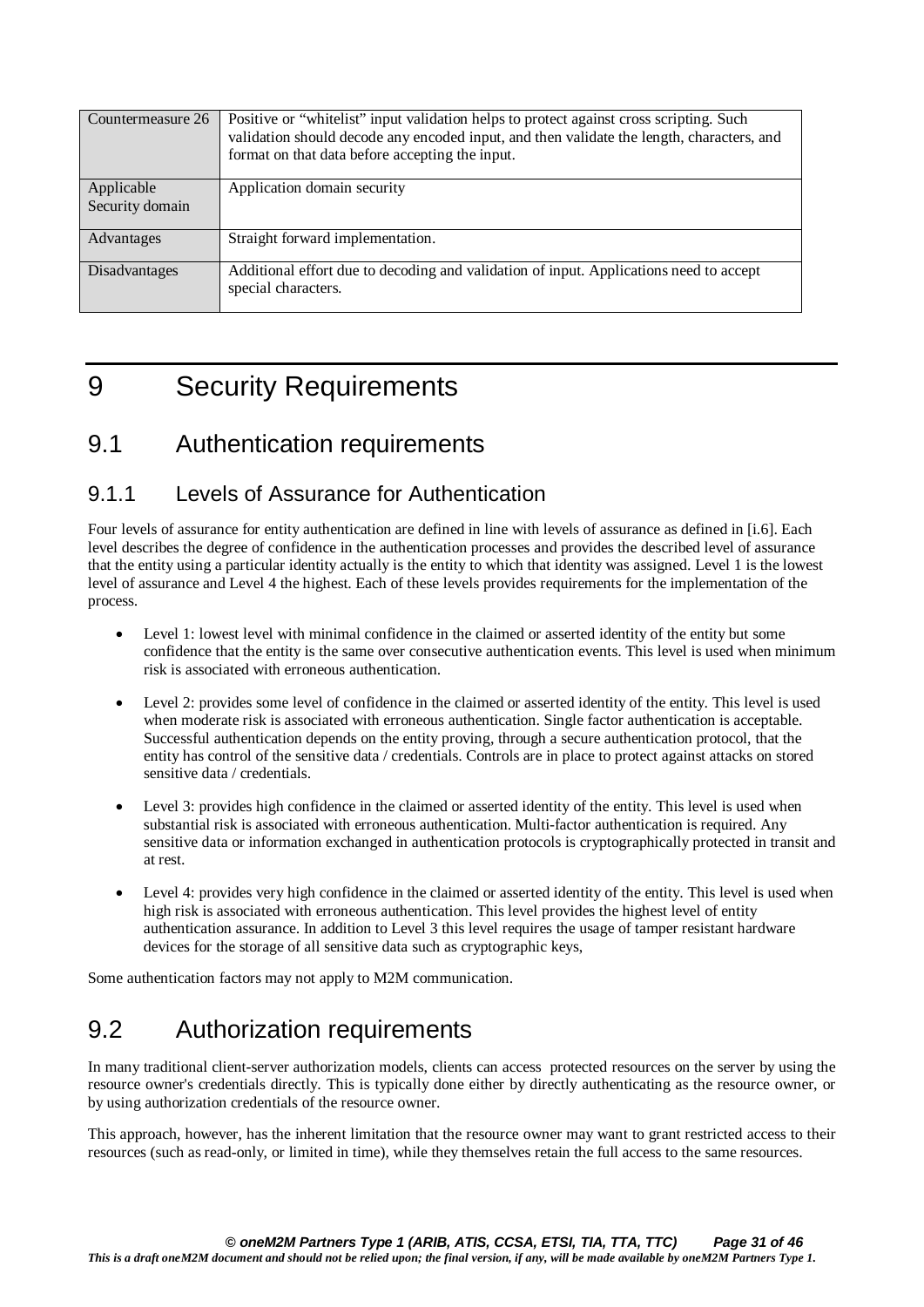When the owner of a resource wants to give such restricted permissions for using the resource to some third-party without sharing their full owner's credentials which allows full access to said resource, there are several issues to be solved:

- have a mechanism to allow a resource owner to configure the access authorization rules for restricted access by third-parties
- have a capability to handle the access by third-parties which will use the resource on behalf of User.
- allow the third-party to access the User's resource even when the User is offline.

# 9.3 Privacy related requirements

Although a user of a M2M System is generally considered to be an application or functional agent that represents a human, there are links between a device and its user that can be either directly derived or indirectly deduced. Consequently, identifiers used for communication in the M2M System must not be directly related to the real identity of either the device or its user, except where this is a requirement for operation of a specific M2M Application. The use of pseudonyms is a means to support this requirement.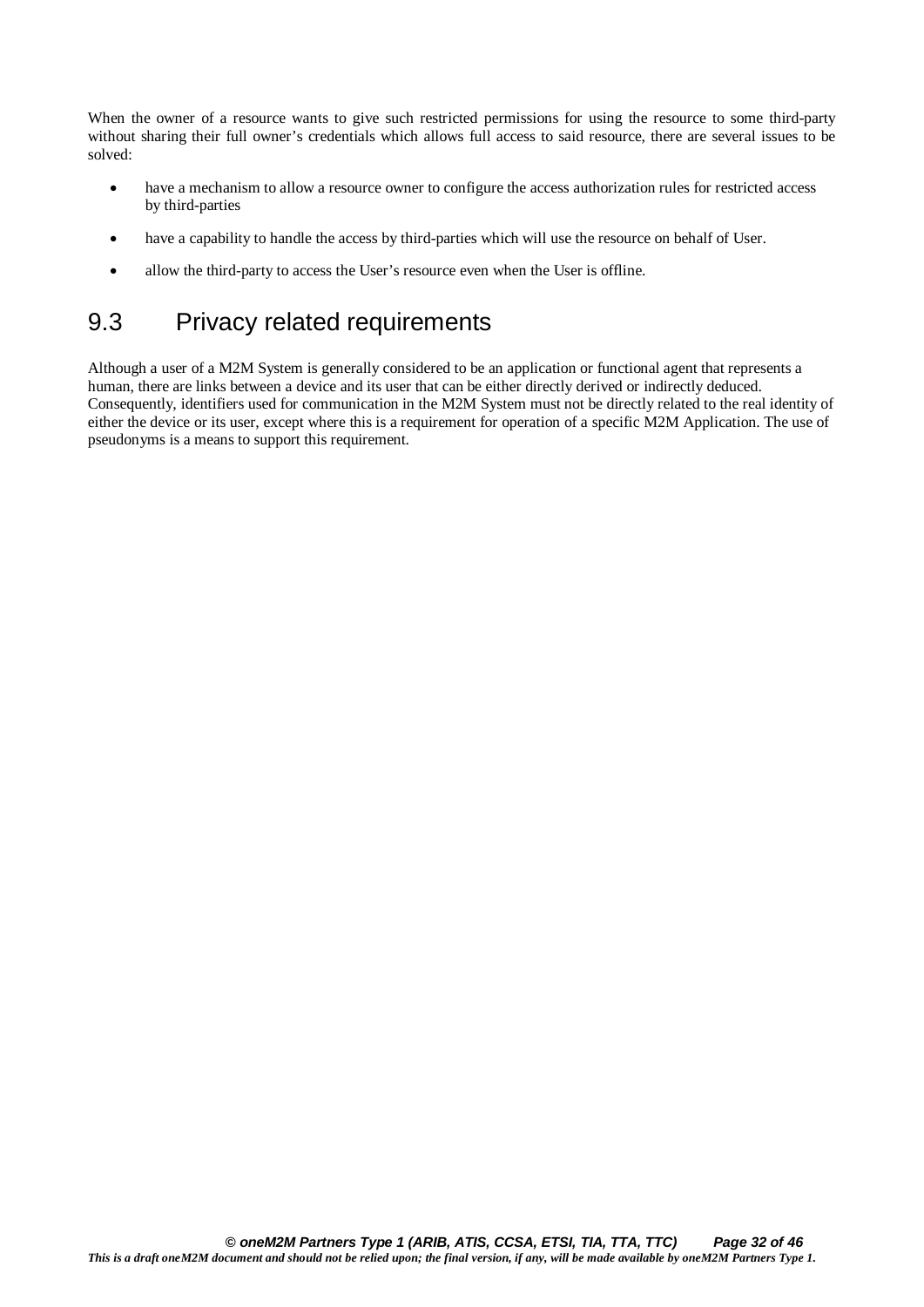# 9.4 RBAC Token Based Feature Requirements

Role Based Access Control (RBAC) in can be implemented using a token based framework (e.g. OAuth). The credential or token distribution can be implemented using an online scheme and an offline scheme. The requirements below are applicable to the offline scheme.

| Requirement<br>ID | <b>Classification</b> | <b>Requirement Text</b>                                                                                                                                                                                            |
|-------------------|-----------------------|--------------------------------------------------------------------------------------------------------------------------------------------------------------------------------------------------------------------|
| $R - 0001$        | RBAC-Token based      | The CSE/node is capable of validating the AE that made the access<br>request with the token presented to determine the role and the<br>resource use/control.                                                       |
| R-0002            | RBAC-Token based      | The Token provisioning is recommended to be secure, (eg:<br>protected from eavesdropping and manipulation avoid replay and<br>service denial attacks), i.e. Tokens are Confidentiality and Integrity<br>protected. |
| $R - 0003$        | RBAC-Token based      | For offline credential/token provisioning, a secure platform (eg:<br>Device Management server) is recommended to be used.                                                                                          |
| $R - 0004$        | RBAC-Token based      | For offline provisioning of credentials/tokens, if IP/TCP is used, the<br>TLS is recommended to be used to distribute the Token securely.                                                                          |
| $R - 0005$        | RBAC-Token based      | For offline provisioning of credentials/tokens, If IP/UDP is used for<br>Token distribution, DTLS is recommended to be used to distribute<br>the Token securely.                                                   |

# 10 Authorization and Access Control

### 10.1 Authorization

#### 10.1.1 Solutions for token based authorization

#### 10.1.1.1 Solution 1: OAuth

The user can use the OAuth framework to give permission for restricted access to a third party entity in a token based access controlled system. The OAuth system issues 'access tokens', which represents authorized use of the system as the proof of the user's authorization. Note that the 'access token' is managed by server system associating with the 'authorized use', which consists of specific scopes and duration of access.

The third party entity can access necessary data and/or information without sharing credentials (such as user-id and password) which allows full access to the system.

In the oneM2M architecture, resource owners could be subscribers of the M2M Service, and third-party applications could be Web applications used by resource owner or by another user which is allowed to access the resource. This is of particular interest in Internet of Things scenarios, where the data streams produced by source devices owned by individual users could be made available to data consumer applications deployed by other parties.

#### 10.1.1.1.1 Status of Specification

As described in [i.15], OAuth is an "authorization framework [that] enables a third-party application to obtain limited access to an HTTP service, either on behalf of a resource owner by orchestrating an approval interaction between the resource owner and the HTTP service, or by allowing the third-party application to obtain access on its own behalf".

OAuth was standardized by the IETF, and there are two versions which are not compatible with each other. OAuth 1.0 is published as RFC5849, and OAuth 2.0 is published as RFC6749 to solve identified issued in OAuth 1.0.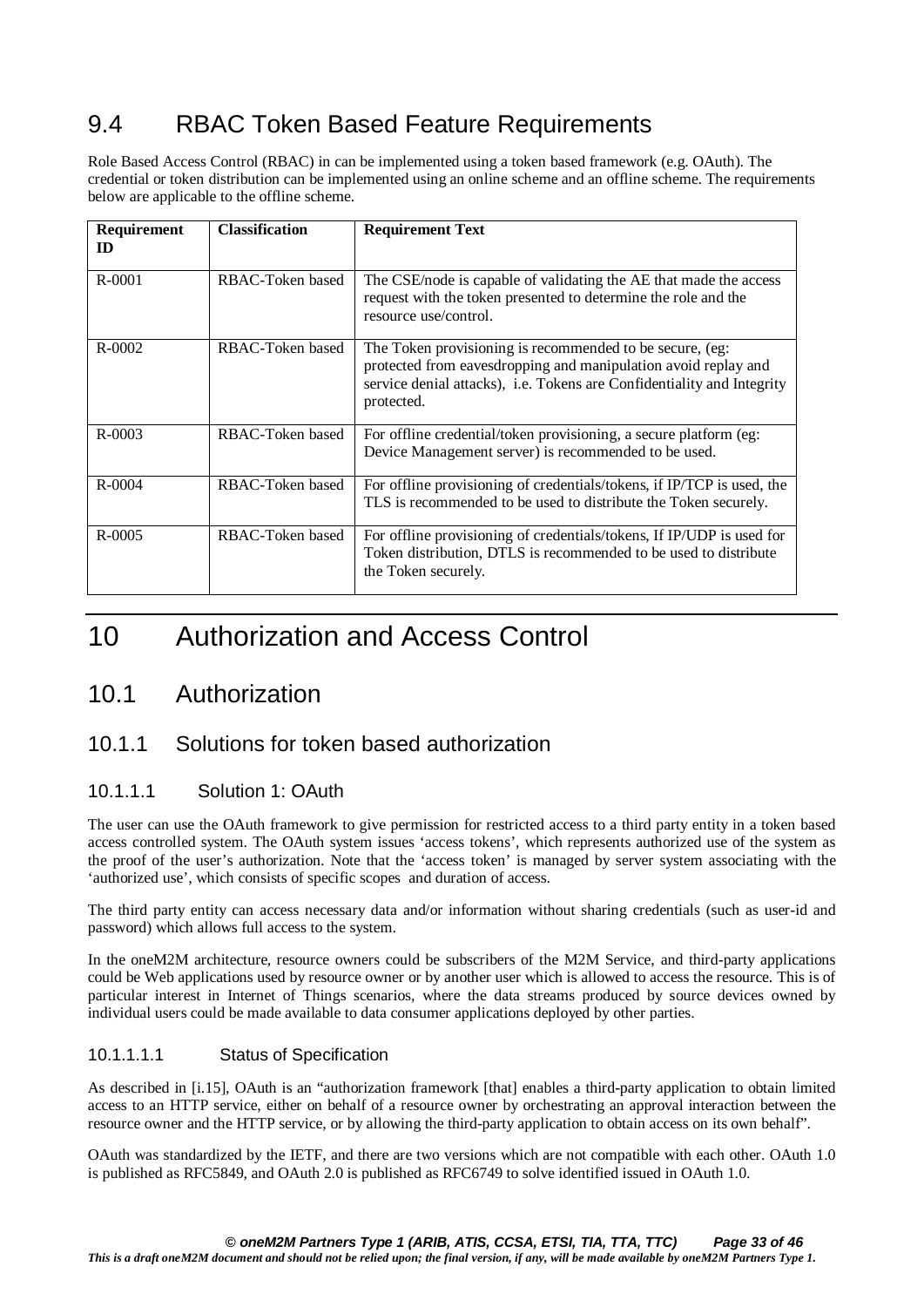#### 10.1.1.1.2 Usage Scenario

The following clause illustrates interactions to give an authorization for resource access by third-party application following OAuth 2.0.

Note that once the access-token has been issued and passed to the M2M Application, the M2M Application can get access to restricted resource providing access-token without requiring further interaction with resource owner.

#### **Description for Use Case:**

The subscriber user wants to authorize a M2M Application for accessing data

#### **Pre-conditions:**

- M2M Platform is ready to provide some data resource to be referred as URI
- The M2M Application is assigned an application-id for the M2M platform
- The condition of authorized access to the resource is pre-defined as system-wide Role.

#### **Procedures:**

- 1) The user accesses the web page to enable new service provided by M2M application using a web browser.
- 2) The web page redirect to the authorization request page along with application-id and URI of the data. This web page can be dedicatedly prepared for allowing access from the M2M application.
- 3) The authorization request page requests the user to enter username and password to authenticate the user as owner of the resource.
- 4) The user inputs username and password to be authenticated.
- 5) The authorization request page shows the web form page to confirm the user allowing access to the data from M2M Application which is identified by application-id.
- 6) When user posts the form to confirm, it redirects again to the page in step2.
- 7) The page shows the message that authorization for the data access is granted, then redirects to the web page of the application portal along with 'access token' data.
- 8) When the user opens the page, the 'access token' data will be sent to the Application portal.
- 9) The Application portal page forwards the 'access token' to the M2M Application to be used for future access to the data belonging to the user.
- 10) M2M Application acknowledges and necessary authorization is given by user.
- 11) When the M2M Application is triggered as scheduled task, the M2M Application requests access to the user's data on the M2M Platform along with access token for the user.
- 12) M2M Platform checks the validity of the 'access token' given by the M2M Application
- 13) If the access token is determined as 'valid' the requested user data is provided to the M2M Application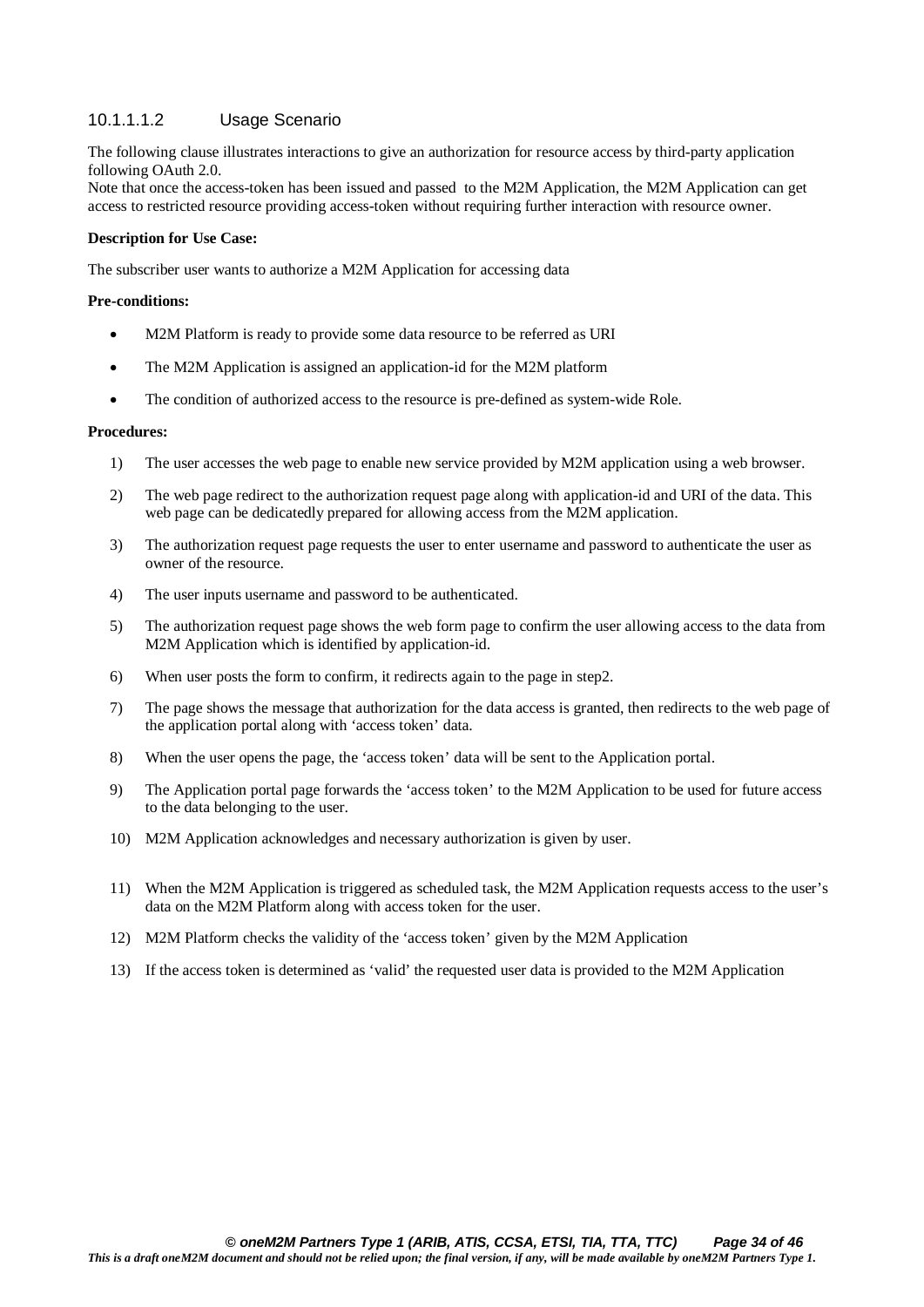

Figure 2: OAUTH flow

#### **Post-conditions:**

- M2M Application gets access-token to access the data
- M2M Platform can determine M2M Application can access the data

# 10.2 Access Control Management

Access Control is a set of Security components that control which entity (or who) can access specified services/resources and under what condition.

There are three important components of access control: identification, authentication, and authorization.

- Identification is a first part of the credential set by which an entity requesting access to the service/resource information, identifies itself to an Authentication service. Some examples of identification mechanisms are: role name or identification number, etc.
- Authentication is the second part of a credential set to verify the identity of the entity requesting the access. These mechanisms could be: passwords, certificates, cryptographic keys, tokens, etc.
- Authorization is the process of determining what the identified entity can actually access by evaluating applicable policies. Authorization is based on some type of predefined criteria which is enforced through: access control lists, roles capabilities, and any set of attributes (e.g. role, environement, etc.) relevant to an authorization decision. Such example of environement attributes can be time of day or IP address.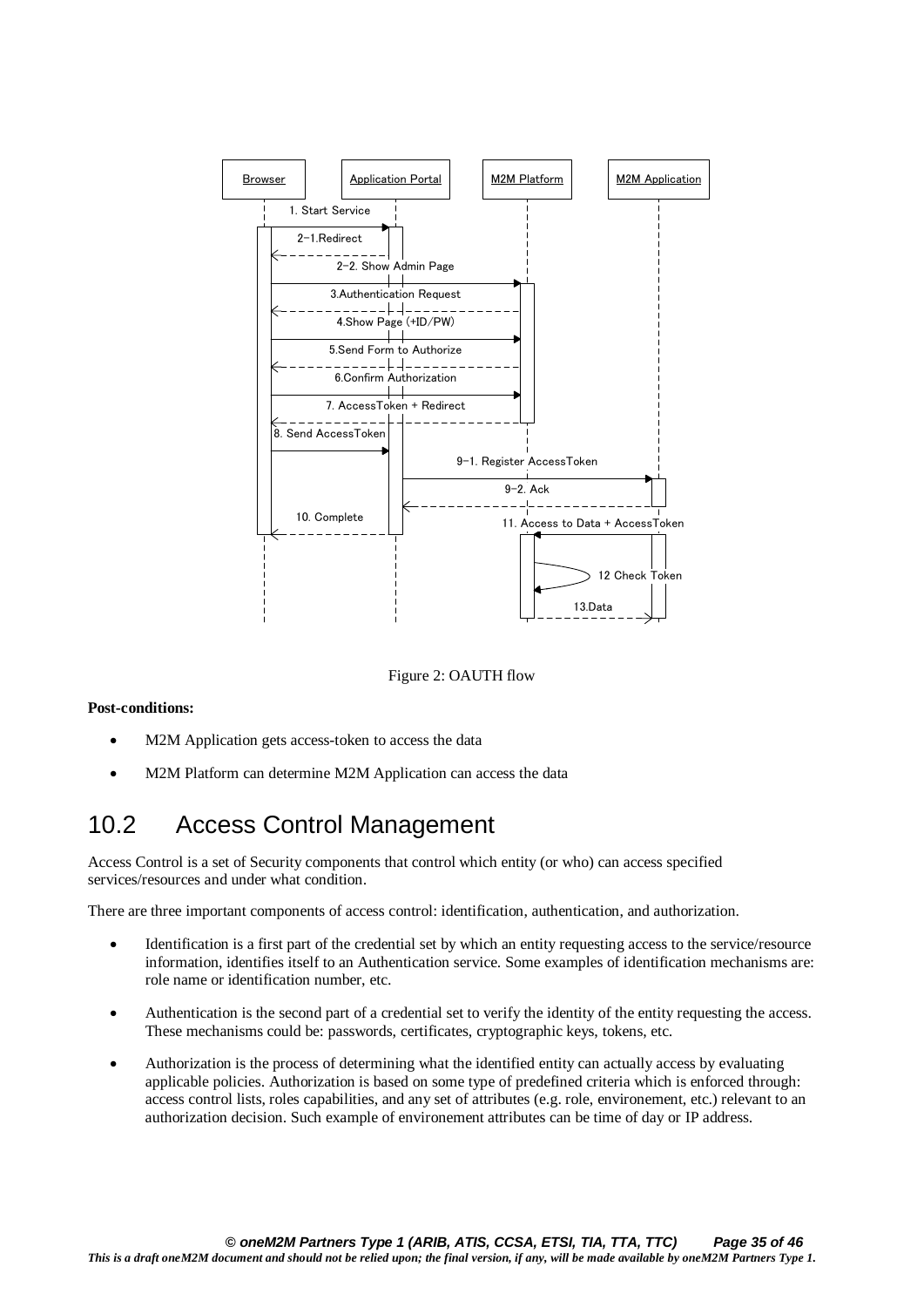### 10.2.1 Role Based Access Control (RBAC)

#### 10.2.1.1 RBAC Overview

The essence of RBAC is that permissions are assigned to roles rather than to individual users. Roles are created for various job functions, and users are assigned to roles based on their qualifications and responsibilities. Users obtain the corresponding permissions through assigned appropriate roles. Users can be easily reassigned from one role to another without modifying the underlying access structure. RBAC is thus more scalable than user based security specifications and greatly reduces the cost and administrative overhead.

The following terms are used to describe ANSI RBAC reference model [i.11]:

- Component component refers to one of the major blocks of RBAC features, core RBAC, hierarchical RBAC, SSD relations and DSD relations.
- Objects an object can be any system resource subject to access control, such as a file, printer, terminal, database record, etc.
- Operations An operation is an executable image of a program, which upon invocation executes some function for the user.
- Permissions Permission is an approval to perform an operation on one or more RBAC protected objects.
- Role A role is a job function within the context of an organization with some associated semantics regarding the authority and responsibility conferred on the user assigned to the role.
- User A user is defined as a human being. Although the concept of a user can be extended to include machines, networks, or intelligent autonomous agents.

The ANSI RBAC reference model is defined in terms of four model components Core RBAC, Hierarchical RBAC, Static Separation of Duty Relations, and Dynamic Separation of Duty Relations. The RBAC reference model that contains all the four model components is show in Figure A.



Figure 3: Role based access control model

#### **Core RBAC**

Core RBAC defines a minimum collection of RBAC elements, element sets and relations in order to completely achieve a Role-Based Access Control system. Core RBAC includes sets of five basic data elements called users (USERS), roles (ROLES), objects (OBS), operations (OPS) and permissions (PRMS). A user obtains roles through User Assignments, and a role obtains permissions through Permission Assignments. In addition, the core RBAC model includes a set of sessions (SESSIONS) where each session is a mapping between a user and an activated subset of roles that are assigned to the user. The permissions available to the user are the permissions assigned to the roles that are currently active across all the user's sessions. Core RBAC is required in any RBAC system, but the other components are independent of each other and may be implemented separately.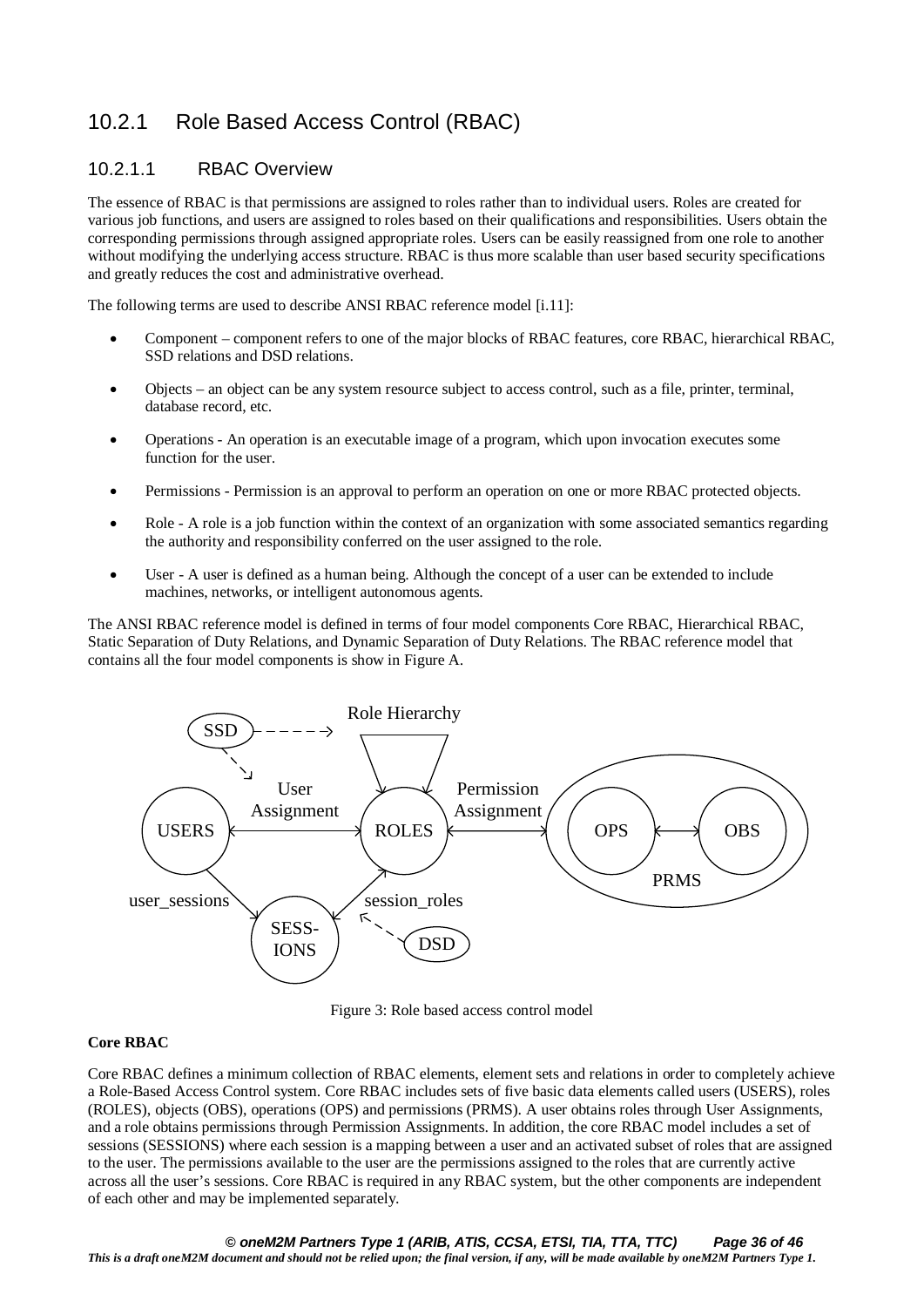#### **Hierarchical RBAC**

The Hierarchical RBAC component adds relations for supporting role hierarchies. A role hierarchy is mathematically a partial order defining a seniority relation between roles, whereby senor roles acquire the permissions of their juniors and junior roles acquire users of their seniors. Role hierarchies can be established to reflect the natural structure of an enterprise. In a role hierarchy, one role may contain other roles, i.e. one role may implicitly include the permissions associated with roles.

#### **Static Separation of Duty Relations**

Separation of duty relations are used to enforce conflict of interest policies. Conflict of interest in a role-based system may arise as a result of a user gaining authorization for permissions associated with conflicting roles. Static Separation of Duty (SSD) Relations add exclusivity relations among roles with respect to user assignments. Because of the potential for inconsistencies with respect to static separation of duty relations and inheritance relations of a role hierarchy, the SSD relations model component defines relations in both the presence and absence of role hierarchies.

#### **Dynamic Separation of Duty Relations**

Dynamic Separation of Duty (DSD) Relations limits the permissions that are available to a user by placing constraints on the roles that can be activated within or across a user's sessions. Although this separation of duty requirement could be achieved through the establishment of a static separation of duty relationship, DSD relationships generally provide the enterprise with greater efficiency and operational flexibility.

#### 10.2.1.2 Benefits of RBAC

The benefits of RBAC are:

- RBAC can reduce the complexity of security administration by placing roles between users and permissions.
- In RBAC it is easy to review who has been assigned to what permissions.
- RBAC is simpler than ABAC in privilege management. In RBAC bundles of permissions can be directly assigned to user through a role assignment, whereas in ABAC this may need to create a series of rules.
- From the view of audit, RBAC is easier than ABAC. In ABAC the consequence of rules may not be easy to fully grasp.

#### 10.2.1.3 Limitations of RBAC

The limitations of RBAC are:

- Roles must be engineered before RBAC can be used. However, role engineering has turned out to be a difficult task. The challenge of RBAC is the contention between strong security and easier administration. [i.12]
- The least privileged condition is often difficult or costly to achieve because it is difficult to tailor access based on various attributes or constraints. In RBAC fine-grained access control may lead to "Role Explosion".
- In RBAC role assignments are based upon static job functions. Therefore it is difficult for RBAC to handle dynamically changing attributes, such time or IP address.
- It is difficult for RBAC to implement some security polices such as privacy and other regulatory mandates. [i.12]
- Web-based application adds more complexity to RBAC by weaving separate components together over the Internet to deliver application services, and the allocation of files and servers may not be compatible with organization structure. [i.12]
- RBAC cannot be used to ensure permissions on workflows in which sequences of operations need to be controlled.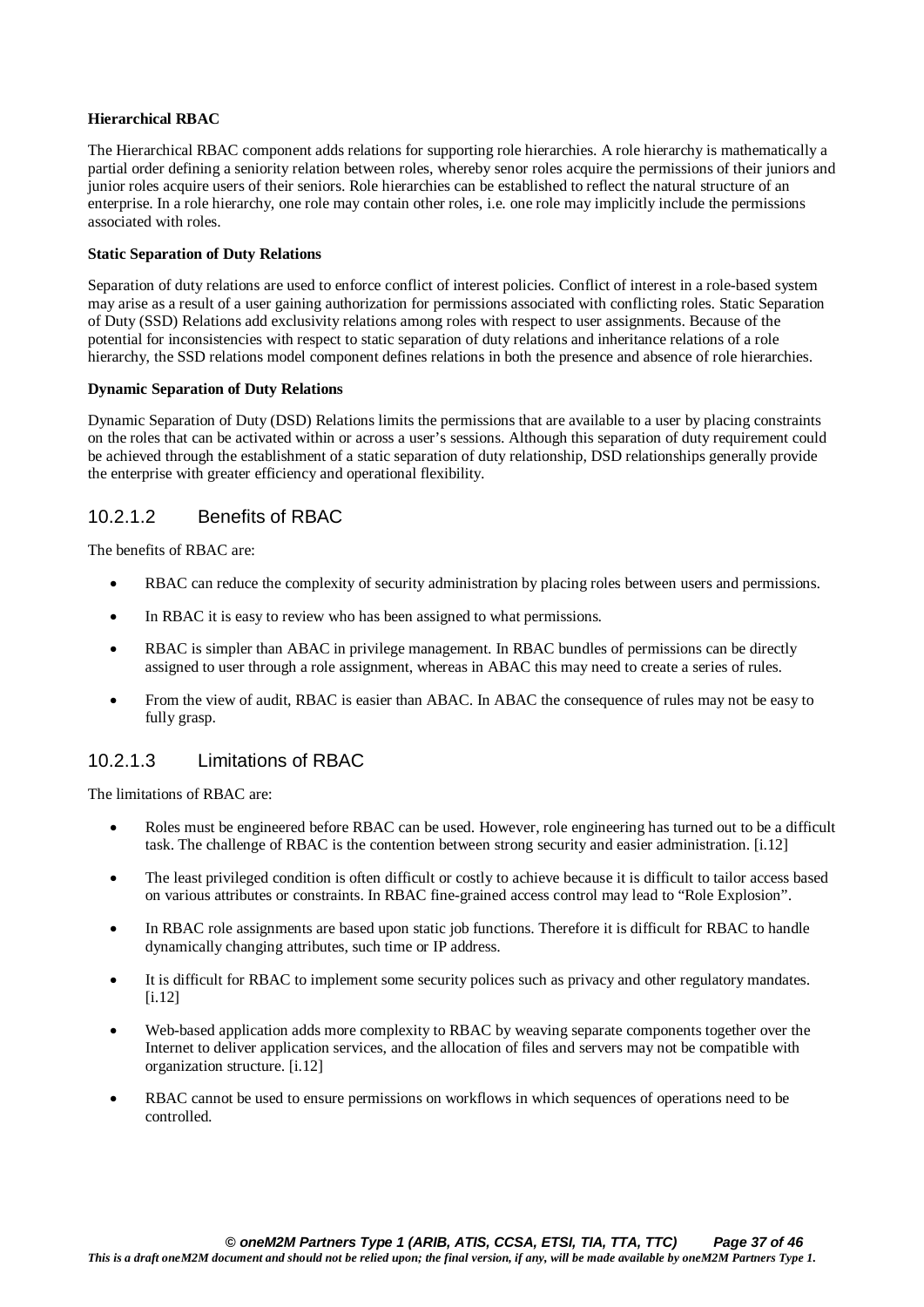#### 10.2.2 Attribute Based Access Control (ABAC)

#### 10.2.2.1 ABAC Overview

Although ABAC has no clear consensus model to date, the approach's central idea asserts that access can be determined based on various attributes presented by a subject. Rules specify conditions under which access is granted or denied.

In [i.13] Attribute Based Access Control (ABAC) is defined as: An access control method where subject requests to perform operations on objects are granted or denied based on assigned attributes of the subject, assigned attributes of the object, environmental conditions, and a set of policies that are specified in terms of those attributes and conditions. The major terms used to describe ABAC are described as follows:

- **Attributes** are defined characteristics of the subject, object, environment conditions that are predefined and preassigned by an authority. Attributes contain information given by a name-value pair.
- A **subject** is a human user or non-person entity, such as a device that issues access requests to perform operations on objects. Subjects are assigned one or more attributes.
- An **object** is a system resource for which access is managed by the ABAC system, such as devices, files, records, tables, processes, programs, networks, domains containing or receiving information. It can be the resource or requested entity, as well as anything upon which an operation may be performed by a subject including data, applications, services, devices, and networks.
- An **operation** is the execution of a function at the request of a subject upon an object. Operations include read, write, edit, delete, author, copy, execute, and modify.
- **Policy** is the representation of rules or relationships that makes it possible to determine if a requested access should be allowed, given the values of the attributes of the subject, object, and possibly environment conditions.
- **Environmental condition** is operational or situational context in which access request occur. Environmental conditions are detectable environmental characteristics. Environmental characteristics are independent of subject or object, and may include the current time, the current day of the week, location of a user, or the current threat level.

According to the description in [i.13], an ABAC model is shown in Figure B. An ABAC access control process could be described as:

- 1. A Subject sends an access request to ABAC system.
- 2. The ABAC evaluates Access Control Policies, Subject Attributes, Object Attributes, and Environment Conditions to compute an access control decision.
- 3. The ABAC permits this access to the object if the access is permitted; otherwise, it denies this access.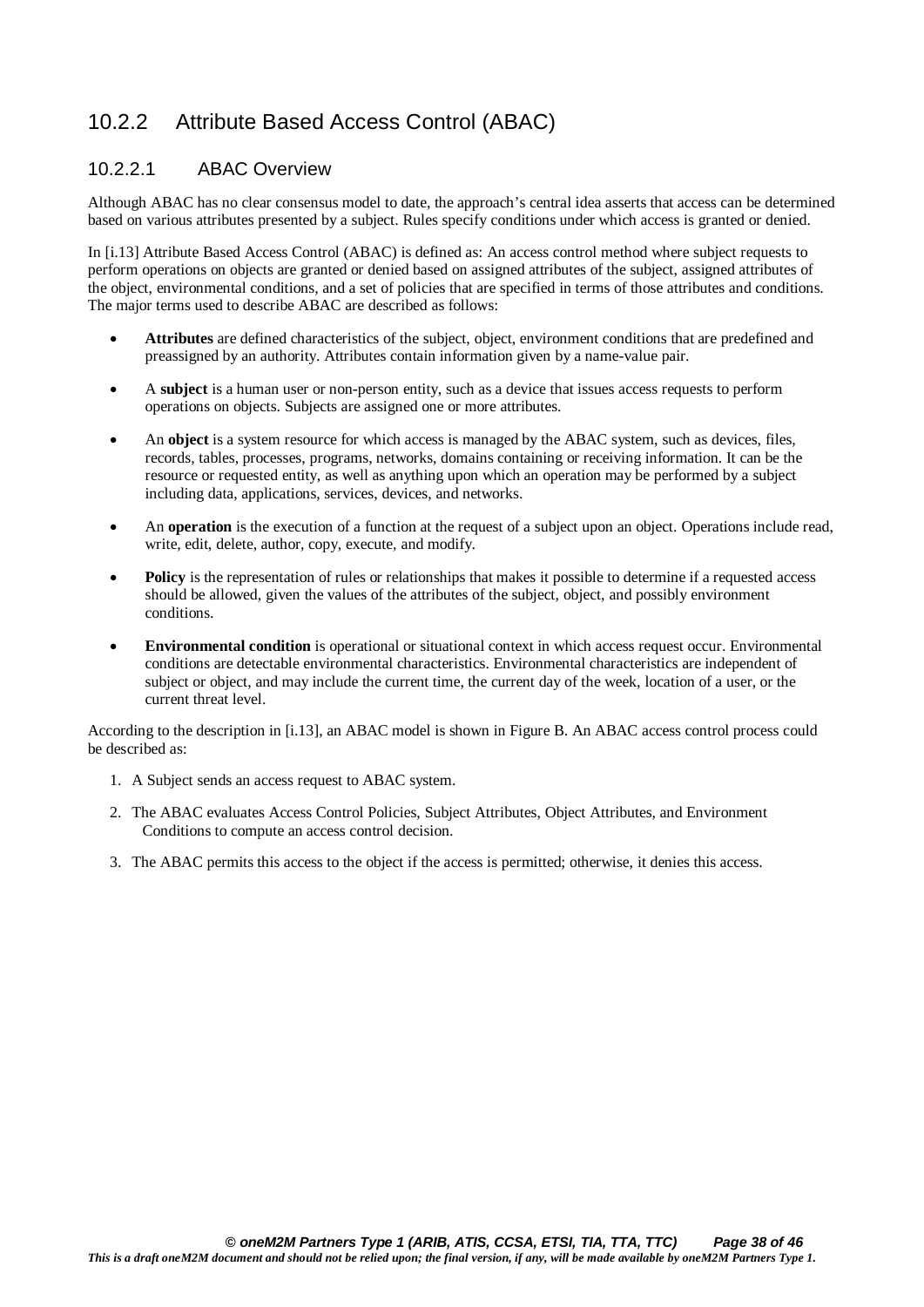

Figure 4: Attribute based access control model

#### 10.2.2.2 Benefits of ABAC

Benefits of ABAC [i.13]:

- ABAC can provide fine-grained and contextual access control, which allows for a higher number of discrete inputs into an access control decision, providing a bigger set of possible combinations of those variables to reflect a larger and more definitive set of possible rules, policies, or restrictions on access.
- ABAC enables administrators to apply access control policy without prior knowledge of the specific subject. As long as the subject is assigned the attributes necessary for access to the required objects, rules or object attributes do not need to be modified.
- The access control policies that can be implemented in ABAC are limited only by the computational language and the richness of the available attributes.
- ABAC can provide more dynamic access control capability and limit long-term maintenance requirements of object protections, as access decisions can change between requests when attribute values change.

#### 10.2.2.3 Limitations of ABAC

Limitations of ABAC:

- It is very difficult for ABAC to determine the permissions available to a particular user.
- ABAC may lead to a "Rule Explosion" when there too many attributes.
- ABAC system may be slow to answer authorization queries if the access control rules become complicated.
- It is difficult for ABAC to implement a static audit system, because it's not practical to audit which users have been granted to a given permission or what permissions have been granted to a given user.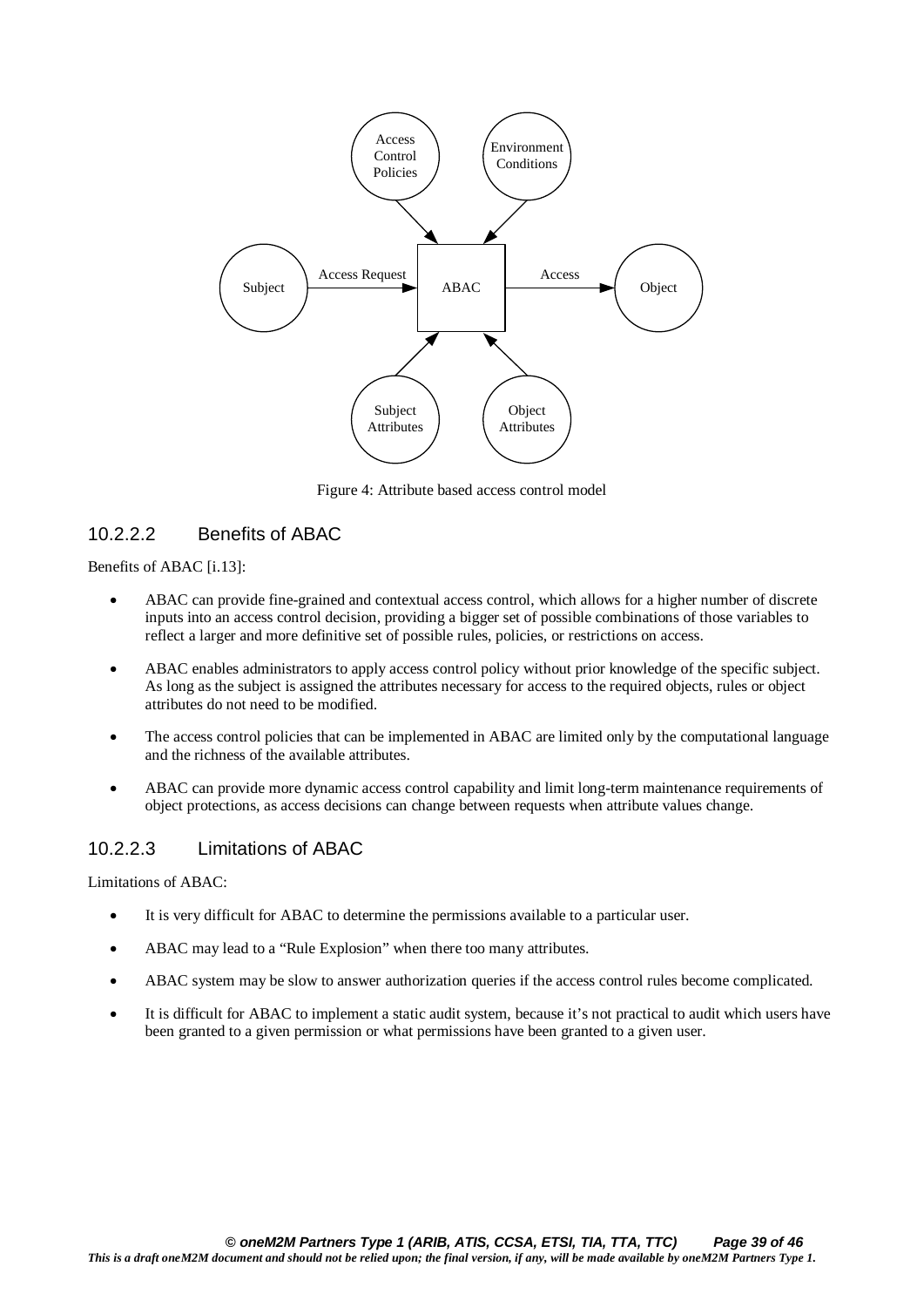# 11 GBA (Generic Bootstrapping Architecture) framework

#### 11.1 GBA overview

GBA framework relies on a BSF, HSS, SLF and NAF as specified in [i.10]. GBA has two modes (GBA\_U and GBA\_ME) and one variant (GBA\_Digest).

- GBA\_U and GBA\_ME rely on AKA credentials stored in the UICC application.

GBA\_ME is a ME-based solution with all GBA-specific functions carried out in the ME. The Boostrapping Key "Ks" and the NAF key "Ks\_NAF" are stored on the ME.

GBA\_U is a UICC-based GBA with UICC-based enhancement proposing higher level of security with the storage of GBA keys in the UICC. The Bootstrapping Key "Ks" and the NAF key "Ks\_int\_NAF" are stored in the UICC while the NAF Key "Ks\_ext\_NAF" is stored in the ME. All usage of the internal keys therefore need to reside on the UICC.

The BSF decides which mode to run based on the UICC capabilities indicated in the GBA user security setting (GUSS).

- GBA Digest is a GBA variant that extends the usage of GBA to environments where the UICC is not available. GBA\_Digest relies on SIP Digest credentials.



Figure 5-a: Simple Network Architecture for GBA in 3GPP [i.10]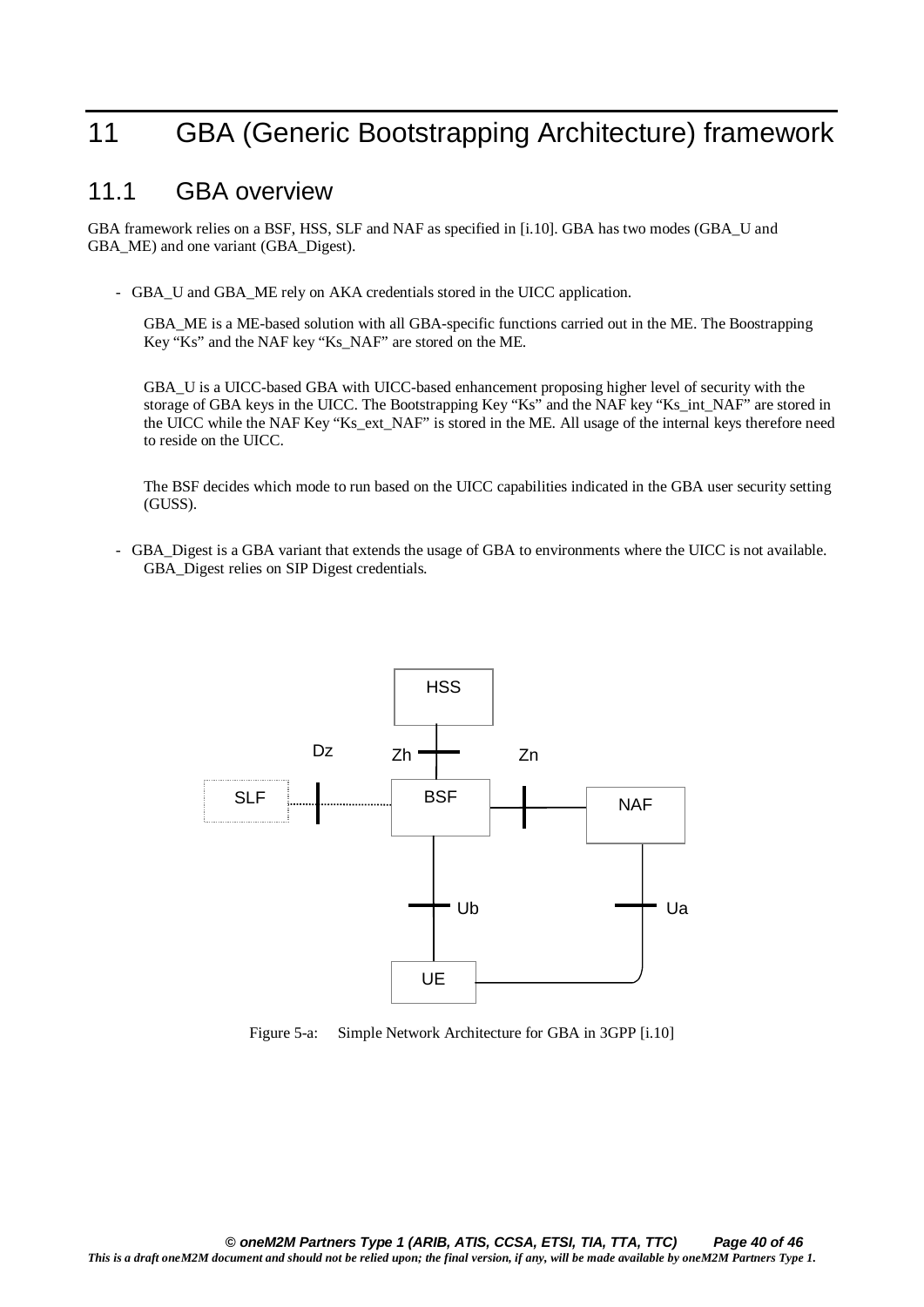

Figure 5-b: Use of GBA from underlying network in oneM2M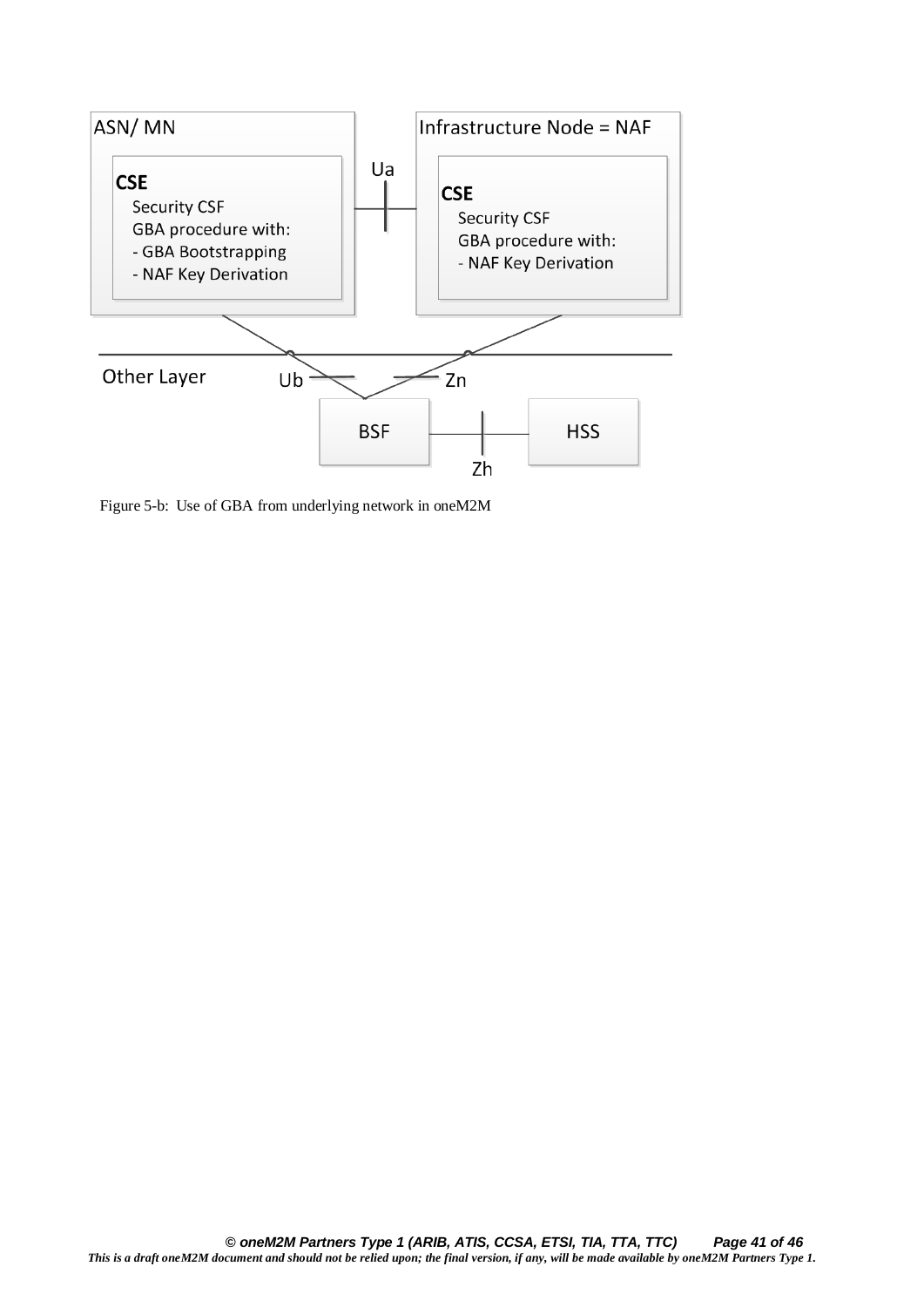# 12 Suitable Security and Privacy Procedures and Processes

Based on the analysis, the following security procedures and functions are required within the Security CSF. The Security CSF architecture consists of following the layers as depicted below:

• Security Functions layer

This layer contains a set of security functions that are exposed at reference point Mca and Mcc. These security functions can be classified into six categories; they are Identification, Authentication, Authorization, Security Association, Sensitive Data Handling and Security Administration.

• Secure Environment Abstraction Layer

This layer implements various security capabilities such as key derivation, data encryption/decryption, signature generation/verification, security credential read/write from/to the Secure Environments, and so on. The security functions in the Security Functions Layer invoke these functions in order to do the operations related to the Secure Environments. In addition this layer also provides physical access to the Secure Environments. Implementation of this is out of scope of the present document.

Secure Environments layer

This layer contains one or multiple secure environments that provide various security services related to sensitive data storage and sensitive function execution. The sensitive data includes SE capability, security keys, local credentials, security policies, identity information, subscription information, and so on. The sensitive functions include data encryption, data decryption, and so on. Implementation of secure environments is out of scope of the present document.

| <b>SEC CSF</b>                                                       | $-----------$ SEC CSF API (Mca, Mcc) — — — — — |               |                         |                            | $- - - - - - - - -$        |  |
|----------------------------------------------------------------------|------------------------------------------------|---------------|-------------------------|----------------------------|----------------------------|--|
| Security Functions Layer                                             |                                                |               |                         |                            |                            |  |
| Identification                                                       | Authentication                                 | Authorization | Security<br>Association | Sensitive Data<br>Handling | Security<br>Administration |  |
| Secure Environment Abstraction Layer                                 |                                                |               |                         |                            |                            |  |
| Secure Environments Layer                                            |                                                |               |                         |                            |                            |  |
| Secure Environment n<br>Sensitive Data<br><b>Sensitive Functions</b> |                                                |               |                         |                            |                            |  |
|                                                                      |                                                |               |                         |                            |                            |  |

Figure 6: High level architecture of Security CSF

The interaction of the components between these layers creates a trust enabling architecture establishing security and trust between all parties involved in the M2M ecosystem as described below.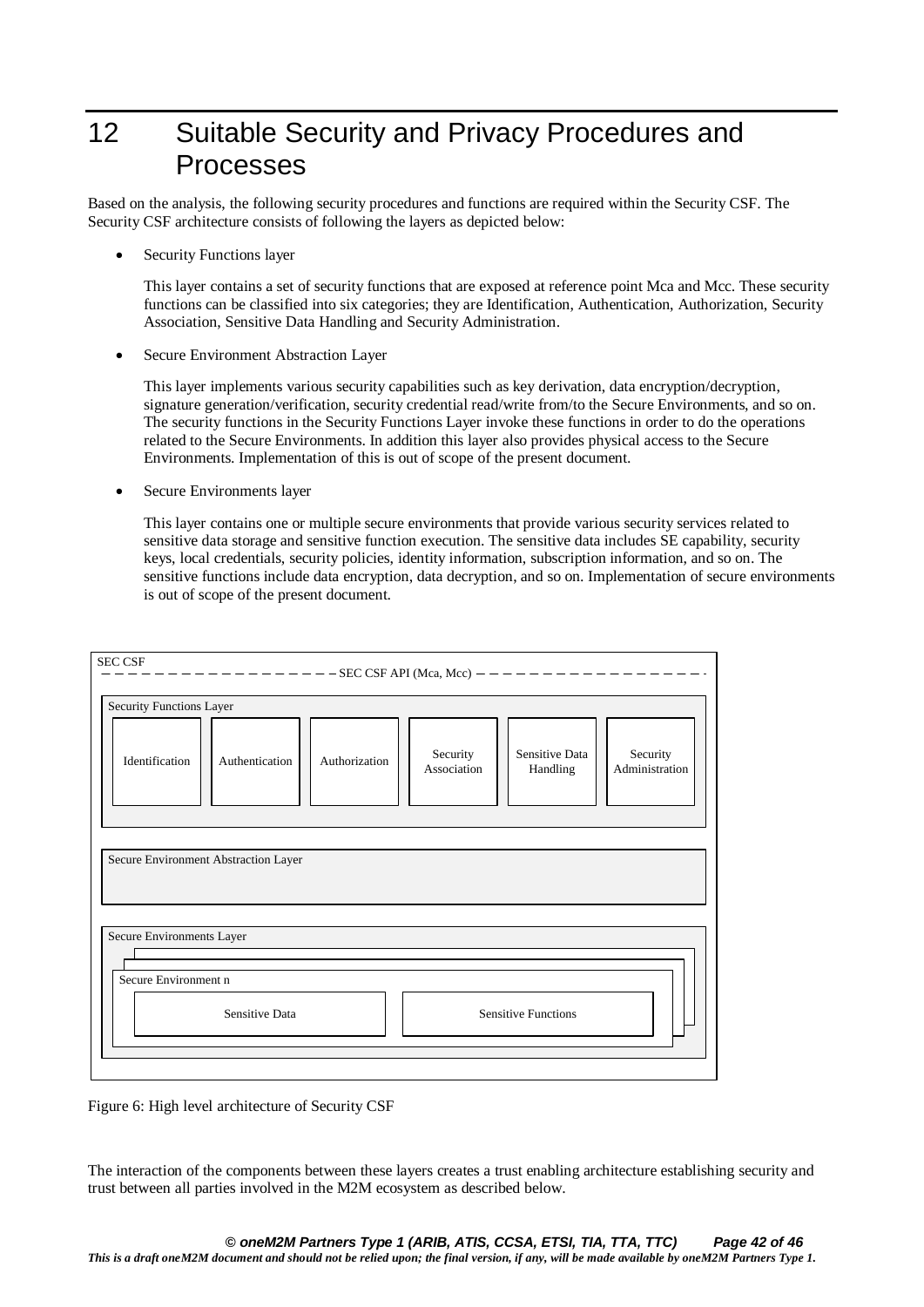# 12.1 Trust Enabling Architecture

The Trust Enabling Architecture serves the purpose of establishing security and trust between all parties involved in the M2M ecosystem. It comprises the following infrastructure functions which may be external to the CSEs:

- M2M Enrolment functions, which manage the enrolment of M2M Nodes and M2M applications for access to M2M Services provided by an M2M Service Provider.
- M2M Authentication functions, in charge of identification and authentication of CSEs and AEs.
- M2M Authorization functions, which handles authorization requests to access resources.

The above functionalities are assumed to be operated by trusted parties (generally M2M Service Providers but possibly trusted third parties).

### 12.2 Enroling M2M Nodes and M2M applications for oneM2M services

Though M2M nodes in the field domain are assumed to communicate without human involvement, individuals or organizations remain responsible for setting the access control policies used to authorize their M2M nodes to access M2M services. In the following text, M2M Nodes is used to refer to M2M field nodes.

In particular, individuals or organizations acquiring M2M nodes can subscribe to a contract with an M2M Service provider (M2M Service Subscription) under which they enrol their M2M nodes (e.g. using identifiers pre-provisioned on the nodes, such as Node-ID). This in turn may require an M2M Service provisioning step (including Security provisioning) that takes place on the target M2M nodes themselves, for which interoperable procedures are specified by oneM2M (see section A.1). Following M2M service provisioning, the nodes can be identified and authenticated by an M2M Authentication Function for association with an M2M Service Subscription, whose properties reflect the contractual agreement established between their owner and the M2M Service Provider.

Similarly, It shall be possible for an M2M Service Provider to mandate that application accessing M2M services be provisioned with security credentials used to authorize specific operations to instantiated applications (see section A.2). This step facilitates the deployment and management of applications that are instantiated in great numbers, as it enables all instances of an application to be managed through common security policies that are set once for all. It also enables to keep control over applications issued by untrusted sources.

The above steps may be delegated to an M2M trust enabler, when this role is not assumed by the M2M Service Provider.

### 12.3 M2M initial provisioning Procedures

#### 12.3.1 M2M Node Enrolment and Service Provisioning

M2M service provisioning is the process by which M2M nodes are loaded with the specific information needed to seamlessly access the M2M Services offered by an M2M Service Provider. This is an initial step performed only when an M2M node is enroled for using the M2M services of an M2M Service Provider. Though this process can be performed during device manufacturing, there is a need to enable this process to take place during field deployment in an interoperable way. M2M service provisioning assumes the existence of an M2M service subscription contracted with the target M2M Service Provider for the target M2M node. Remote provisioning scenarios require the M2M node to be mutually authenticated using pre-existing credentials (e.g. Node-ID and associated credential) with an M2M enrolment function, to securely exchange the provisioning information with the contracted M2M Service Provider. The M2M Service Provisioning takes place between an M2M node (without provisioned CSE) and an M2M Service Provider via an M2M enrolment function. As a result of provisioning, M2M Nodes are provided with necessary credentials and possibly other M2M service related parameters (e.g. CSE-ID, M2M-Sub-ID).

The first step of M2M service provisionining is the security provisioning procedure, by which M2M service provider specific credentials are shared between the M2M node in the field domain and an M2M authentication function in the infrastructure. Authenticated M2M nodes can then be associated with an M2M Service Subscription used to determine their specific authorizations.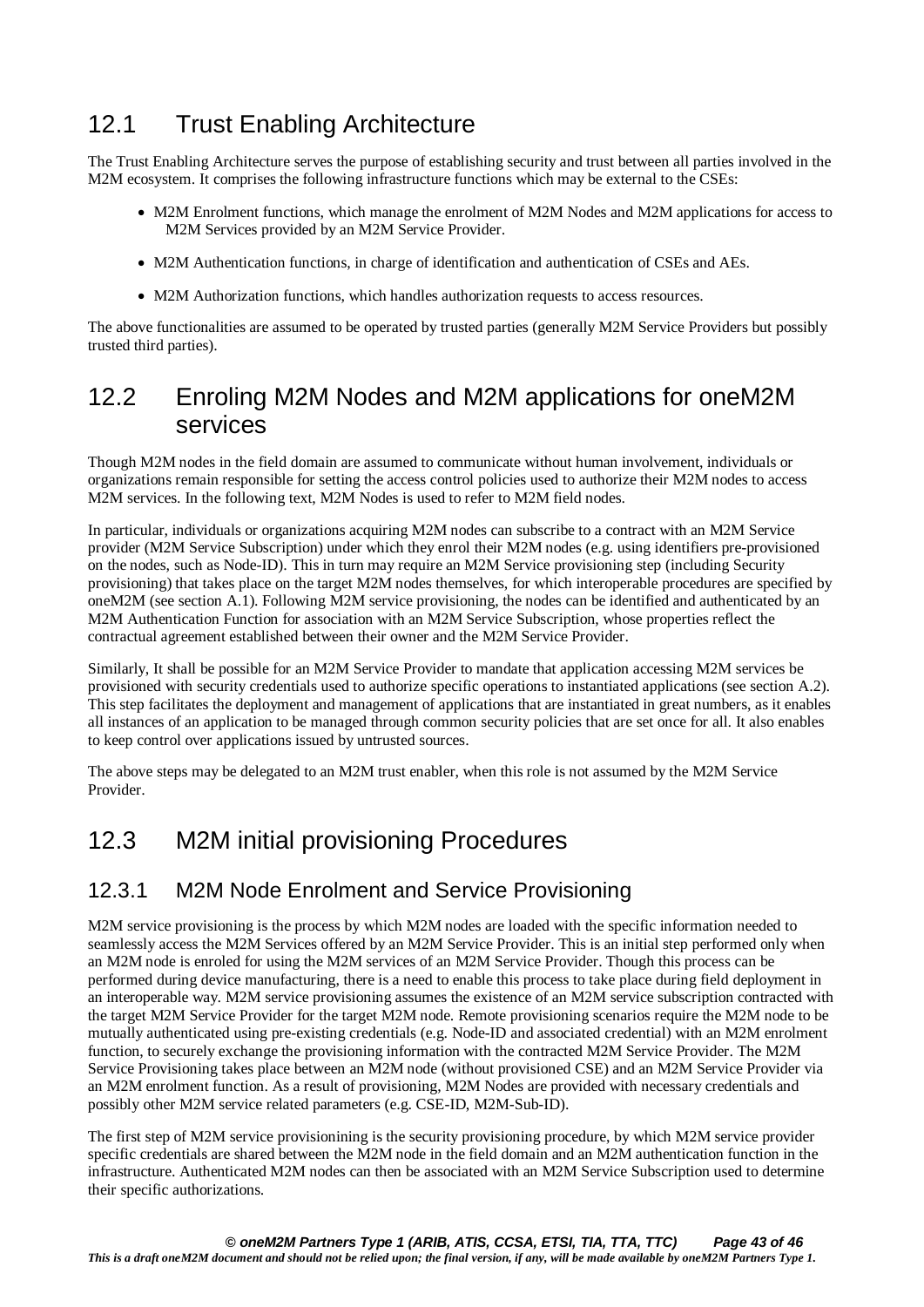The following security provisioning scenarios are supported by the oneM2M architecture:

1) Pre-provisioning

Pre-provisioning includes all forms of out-of band provisioning, e.g. provisioning M2M nodes with M2M subscription information during the manufacturing stage.

2) Remote provisioning:

Remote provisioning relies on pre-existing credentials in M2M Nodes (e.g. digital certificates or network access credentials) to provision subscription related parameters through a secure session with an M2M Enrolment Function. This form of provisioning enables M2M nodes already in the field (e.g. operational M2M Nodes) to be provisioned with M2M Service subscription.

Following M2M service provisioning, a CSE associated with the target M2M Service provider in ASN/MN securely stores credentials used for authentication in association with M2M Authentication Function, with an associated lifetime (e.g. corresponding to the duration of the contractual agreement embodied by the M2M service subscription).

#### 12.2.2 M2M Application enrolment

This procedure is an optional step that enables the M2M SP and/or M2M application provider to control which applications are allowed to use the M2M services. It assumes that M2M applications obtains or registers credentials to be used for controlling authorization. Each application will then be provisioned with a security credential (M2M Application key) which can be used to grant specific authorization to access an approved list of M2M services. Such authorization takes place between a CSE and an AE.

# 12.3 M2M operational security procedures

This clause introduces high level procedures that shall be performed before any other procedure on Mcc and Mca can take place.



Figure 7: High Level Procedures on Mcc or Mca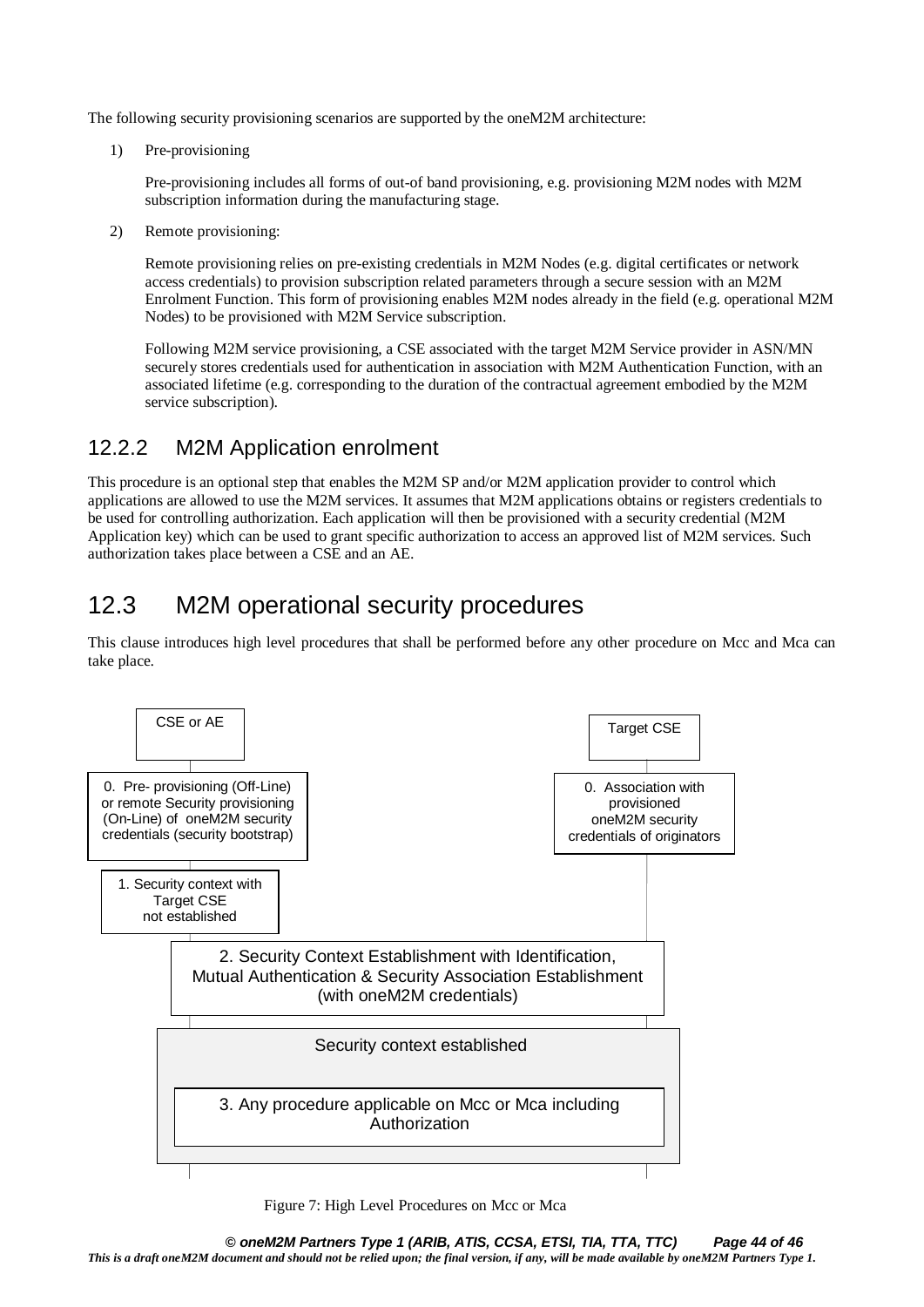#### 12.3.1 Identification of CSE and AE

Identification is the process of identifying CSEs and AEs with the associated M2M service subscription to an M2M Authentication Function.

#### 12.3.2 Authentication of CSE and AE

Prior to granting access to M2M services, the credentials resulting from the M2M node and M2M application enrolment procedures shall be used, together with the identities supplied in the identification step, to perform mutual authentication of the entities (AEs or CSEs) with an M2M Authentication Function. Upon mutual authentication, the corresponding entities receive authorization to access the M2M services defined in the M2M Service Subscription.

#### 12.3.3 M2M Security Association Establishment

The M2M Security Association Establishment procedure is performed to generate a security credential (M2M Connection key) shared between communicating AEs/CSEs, when an AE/CSE on one node initiates communication with an AE/CSE on another node. This procedure is performed after successful identification and mutual authentication of the corresponding M2M entities and derives resulting keys that may be used to provide desired security services to the communicating entities, such as confidentiality and/or integrity of information exchange (these security services may be provided through establishment of a secure channel between the communicating entities or through object based security where only relevant information is encrypted prior to being shared). The lifetime of a security association shall be shorter than the lifetime of the credential used for authentication from which it is derived: It may be valid for the duration of a communication session, or be determined according to the validity period of the protected data. In case of a security association between two AEs, the lifetime of the security association can result from a contractual agreement between the subscribers of the communicating AEs.

#### 12.3.4 M2M Authorization procedure

The M2M authorization procedure controls access to resources and services by CSEs and AEs. This procedure requires that the originator has been identified to an M2M Authentication Function and mutually authenticated and associated with an M2M Service Subscription. Authorization depends on:

- The privileges set by the M2M Service Subscription associated with the originator (e.g. service/role assigned to the originator),
- These privileges are set-up based on the Access Control Policies associated with the accessed resource or service.They condition the allowed operations (e.g. CREATE) based on the originator's privileges and other access control attributes (e.g. contextual attributes such as time or geographic location).

The authorization/access grant involves an Access Decision step to determine what the authenticated CSE or AE can actually access, by evaluating applicable Access Control Policies based on the CSE or AE privileges.

The following set of Access Control Policy attributes shall be available for an Access Decision.

- Access control attributes of Originator (e.g. Role, CSE\_IDs, App-Inst-IDs, …)
- Access control attributes of Environment/Context (e.g. time , day, IP address,…)
- Access control attributes of Operations (e.g. create, execute, …)

The M2M Service Provider/administrator and owner of resources are responsible to establish access control policies that determine by whom, in what context and what operations may be performed upon those resources. If the requesting entity satisfies the owner's access control policy, then the access to the resource is granted.

The authorization procedure involves rerouting of access requests to an M2M authorization function and delivering access tokens valid for specific authorization.